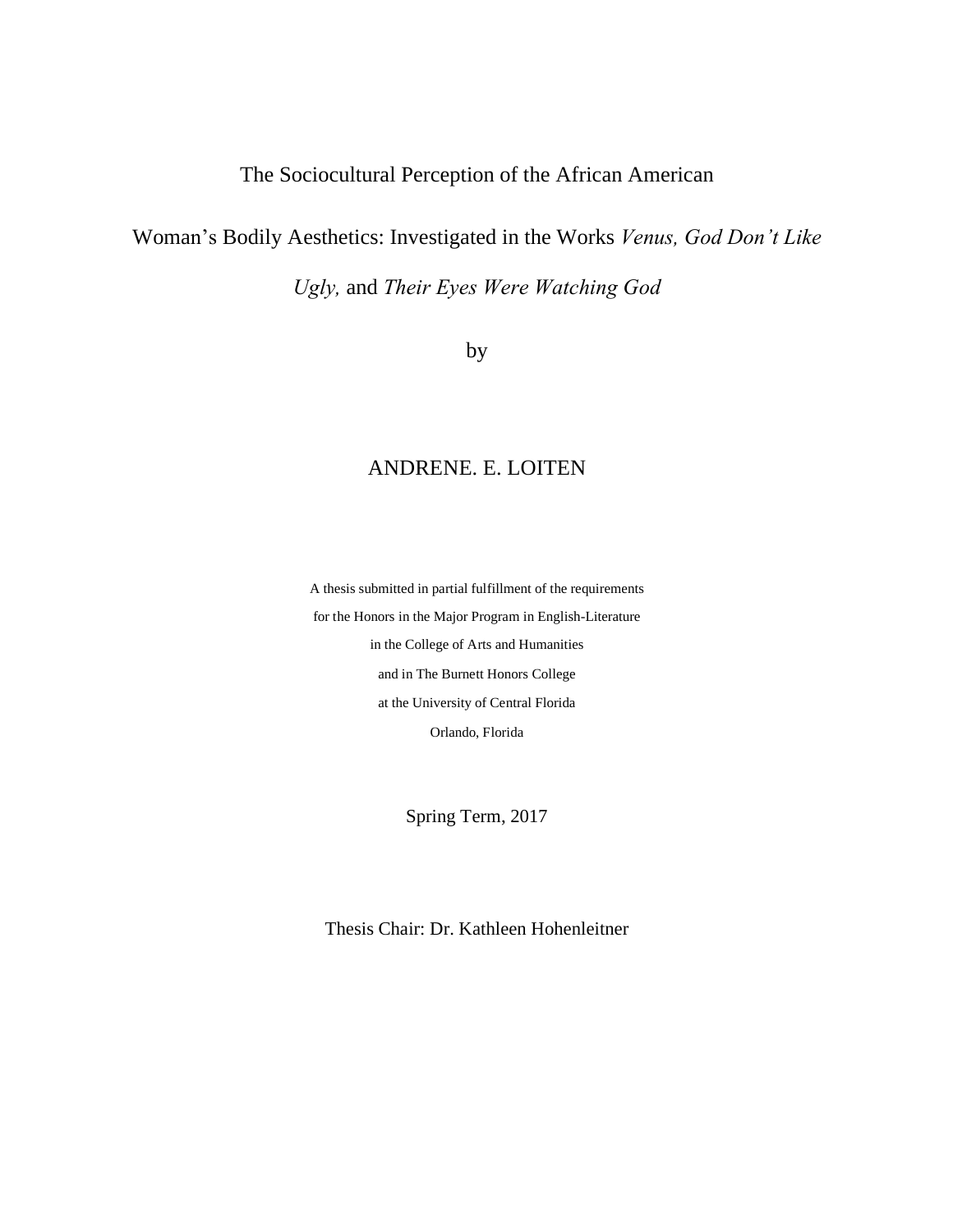# **ABSTRACT**

Despite contemporary movements towards tolerance and appreciation of differing cultural entities within the United States, the normative standard of beauty serves as a pinnacle of division amongst women. The normative standard of beauty—implemented by the dominant race within the States—encourages discrimination in regards to the perception of African American female beauty. Although information exists identifying the original influence pertaining to the negative perception of African American female beauty, the reason for its continued perpetuation within the African American community remains ill defined. Effects of this standard amongst

African Americans are psychological and physiological. The destruction of self-image and appreciation for natural features by African American Women occur as a result. The influence of this standard extends to individuals outside of the African American community also and in turn impact their perception of African American aesthetics. Scholarly and Literary writers have chosen to comment on this topic. Some dissect the features that constitute to the considered level of attractiveness attributed of African American women. As these writers explore the realm aesthetic perception, discriminatory tendencies amongst those from the dominant race as well as the marginalized group—in this case African Americans—are revealed. Theories offering

explanations in regards to the perpetuation of negative perceptions of African American female beauty arise.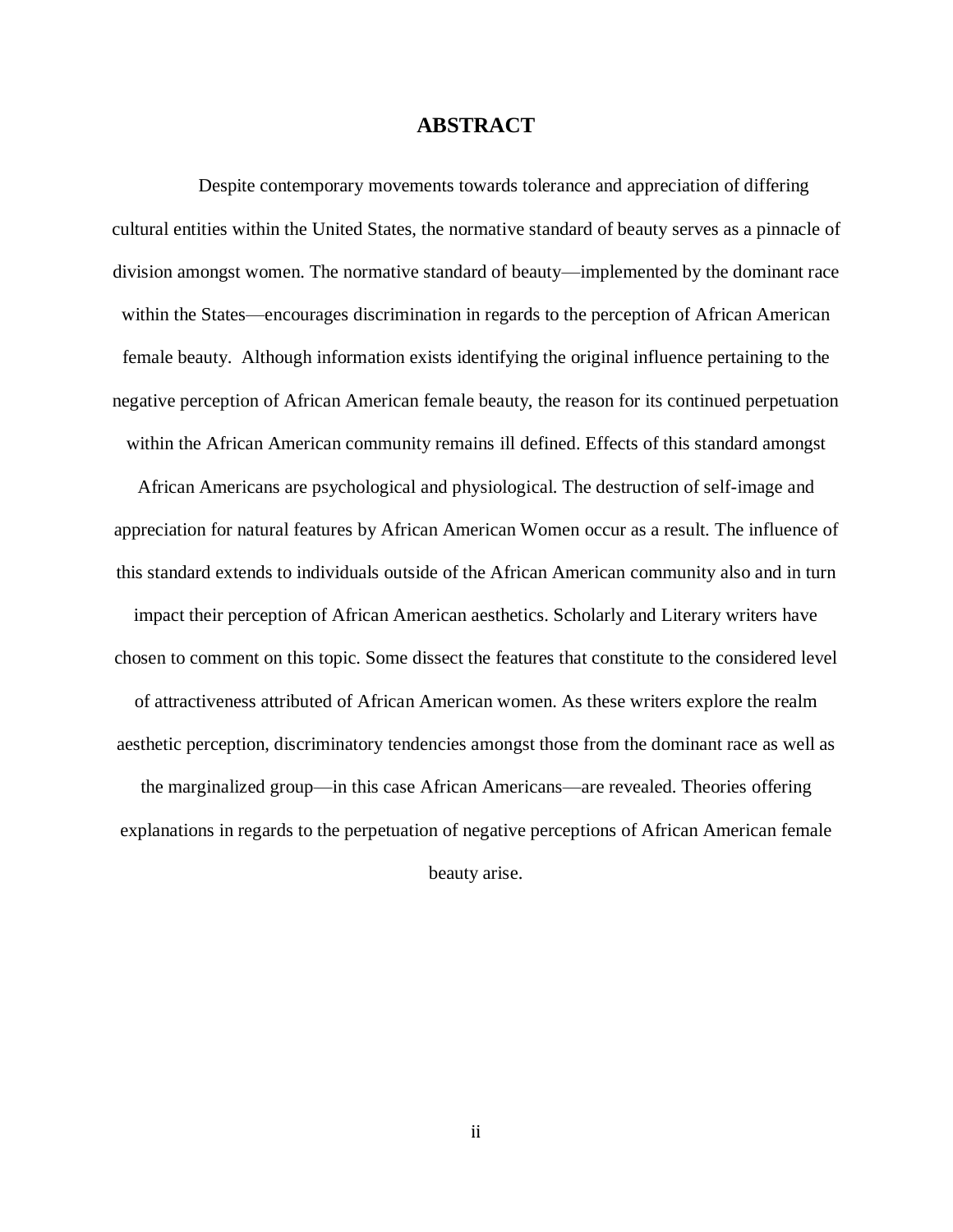# **DEDICATIONS**

For my youngest sister, whose personal struggle with self-perception and beauty inspired this thesis.

For my mother, thank you for being my number one supporter.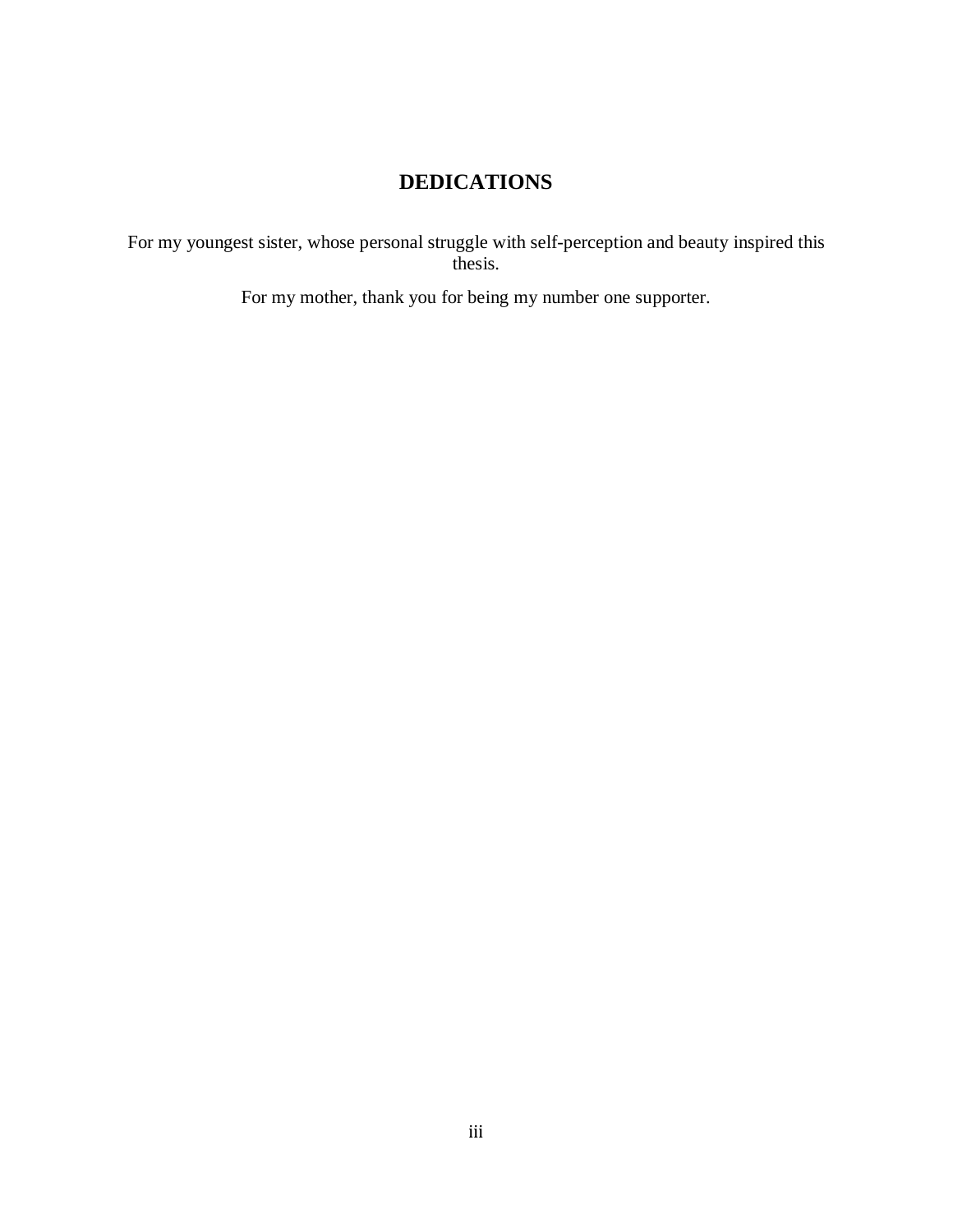# **ACKNOWLEDGEMENTS**

I would first like to thank Dr. Kathleen Hohenleitner for agreeing to serve as my thesis chair throughout the duration of this project. Her enthusiasm and positivity in regards to the project and chosen topic provided a great deal of encouragement. I am truly grateful for the assistance she gave as well as the advice she offered. Her personable attitude made the entire experience enjoyable. I also would like to thank Dr. Patricia Angley and Dr. Ilenia Colon Mendoza for agreeing to serve on my committee. This could not have been done without them.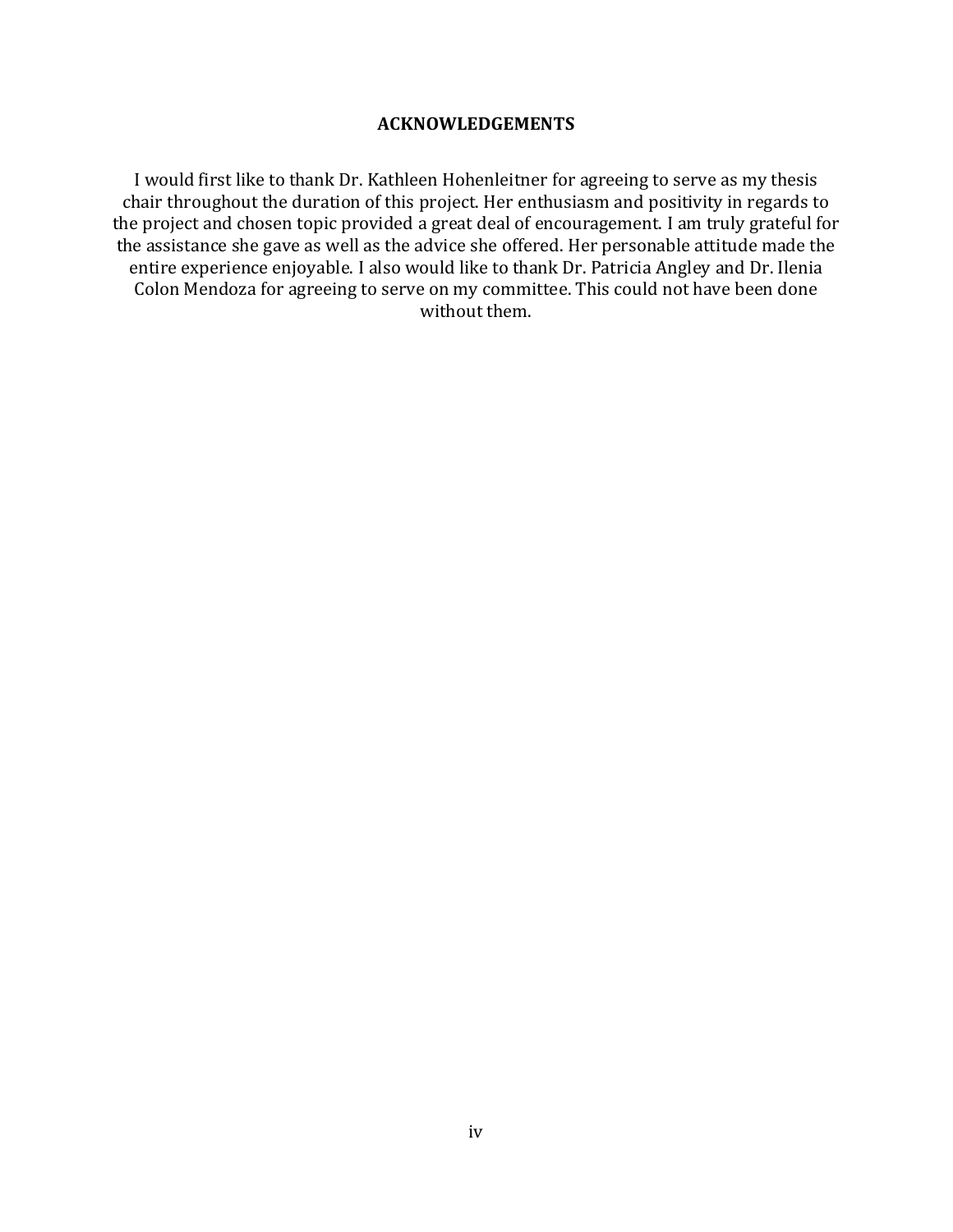# **TABLE OF CONTENTS**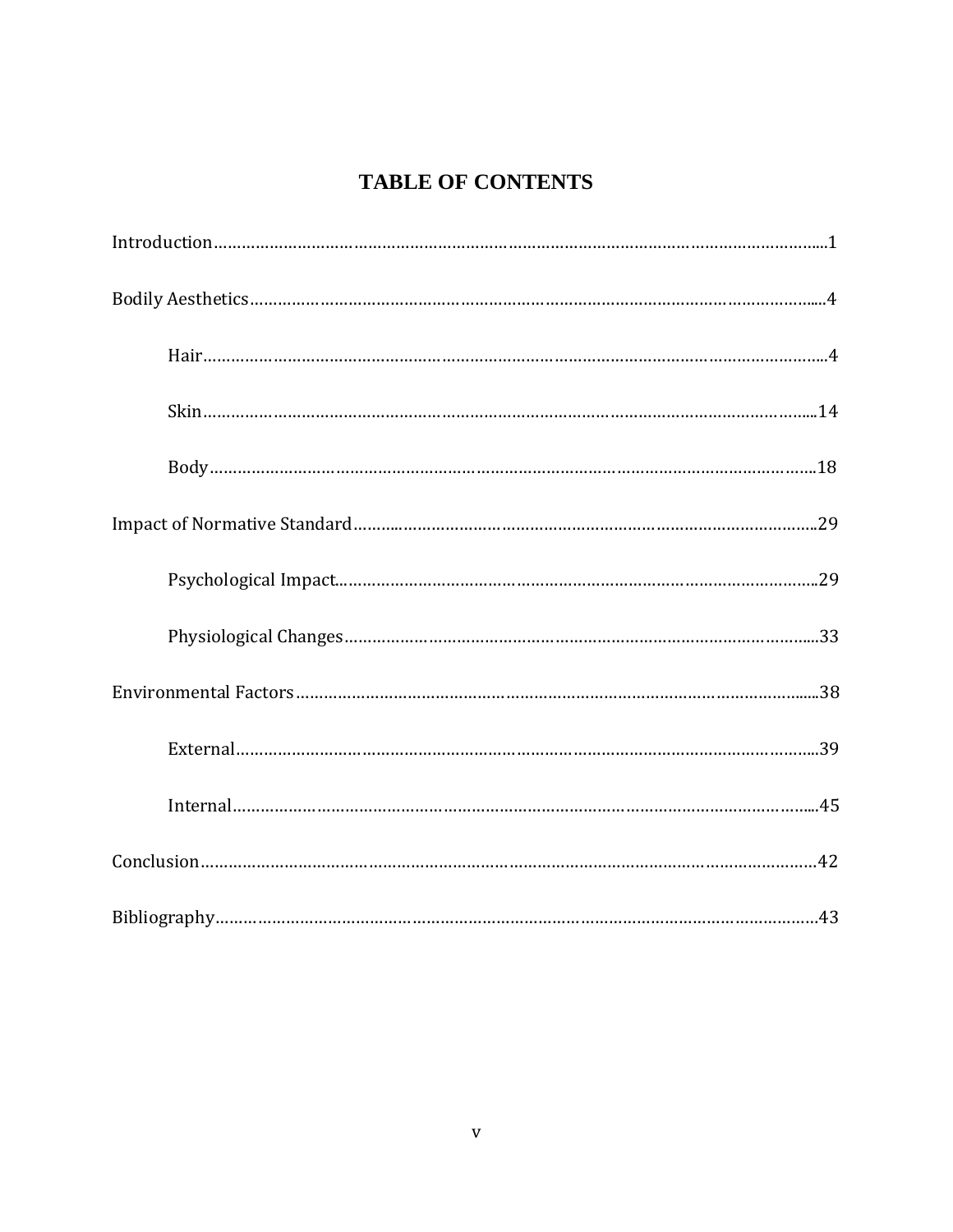# **INTRODUCTION**

In 2011 an article, written by Satoshi Kanazawa, surfaced onto the Internet. The article, "Why Are Black Women Less Attractive than Other Women," sought to dissect the bodily image of black women in order to assess why these women were not as attractive than women of other races and ethnicities. During his analysis, Kanazawa compared the aesthetic perception of black women to black men thereby diminishing the beauty of these women simultaneously while acknowledging it in black men. Though his criteria for black women were slightly different than that for black men, the method he used to measure the attractiveness of such women evoked the implemented standard of beauty within the United States. His blatant disregard for the cultural differences that exist amongst racial borders, and the need for appreciation of differential features pertaining to each race, brought about the conclusion that black women were indeed the least attractive race of women to exist. Though extremely questionable, Kanazawa's article exposes the ways in which the standard of beauty imposed within the United States, and arguably globally, influences the perception of African American female beauty.

It is argued that beauty is subjective, which is true. However, that subjectivity can be, and is often, impacted by those who hold power. As Patton reminds in "Hey Girl, Am I More Than My Hair?: African American Women and Their Struggles with Beauty, Body Image, and Hair," the perception of beauty is "subject to the hegemonic standards of the ruling class" and therefore affects the views of those on the outskirts of the ruling class who are unable to acquire the physique epitomized by that class (27). When this hegemonic standard is implemented as the normative representation of beauty, those who are do not have such features—in this case African American Women—tend fall short of being deemed acceptably attractive.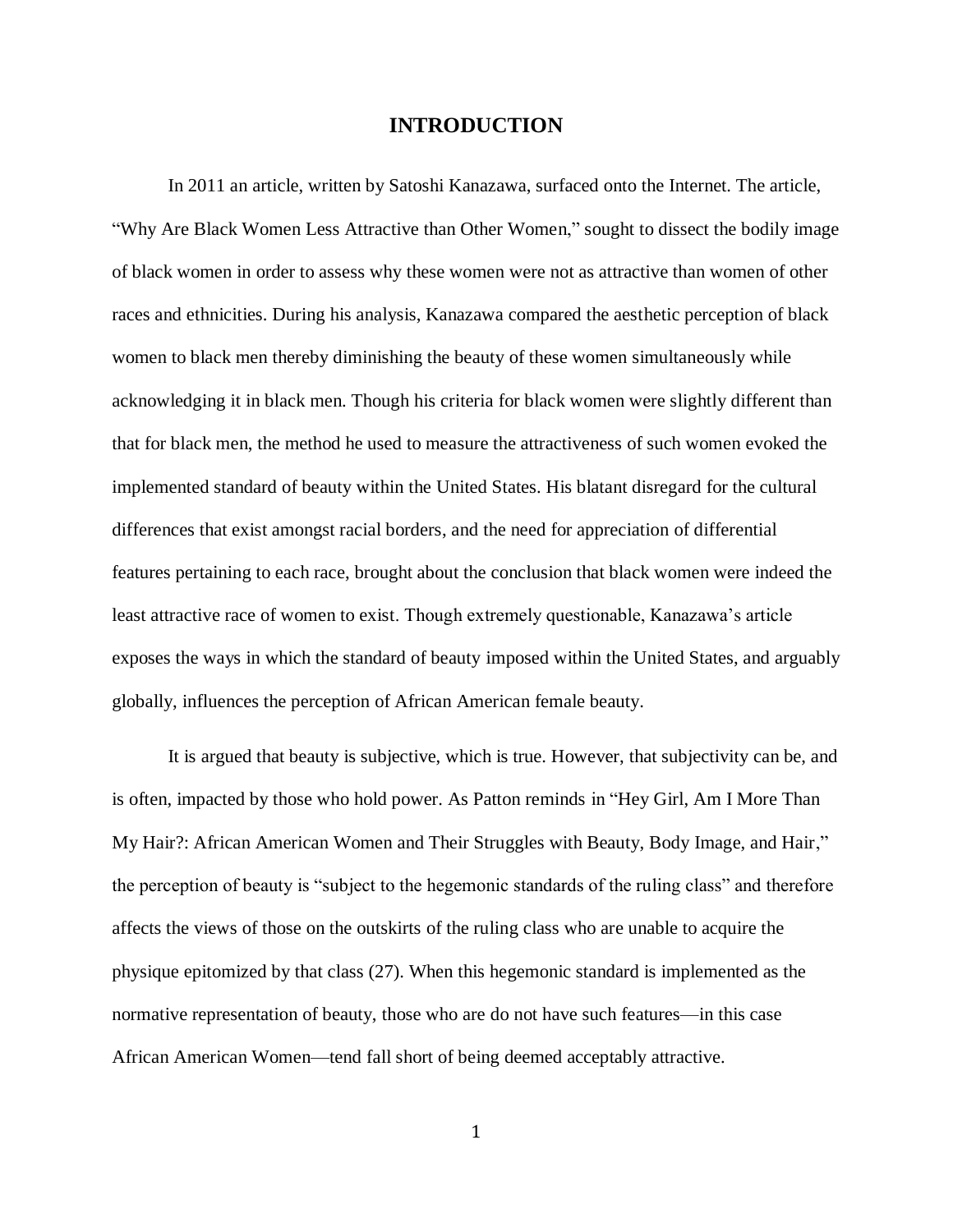Although the aesthetic perception of African American women occasionally serves a topic for discourse amongst literary writers and scholars—this particular scholarship has not been explored to the fullest extent. The study of African American female beauty and representation within American Literature remains marginalized in the same way the women themselves do when it comes to topics pertaining to educational, sociopolitical and sociocultural issues. While colonialism and cultural imperialism has been established as original (and overall) sources of this view towards African American's, the perpetuation of this view is not limited only to those of the ruling class—African Americans fall susceptible to the continuation of such views as well. All things considered, the logic behind the continued perpetuation of this negative perception of African American beauty within the African American community remains ill defined. Does the continuation of the view stem from self-hatred or is it simply a preference developed over time as a result of the ruling classes' own preferences? What other intricate complexities come together to encourage the perpetuation of this negative view pertaining to African American women?

The purpose of this thesis is to assess the issue at hand, attempt to provide plausible explanations for the issue, and investigate any forms of female rebellion manifested—through both literary exemplifications as well as real world phenomena—in response to this issue. In order to do so, this thesis is dissected into concise sections that discuss: the aesthetic beauty of African American women, the effects of the normative standard implemented within the States, the environmental factors that aid in the perpetuation of such views, and female responses to such views. During this process three works, *God Don't Like Ugly, Their Eyes Were Watching God,* and *Venus,* serve as literary manifestations of this perception. In the process of analyzing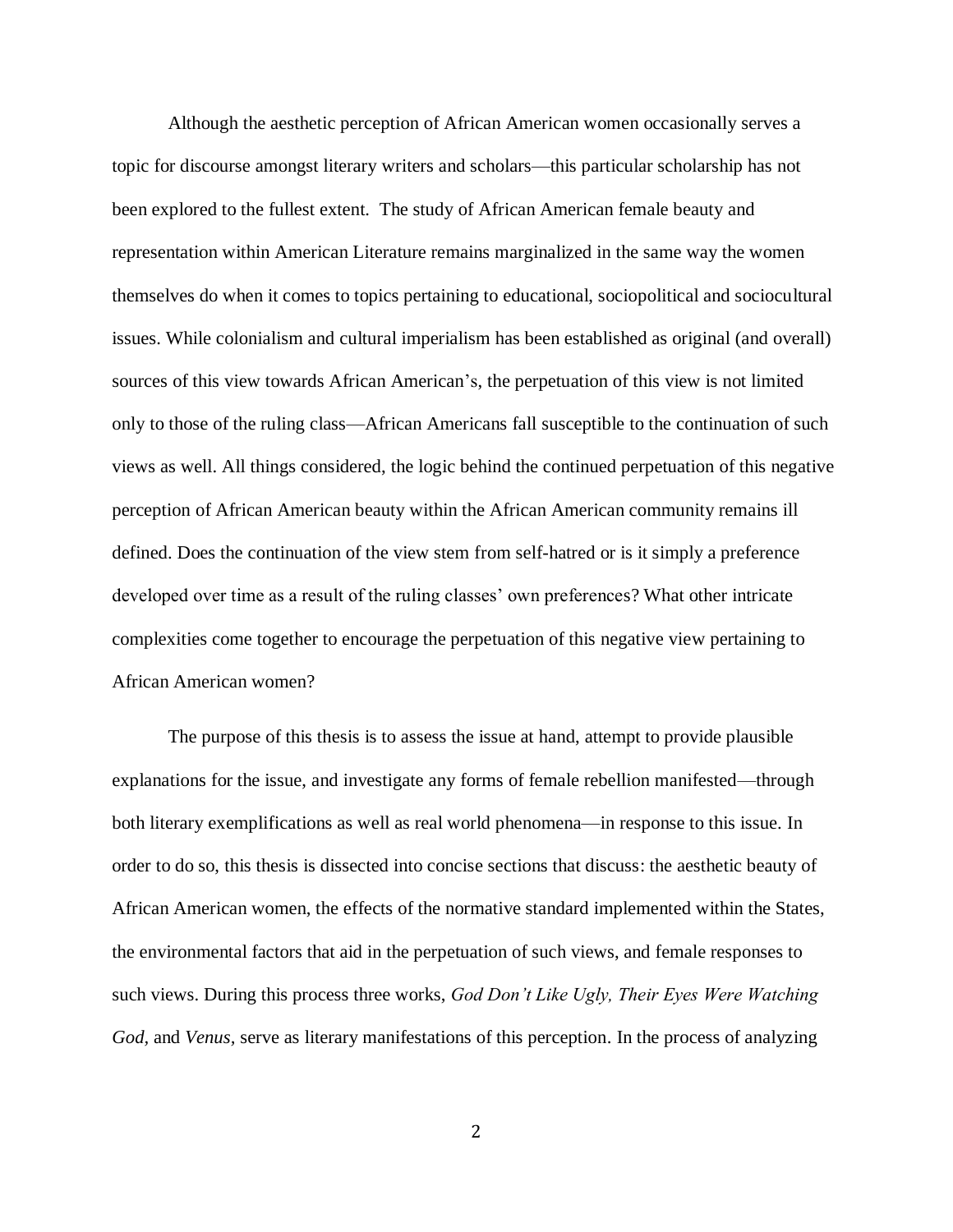these texts, certain themes and theories that provide a platform for the discourse of cultural prejudiced are discovered. Such themes and theories are discussed in the subsequent sections.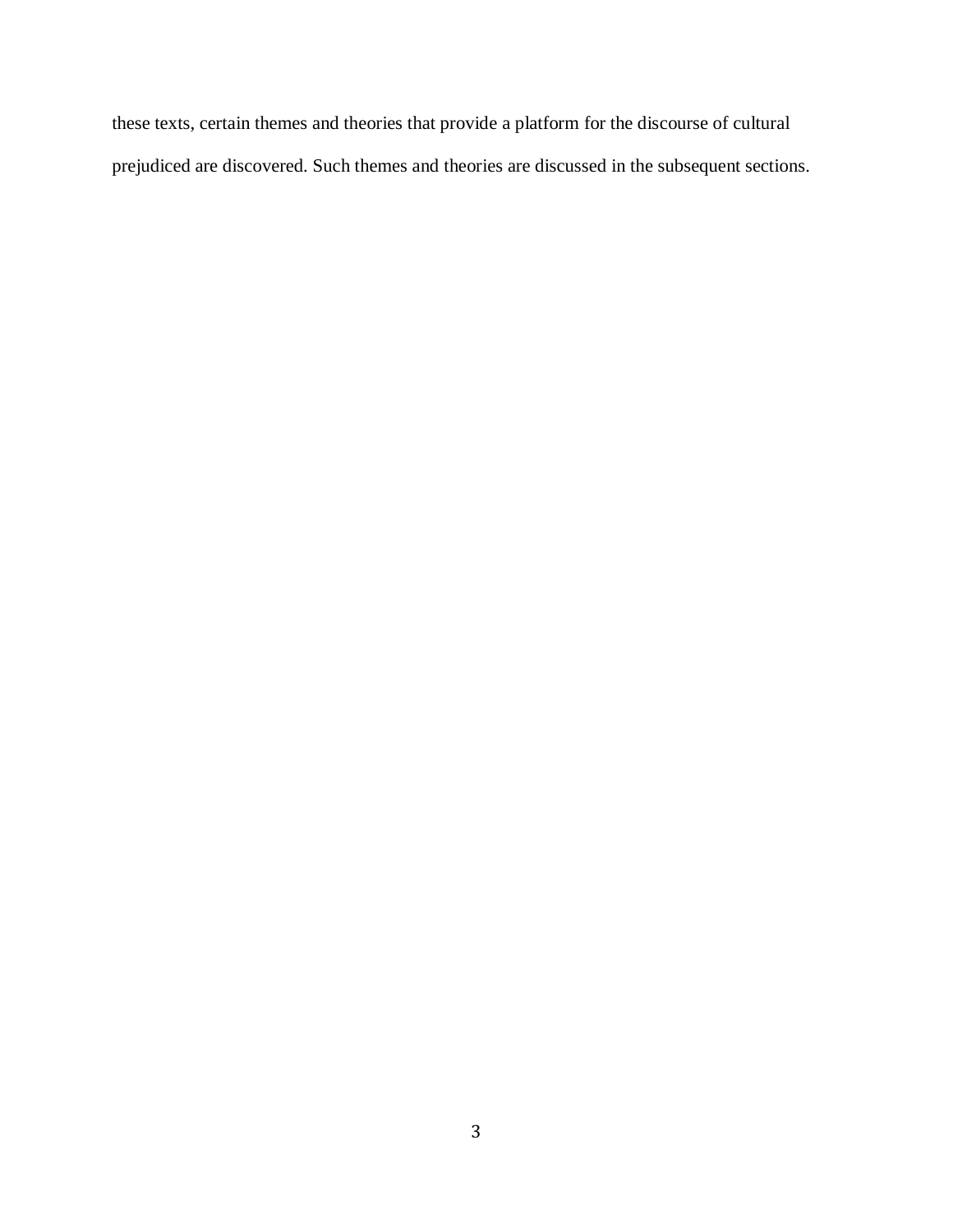# **Bodily Aesthetics**

In order to appropriately assess the source(s) of the negatively perpetuated perspective in regards to African American female beauty, investigate the problems that arise from such perpetuations, and identify any forms of female rebellion towards this perception, a deconstructive view of the African American female body must take place. An analysis of the African American woman's physical make-up allows one to gain a better understanding of what constitutes to their beauty or lack thereof.

The hair, skin complexion, and the figure of the African American woman—arguably considered to be defining factors in their aesthetic perception—are scrutinized in the context of each literary work. It is done so for the purpose of exposing the foundation upon which the negative perception of African American female beauty is established. Once the foundation is established, the logical reasons behind such perceptions can be further analyzed in a precise manner. Themes that pertain to these aspects found within each work are then taken out of their textual forms and applied to real world situations discussed by scholarly writers in reference to the discourse of African American female beauty. Each subsequent portion of this section seeks to discuss the features of the African American woman's physique highlighted within each respective work. When it comes to the topic of hair, skin, and body within the context of *God Don't Like Ugly, Venus, Their Eyes Were Watching God* certain themes that surface are manifested to a higher degree in some of the works more so than others. Keeping this in mind, I will consider some themes with respect to one particular literary work more so than the others.

**Hair**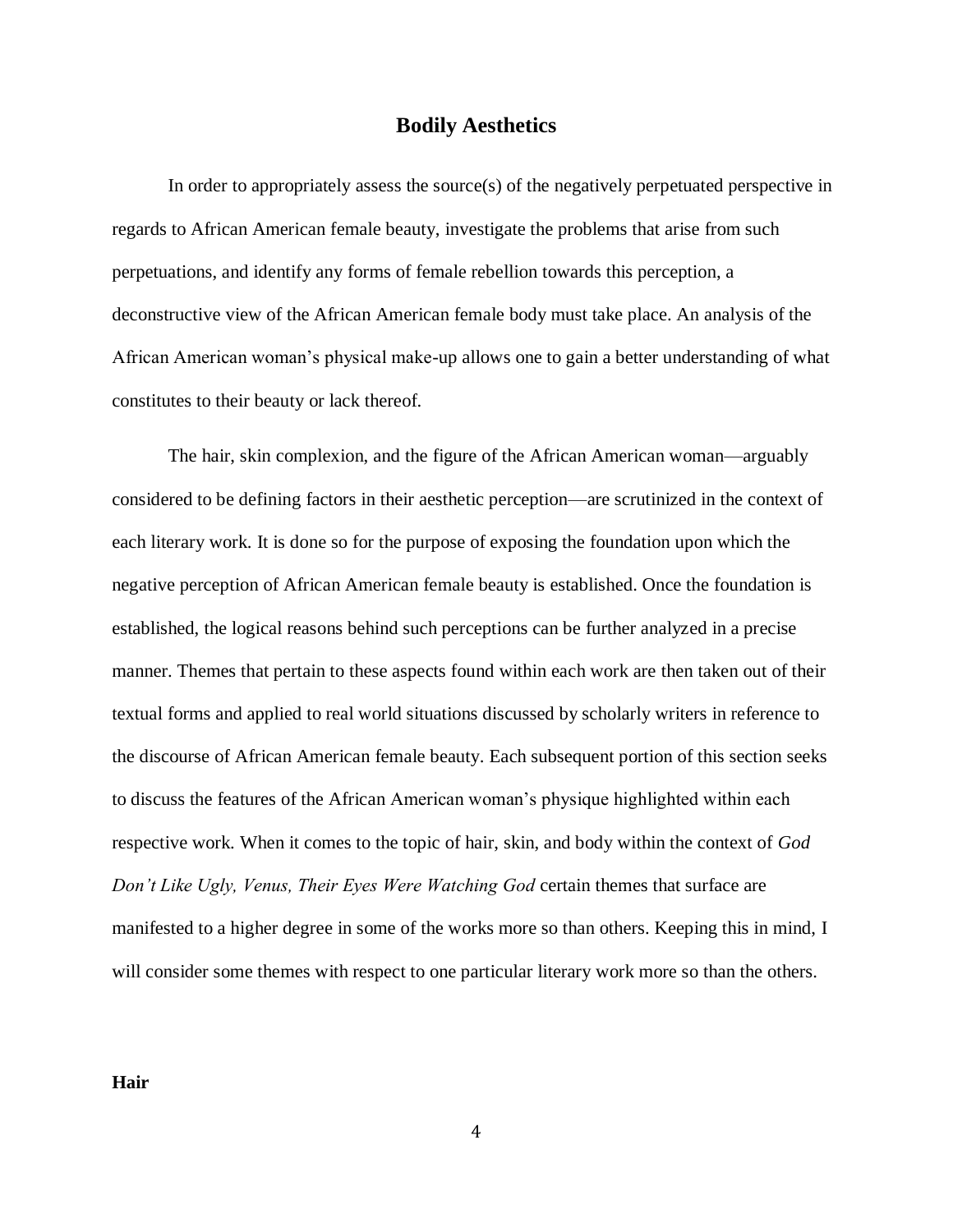The versatility of hair renders it to not only be an influential factor in one's beauty but also of one's identity. As Rose Weitz explicates, "[Hair] becomes a reflection of who [a] person is, and a sign of [their] identity" (Serico). As a result, the style, the length, and the color of one's hair tend to be some of the defining aspects of one's beauty within today's society—especially when it comes to the standard of beauty implemented within the States. Popularized consent typically attributes blonde-straight-long hair to the desperately aspired standard of beauty. In this circumstance, pertaining particularly to hair, it must be noted that this standard affects individuals within the States disproportionately according to race and ethnicity. For those who already have long, straight hair, if it were their desire to comply with the standard of beauty implemented upon hair, they could simply change the color. However, the pressure placed upon the need to meet this standard comes at a higher price for the specifically short, kinky-, darkhaired women. In an effort to meet such perceptions of beautiful hair these women would have to undergo a substantial amount of physiological changes. Elis Hervey takes note of this dilemma when she states "For women with naturally curly kinky hair, particularly African American women, fitting into the European standard of beauty (long, flowing, straight hair) can be difficult, expensive, and even unattainable" (873). Scholarly writer Patton also argues in the same direction as Elis Hervey by acknowledging that the bodily features of the A.A woman such as hair impact their physical and psychological existence "especially since one common U.S. societal stereotype is the belief that black women fail to measure up to the normative standard" (24). The idea that only one type of hair serves as the pedestal of epitomized beauty while every other type fall underneath, poses as a detrimental threat to the women who would have to climb several steps just to come close to enough to acquiring acceptably beautiful hair. It is fair to argue that these women could simply ignore such standards and embrace their own perceptions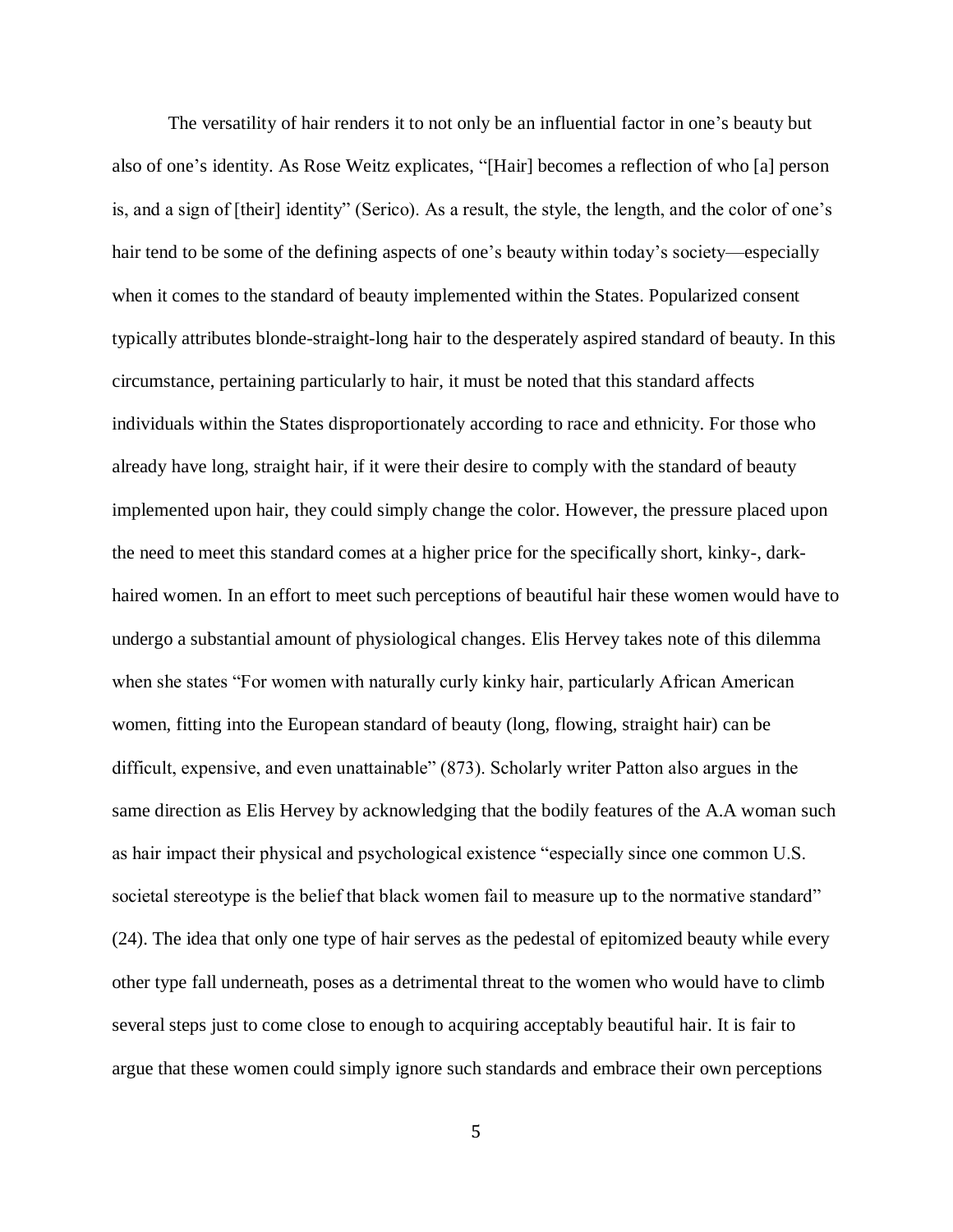of beautiful hair, which some do, but this too comes with a price sometimes more expensive than the act of compliance.

The choice to conform isn't always there. Oftentimes the decision has already been made, and the act of compliance isn't an option—but rather a requirement. The case Rogers V. American airlines embodies an example of control often asserted over African American women in regard to their hair and its styling. In 1981, Rogers filed "an action challenging a rule prohibiting employees in certain employment categories from wearing an all-braided hairstyle" (Rogers v. American Airlines). Rogers believed that this act was not only discriminatory but also revoked her choice to indulge in a style that symbolized a part of her culture. She claimed that "the completely braided style, sometimes referred to as cornrows, has been and continues to be part of the cultural and historical essence of Black American women" (Roger V. American Airlines). American Airlines did not see it this way. Instead, the airline suggested that she "pull her hair into a bun and wrap a hairpiece around the bun during working hours" (Rogers V. American Airlines). Since the rule had been implemented evenly across genders borders to men and women, the rule was not deemed racially discriminatory. Consequently, it was concluded that American Airlines could prohibit all-braided styling from the workplace.

Although the rule may not have been deemed racial discrimination the court and American Airlines neglected to take into consideration the complexity of Rogers' hair—and also the fact that her texture may have differed significantly from her peers. The African American hair texture requires special styling that promotes its length and longevity—braided styling aids in this process. Not only do braids serve as a form of aesthetic expression, they are often the only option for African-American women seeking to maintain a presentable appearance in circumstances where their natural hair would be considered unruly. For African American

6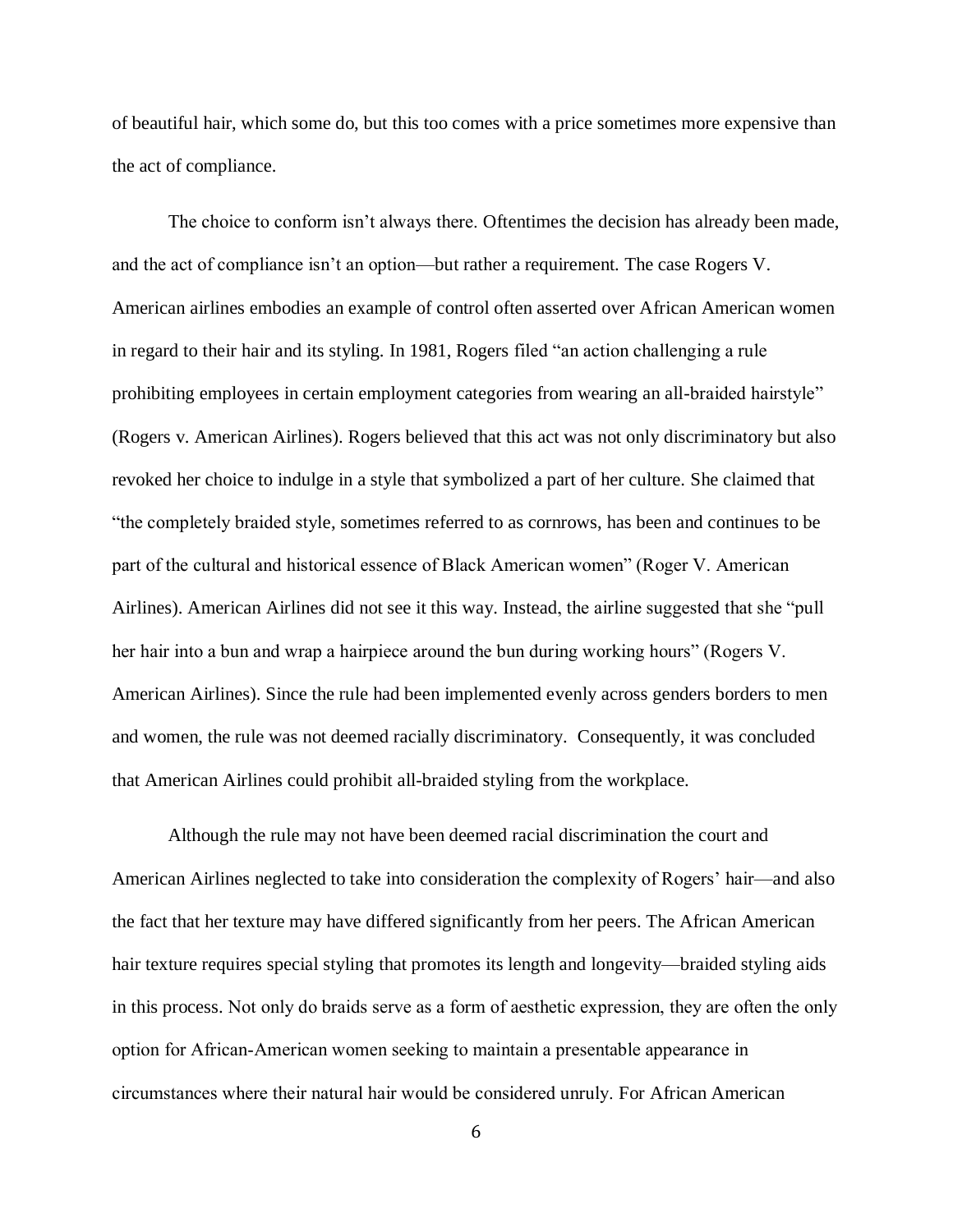women with hair that has not been chemically straightened, simply "putting her hair into a bun" is not practicable, especially if it is short. In order to comply with their standards Rogers would have had to alter the biological makeup of her hair. In doing so she may successfully assimilate into the culture established by her employers and achieve an acceptable level of attractiveness, but she would be trading in a bodily feature that attributed to her own aesthetic.

As previously stipulated, the standard of beauty is not only subjective, but it is also subject to Eurocentric ideologies. Those individuals who are on the outskirts of that race are still influenced by their dominating views of beauty. This influence is spread through media outlets that ultimately manipulate the perceptions of beauty pertaining to subjective matter such as the aesthetics of hair type, texture, and color. An example of this is seen in the popularized phrase "blondes do it better." Even though it appears to harmless fun, this phrase reinforces the idealization of blonde hair and the aesthetic of women who possess it. It also places blonde hair as the pinnacle of all hair types and therefore implements a beauty standard that is not easily accessible to most women.

The implementation of this beauty standard by dominant ideologies universally across every racial and ethnic background within the United States brings about differing reactions. Predictably, some choose to rebel against and/or ignore this standard while others chose (and at times are forced) to conform. Continuously, negative reactions to those who are "unfortunate" enough to lack the qualities of aesthetically pleasing hair arise. As a result, women who are not born with these features are often left with the desire to alternate themselves in order to imitate Eurocentric styling standards (i.e. wearing silk wigs or chemically straightening hair). They offer up their individuality to the beauty industry in order to comply with what that society deems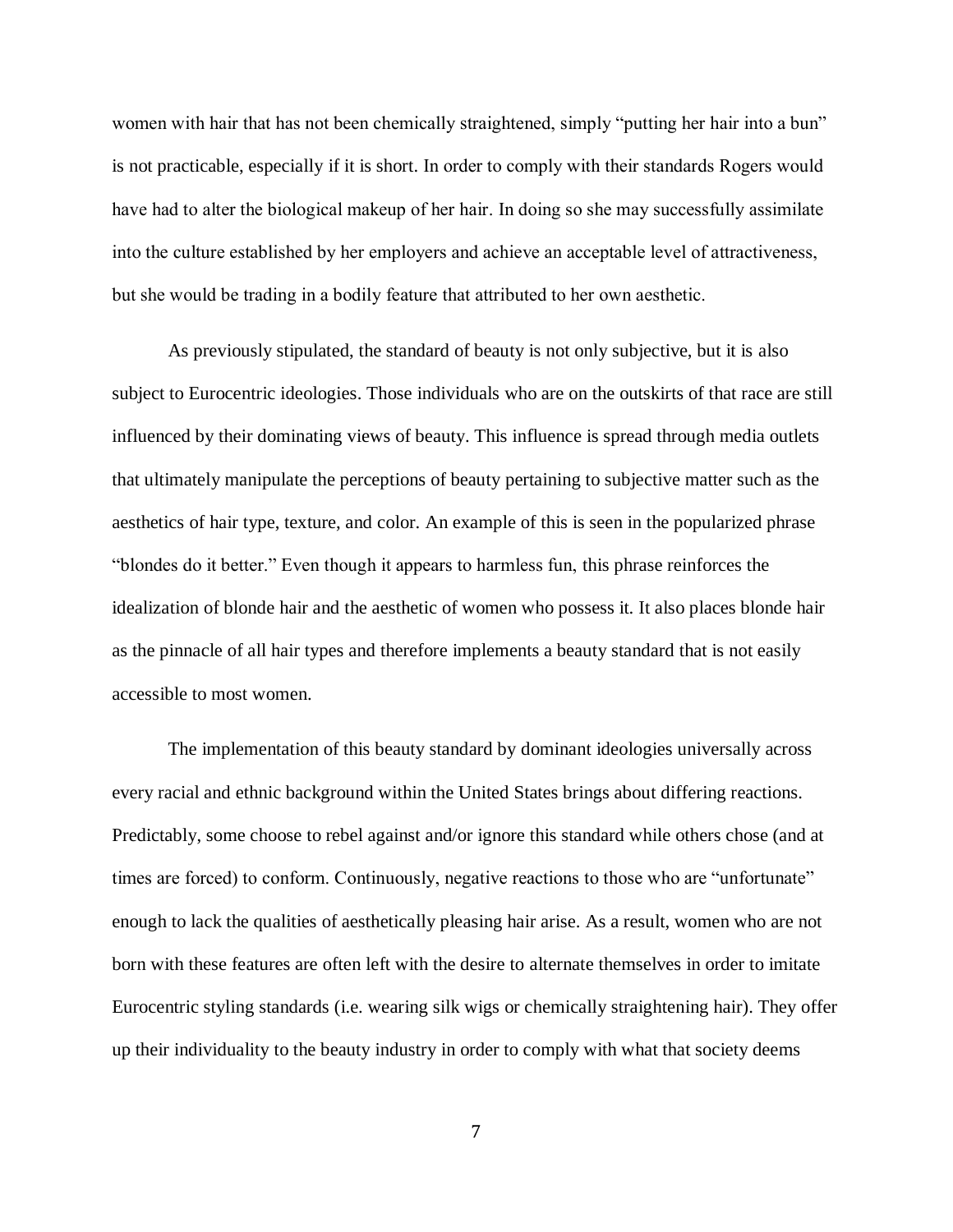beautiful. While several women are subject to such desires this thesis will focus specifically on kinky and curly-headed African American females.

Elis-Hervey argues, "For young African American Women, hair is laden with messages and has the power to dictate self-esteem and even the type of treatment received from others" (873). For these women "it becomes more complicated as hair is also their entry point into racial differences and America's standard of beauty" (873). The hair of the African-American woman is a sacred feature seldom appreciated for its unique qualities. As Elis-Hervey points out, the hair of African American women becomes the main self-identifying factor in every social setting they find themselves in. An African American woman is typically identified by her hair—which makes a statement even before she can open her mouth. Although it is said that those within and outside of the black community often admire the African-American woman's hair, any form of this admiration appears to be outweighed by a societal attempt to "tame" it.

As slavery progressed within the United States the significance of black hair did not go unnoticed. After "realizing the prominence hair played in the lives of western Africans, the first thing enslavers did was shave their heads; this was an unspeakable crime for Africans, because the people were shorn of their identity" (Patton). Though this attempt at domination over black bodies pertained mostly to black men, black women were not exempted from such acts. This execution of control over African American hair is an underlying force used to perpetuate the negative perspective place upon African American female beauty. There is "great amount of literature [that] is dedicated to racial identity and self-perception, but very little addresses how hair may play a critical role in how African American women view themselves" (Elis Hervey et. al 869).

8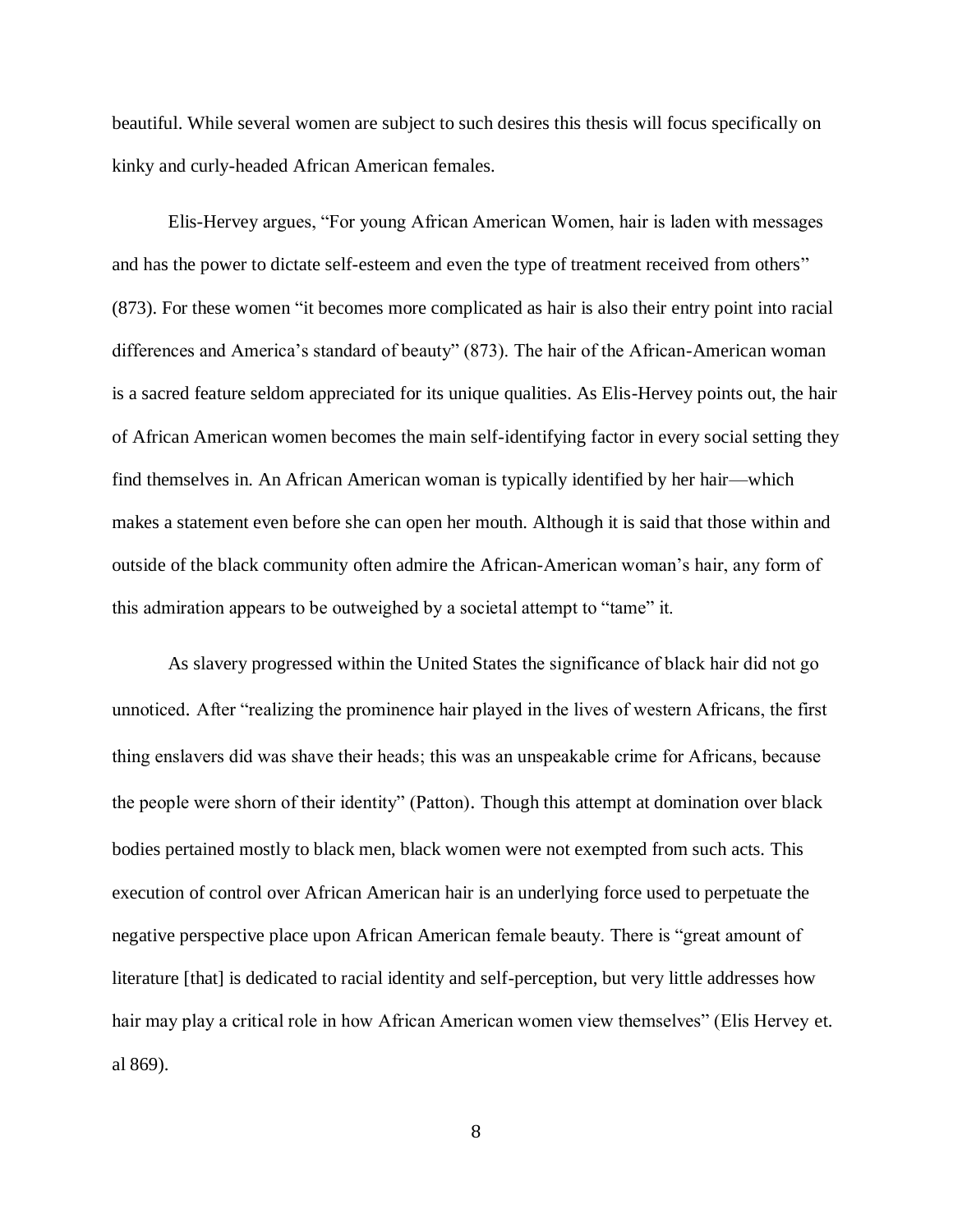Zora Neale Hurston chooses to provide a platform for the discourse of African-American hair as it pertains to the ideology of control and beauty within *Their Eyes Were Watching God.*  The first overt sign of confinement of the African-American woman's hair occurs when Joe Stark—Janie's second husband—forces Janie to wear a scarf over her head in order to domesticate her and confine the beauty she possesses as a result of her hair. Though this is such an open act of control portrayed by the patriarchy, there is another—arguably more powerful form of confinement that is illustrated within the novel.

Janie is described as a beautiful multi-raced woman with long hair and a curvy physique. Her level of attractiveness does not go unnoticed—or unpunished—by the individuals she comes into contact with. Her hair, however, is an aspect of her beauty most envied and admired by the characters within the novel—specifically those living in Eatonville. Janie possesses a hair texture that differs significantly from most African-American women, which causes other African-Americans and bi-racial characters—such as Mrs. Turner—to attribute a higher-level attractiveness to this particular feature. Nevertheless, Janie's hair is not considered purely European, so it is still susceptible to scrutiny when compared to the standard of beauty. It has a mixture of the kinky-curly<sup>1</sup> hair type that the ruling class typically find mystifying,

 $\overline{a}$ 

<sup>1</sup> In the A.A community hair is categorized into different types of curl patterns. Ultimately there is Wavy, Kinkycurly, and kinky-coily. Both of the Kinky-curly and Kinky-coily are typified further creating smaller subcategories of these air types. Kinky-curly typically represents looser curls while Kinky-coily represent a tighter curl. An Example of Kinky-coily could be Erykah Badu or Janelle Monae while Kinky-curly could be Halle Berry. It must be noted that perspectives on what curl types constitute to each hair type is still debatable within the African Amereican community.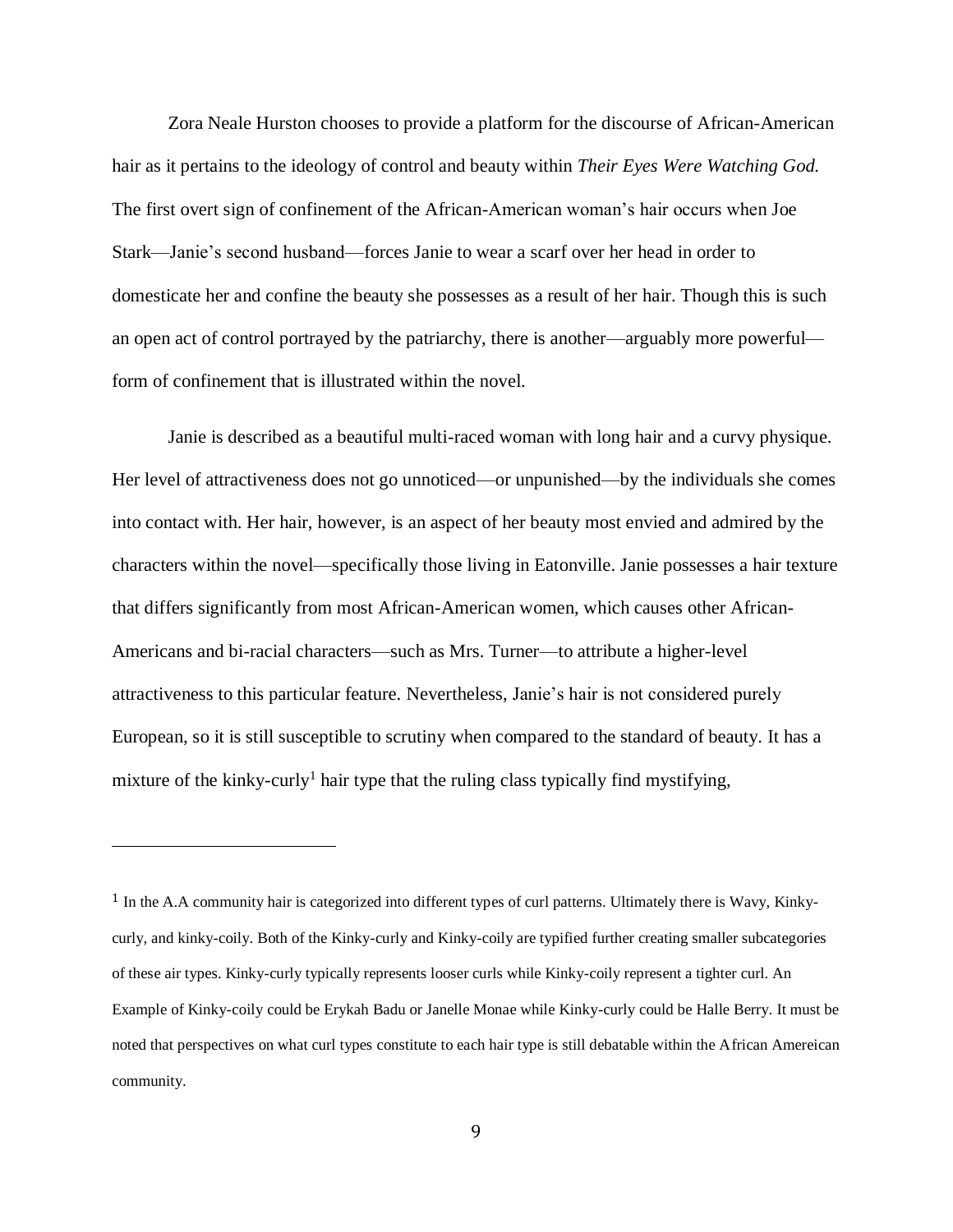unmanageable, and even unruly. Janie's perspective of her hair is heavily influenced by this same view. Unlike her peers, she does not praise her hair the way the other African-American characters do. Instead of allowing her hair to flow, and her curls to run wild, she often confines it to a single braid down her back. We are reminded of this when she comes back to Eatonville with her "great rope of black hair swinging to her waist" (Hurston 2).

At first glance it appears that the act of confining her hair to this particular style appears to be nothing more than a choice to indulge in part of the hair-braiding culture. However, an ulterior alternate? theory arises the moment Tea Cake is introduced into the plot. The theory assumed is that Janie, on a subconscious level, feels her hair to be mystifying, unmanageable, and unruly. Though living in a *free* environment Janie's behavior towards her hair is still influenced by the ruling class.

The scene in which Janie awakes to Tea Cake "combing her hair and scratching dandruff from her scalp" (121-122), she appears to be astonished that he would do such a thing. She isn't upset, but rather surprised that anyone would want to deal with her hair let alone receive any satisfaction from combing it. When Tea Cake pays her hair a compliment comparing it to "underneath uh dove's wings," she responds "Ah been had dis same hair next tuh mah face ever since Ah cried the fust time, and 'tain't never gimme no thrill" (123). Though Janie does not display utter disgust with the hair she has, her decision to confine her curls to a presumably tame styling along with her reaction to Tea Cake letting her curls loose suggests there is more to Janie's perception of her hair than originally assumed. After Tea Cake's compliment, Janie looks in the mirror to confirm what he chose to admire about her. In this brief moment Janie's insecurities are exposed as she relishes in the reassurance of her beauty ascertained by Tea Cake.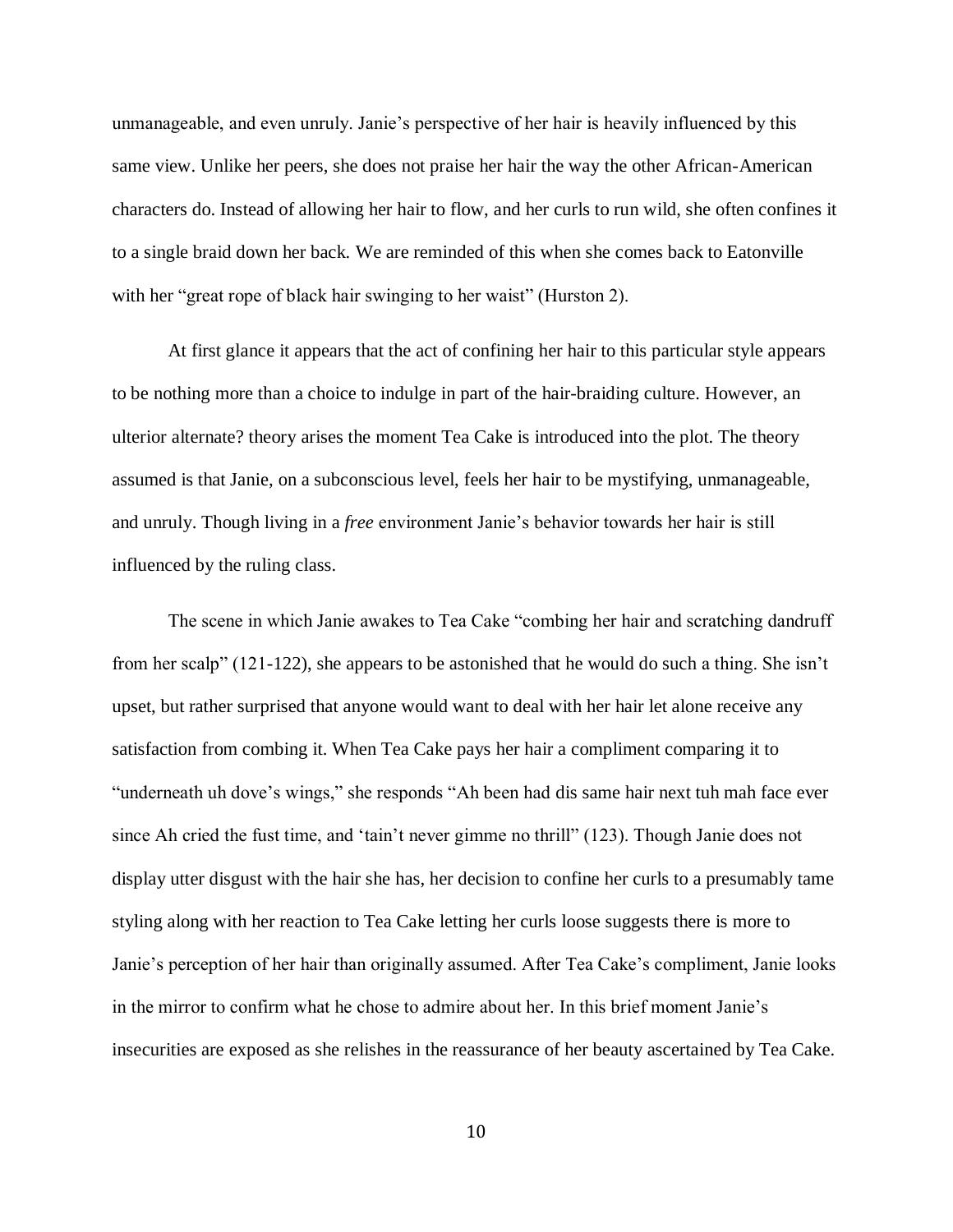It could be argued that Janie held a negative perception of herself—in particular her hair—prior to Tea Cake's compliments, but that would be a drastic overstatement. A more plausible explanation to her the decision to confine her hair to such a tame style would be her subconscious desire to conform to the idea of a presentable hairstyle. According to Elis Hervey, "hair alteration is not necessarily a result of [self-hatred], nor a desire to be White, but about working within internalized beauty paradigms to attain one small piece of what society defines as beautiful" (874). If this is taken to be true and applied to Janie's perception of self, her choice to confine her hair comes across as a survival technique engrained into her subconscious. As a child, her grandmother would comb her hair in styles that were presentable (Hurston 11-12). Rather than allowing her to indulging in the black beauty liberation that comes with embracing one's self-defining beauty aesthetics, her grandmother conformed her curls to what society deemed as acceptable. In this moment, Janie's grandmother utilizes hairstyling often meant to confine African American hair on a biracial girl thereby simultaneously denying her granddaughter's Whiteness while attempting to tame her black features. For Nanny, allowing Janie to embrace too much of her European genes means also embracing the physical, emotional and sexual abuse instances Nanny had endured at the hands of Europeans. She limits opportunities Janie has with her Eurocentric side because of what it represents for her. Nevertheless, she still attempts to tame Janie's African American side, in order to protect her from the abuse she suffered. The way she styles Janie's hair and her emphasis on finding suitable Janie a husband exemplifies such desires. For Nanny, the perception of Janie by those in and outside of the African American community is extremely important to her survival; therefore, she forces Janie to conform her Afrocentric side. In this instance, the choice to conform is necessary in order to survive in the social control of Janie's time.

11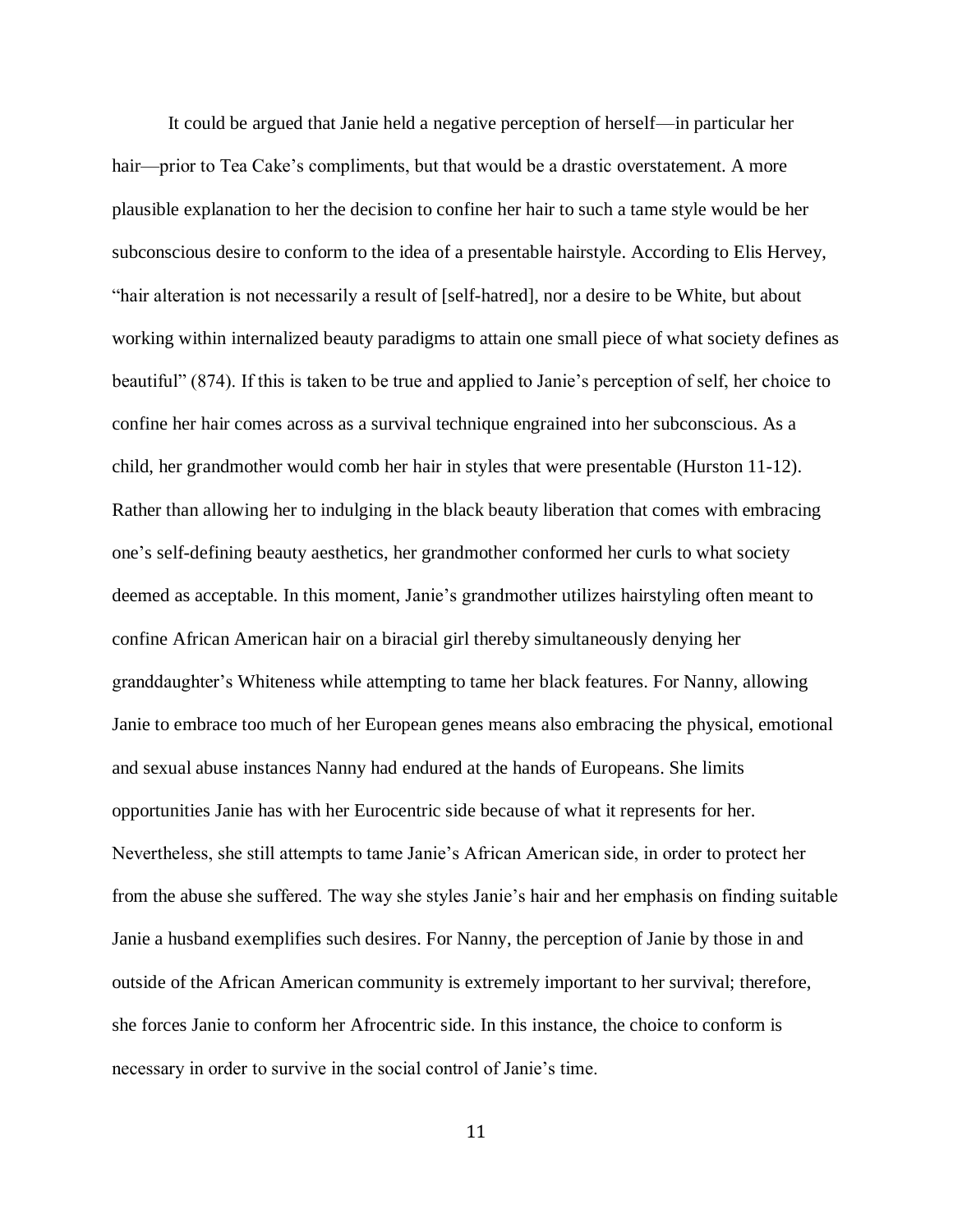Perhaps Janie chooses to treat her hair the way she does because "historically, African American women adopted certain White cultural ideals such as the 'groomed image of docility' as a survival tactic in order to convey a non-threatening image to White society" (Elis Herevy et al. 874). Such perceptions of presentable hairstyles can be traced back the  $17<sup>th</sup>$  century a midst times of slavery prominent within the States. Even though braided styles existed prior to slavery, the meanings attributed to such styles differed for certain African cultures from the perceptions prominent within the States. Rather than being used as a bonding technique in which women socialized with one another while braiding each other's hair, it acquired an additional meaning. As Patton informs, during times of slavery within the States it was important for the women to keep their hair "neat" (28). Since their hair type differed significantly from their masters' the slaves often turned to braids to fulfill the need to be presentable (28). In the same way, Janie's action could stem from a subconscious need to maintain the presentable look required of those not able to meet the hegemonic standard of beauty established by Eurocentric ideologies.

By briefly returning to the prior mentioned act committed by Janie's second husband we are able to assess another form of control asserted by a force outside of the individual itself. Stark's decision to require Janie to conceal her hair illustrates an exterior form of control that does not stem from the individual who is subject to such control. The covering of African American female hair is not a concept unknown to within the community. In fact, "throughout the centuries of slavery scarves became a practicable alternative to covering kinky, unstyled, hair" (Patton 28). Stark's reason to cover Janie's hair, however, was not because he believed it to be "unstyled" or "unattractive." In reality he believed her hair to be too beautiful to be shown to anyone but himself. At face value, it appears to be merely jealously that caused him to act so rashly towards Janie. Nevertheless, the idealization of control stemming from patriarchal

12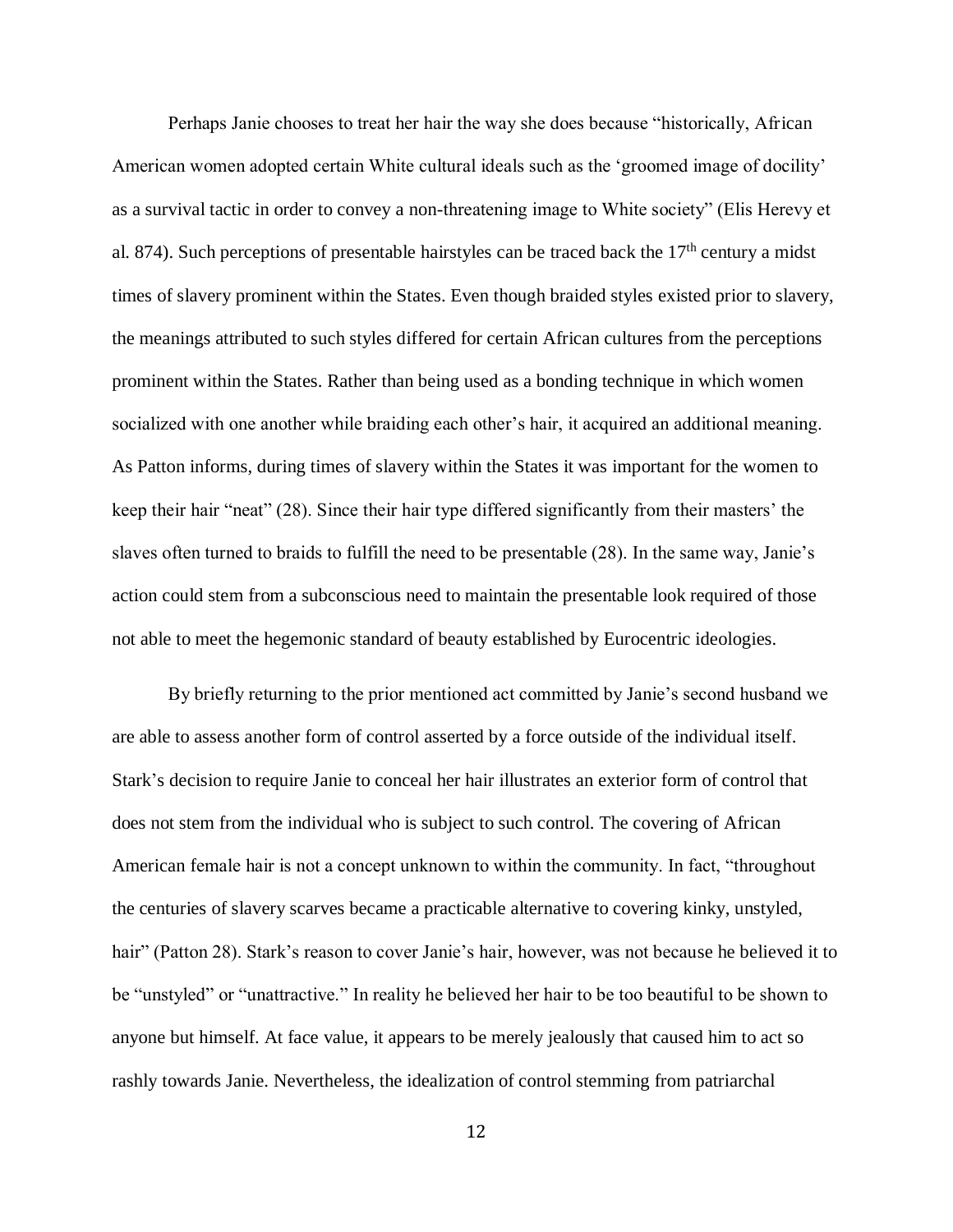domination is still hidden in Stark's decision. Joe Stark strives to establish himself as a wealthy African-American man in Eatonville during at time that African-Americans were still seen as "less than." In order to do so he splurges his earning lavishly on clothing and jewelry for Janie and himself to wear in order to set them apart from the "common black folk."

It is here that the theory of Stark's desire to place himself on a pedestal in comparison to the people of Eatonville is evident. The oppression imposed upon Stark as an African-American male living in a post-colonial and post-slavery society causes him to crave something more than the simple opportunity of "freedom" provided to his peers. Although he can never achieve the societal status of the White man, distinguishing himself from his African American peers would give him a higher status than the one provided to blacks overall. It isn't until Stark's death the power he dominated over Janie's perception of self and the control asserted over her hair is revealed. Ashe points out that "a telling moment occurs shortly after Joe dies, when Janie walks to the dresser and looks in the mirror: She tore off the kerchief from her head and let down her plentiful hair. The weight, the length, the glory was there" (135). In this moment, the control forced upon Janie to confine her hair is temporarily relinquished. She is able to obtain a taste of true black beauty liberation the instant she releases her hair from confinement. It is important to note that black beauty liberation does not only exist in the moments one chooses to allow their hair to roam freely. Black beauty liberation is the decision to embrace the aspects that constitutes to one's beauty even if it does not meet the normative standard. For Janie, the normative standard of acceptable beauty was a presentable hairstyle, whether it was confined to a single braid or concealed by a kerchief. "Because Joe [Stark] was aware that Janie's hair symbolized her 'self,' [he] began to communicate to the people of Eatonville he 'owned' Janie's hair as a means of demonstrating that he in effect 'owned' Janie" (Ashe 135). In the same way, the ruling class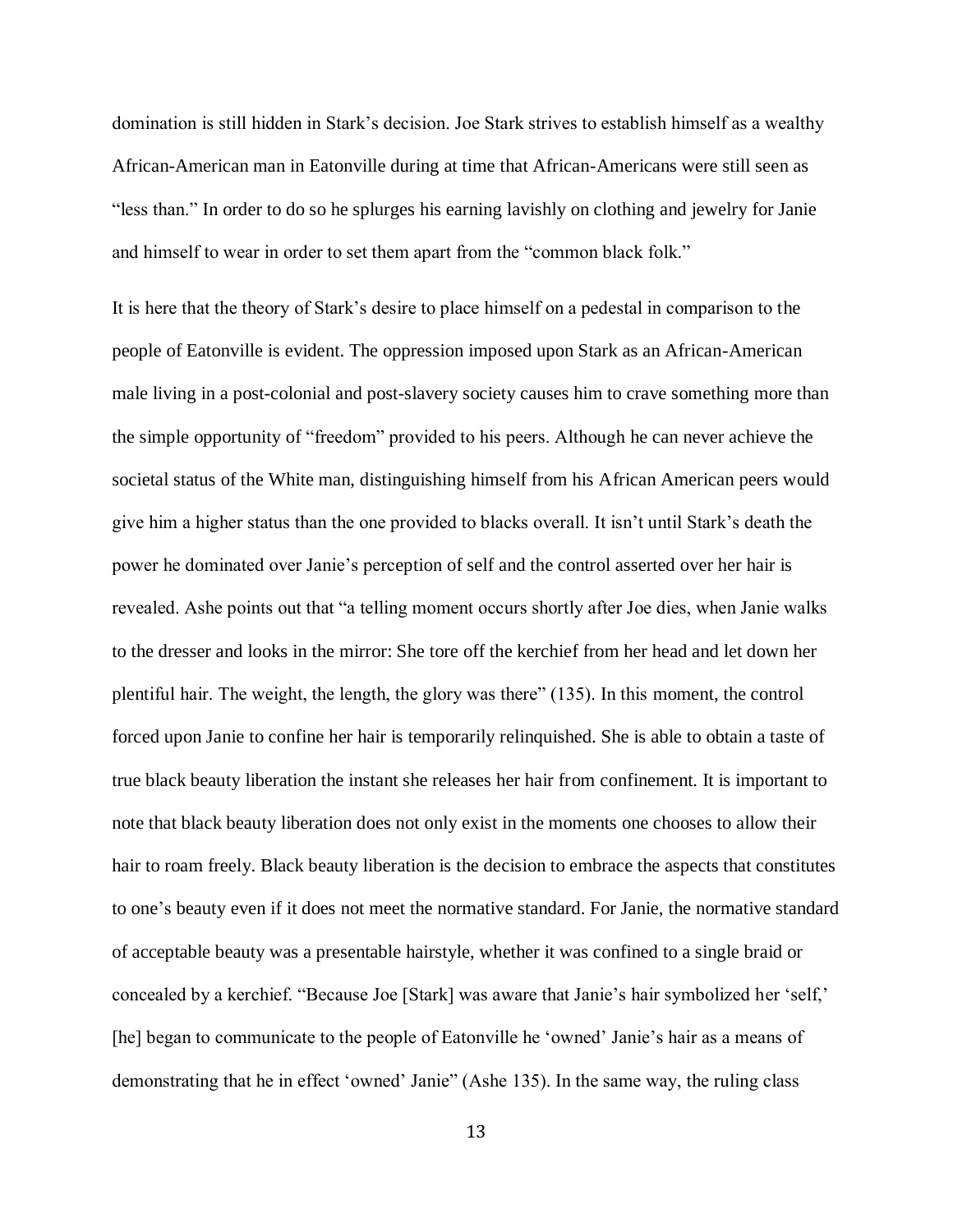asserts control over others by the implementation of a normative standard of beauty. Though it is not as direct as Joe's actions, it produces the same effect. African American women are often forced to comply with this standard or exiled for their decision to rebel against it. The attribution of beauty provided with respect to African American women is largely influenced by the perception of their hair. When their hair does meet the normative standard, or is not confined to presentable styling, their level of attractiveness appears to diminish in the eyes of those who epitomize the standard of beauty implemented within the States. When confinement is not present, the aesthetic beauty of texturized hair dissimilar to that approved by the normative standard, such beauty is often dismissed altogether.

#### **Skin**

African Americans, due to the color of their skin, have endured "ostracism, neglect, assault, and slander perpetuated by European Americans as well as other African Americans" (Flowers 79). For these individuals, skin complexion is more than just the level of melanin present. One's color often plays a significant role in their social, economical, and educational progression. It also extends to and influences the perception of their beauty by those within and outside of the African American community. Flowers acknowledges the hue of one's skin tone to be a possible defining factor in the lives of African Americans (Flowers 79); Matelski attributes it to the determination of beauty possessed by such individuals. The stratification of skin complexion stemming from Eurocentric ideals and the epitomized normative standard is prominent within the African American community. In addition to receiving racial discrimination why the ruling class, African American women are subject to racial phenotypiciality bias—which is described by Wilder and Cain as beauty perception bias based on skin color, hair texture, or facial features (578). This bias is often associated closely with

14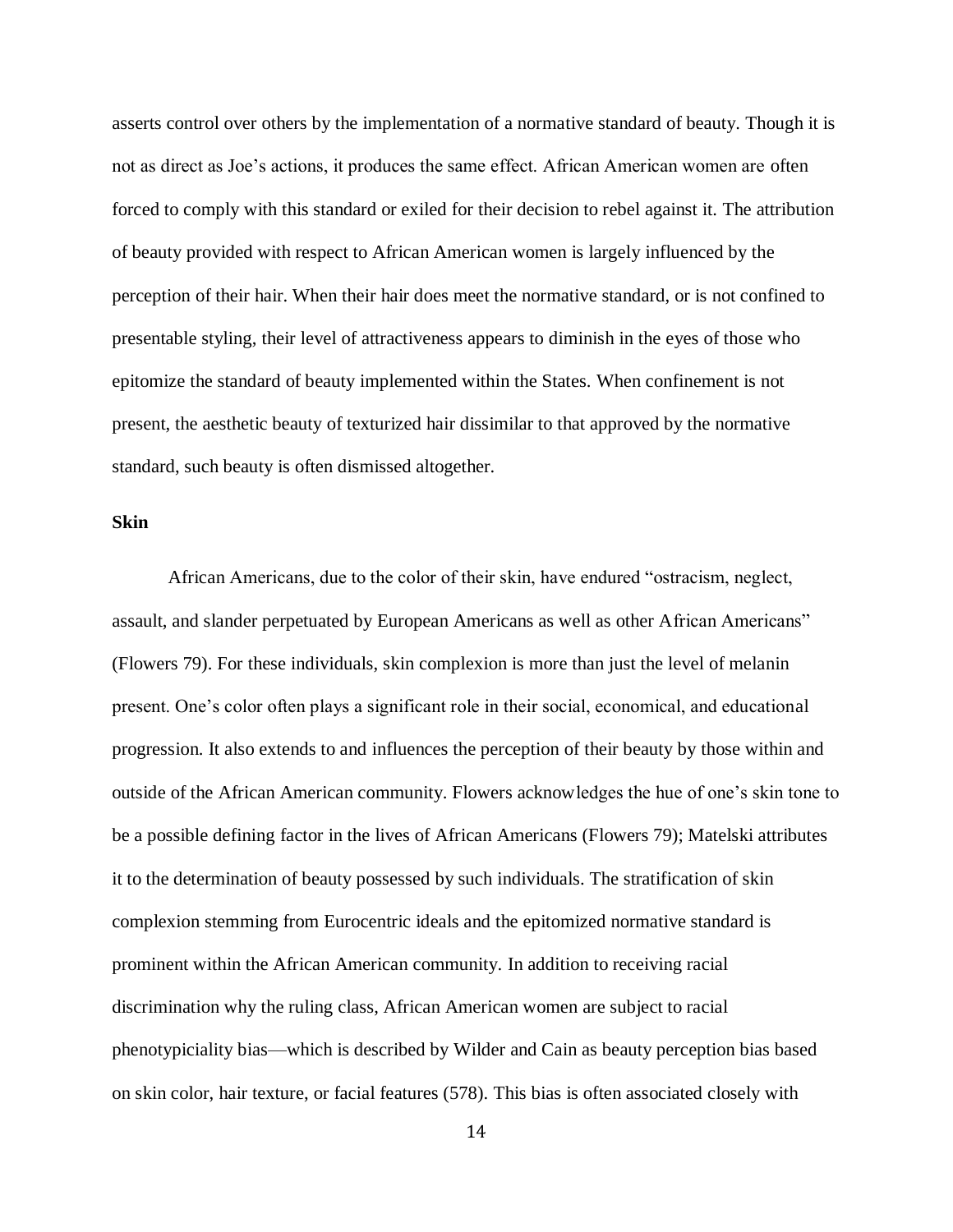Eurocentric ideals pertaining to beauty and the implemented normative standard. Those who appear to have features closer to European standards are deemed more beautiful within the African American community when this racial phenotypiciality bias is taken into consideration Keeping this in mind, there is "a tendency for African Americans to evaluate themselves and other intragroup members against a culturally shared hierarchal perception of light skin and Eurocentric facial features […] as more positive and desirable than dark skin and Afrocentric facial features" (Maxwell et al. 439). Maxwell defines this hierarchal system, which promotes light skin as opposed to dark skin, as colorism (439). Wilder and Cain delineate colorism to be "an interracial system of inequality based on skin color, hair texture, and facial features that bestows privilege and value on physical attributes that are closer to white" (578). Subsequently, darker skinned individuals tend to encounter "more racial discrimination, legal punishment, and [are] seen as less attractive" (439-440). The perception of skin color can also result in differing experiences for African Americans as well as have "potentially far reaching social and psychological implications" (441). Such perceptions correlate closely with the perception of beauty attributed to African American women from individuals inside and outside of the community.

Those of a lighter complexion are typically provided with access to higher socioeconomic statuses, more political dominance, and greater educational opportunities (Flowers 81-82). One "of the more general assumptions is that darker skin African Americans are less satisfied with their perceived skin color than lighter skinned African Americans based on the practice of skin bleaching and expressed desire to achieve a lighter complexion" (Maxwell et al. 442). While Maxwell argues that such practices do not offer a substantial amount of evidence for this presumption, it still serves as support for the claim nonetheless.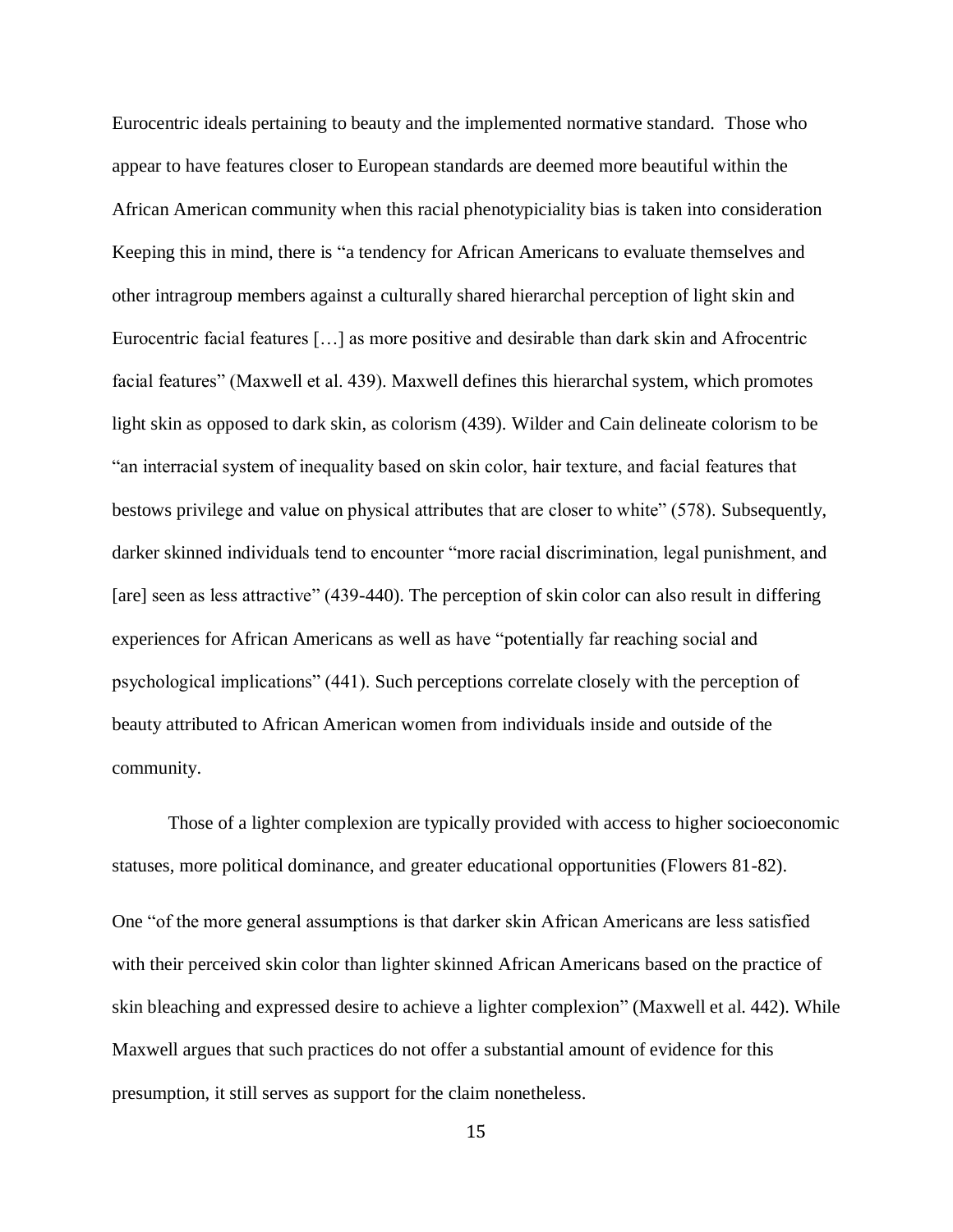The preference of lighter skin and privileges associated with it were originally exemplified in the favoritism shown to lighter skinned slaves. As a result, a positive perception began to be attached to the ideal "light" skinned African American. The cultural standard of beauty—pertaining to each respective ethnic and racial entity—appears to attach a higher level of attractiveness to the individual that possess features less Afrocentric. However, this assumption must be contextualized according to the ideals and beliefs of the individuals implementing the standard. While there are those who appreciate Afrocentric features, the cultural standard of beauty amongst African Americans attributes lighter skin, looser hair textures, and slimmer nose as the desired aesthetic for African American women.

Wilder and Cain attest, "the association between skin tone and physical attractiveness is significantly stronger for women than men" (581). Therefore, it is believed that skin tone serves as an additional factor of oppression asserted on African American women (581). It holds a larger impact on women in comparison to men (581). A study conducted in 2009 through examination concluded that "children were more likely to identify light skinned blacks as having positive traits and more likely to identify dark-skinned Blacks as having negative traits" (Adams et. al 98). In a similar qualitative study, based on the investigation of Black female college students, it was concluded that light skin was often aligned with "beauty, privilege, and intelligence" while dark skin was associated with being "loud, suspicious, unattractive, and less intelligent" (Adams et al. 99). Adams, Kurtz-Costes, and Hoffman presume that research in regard to skin tone bias "suggests that it is a gendered phenomenon" (100). The reason is that color discrimination appears disproportionately amongst genders with women being affected to a higher degree than men. The significance of skin tone in regard to female attractiveness can be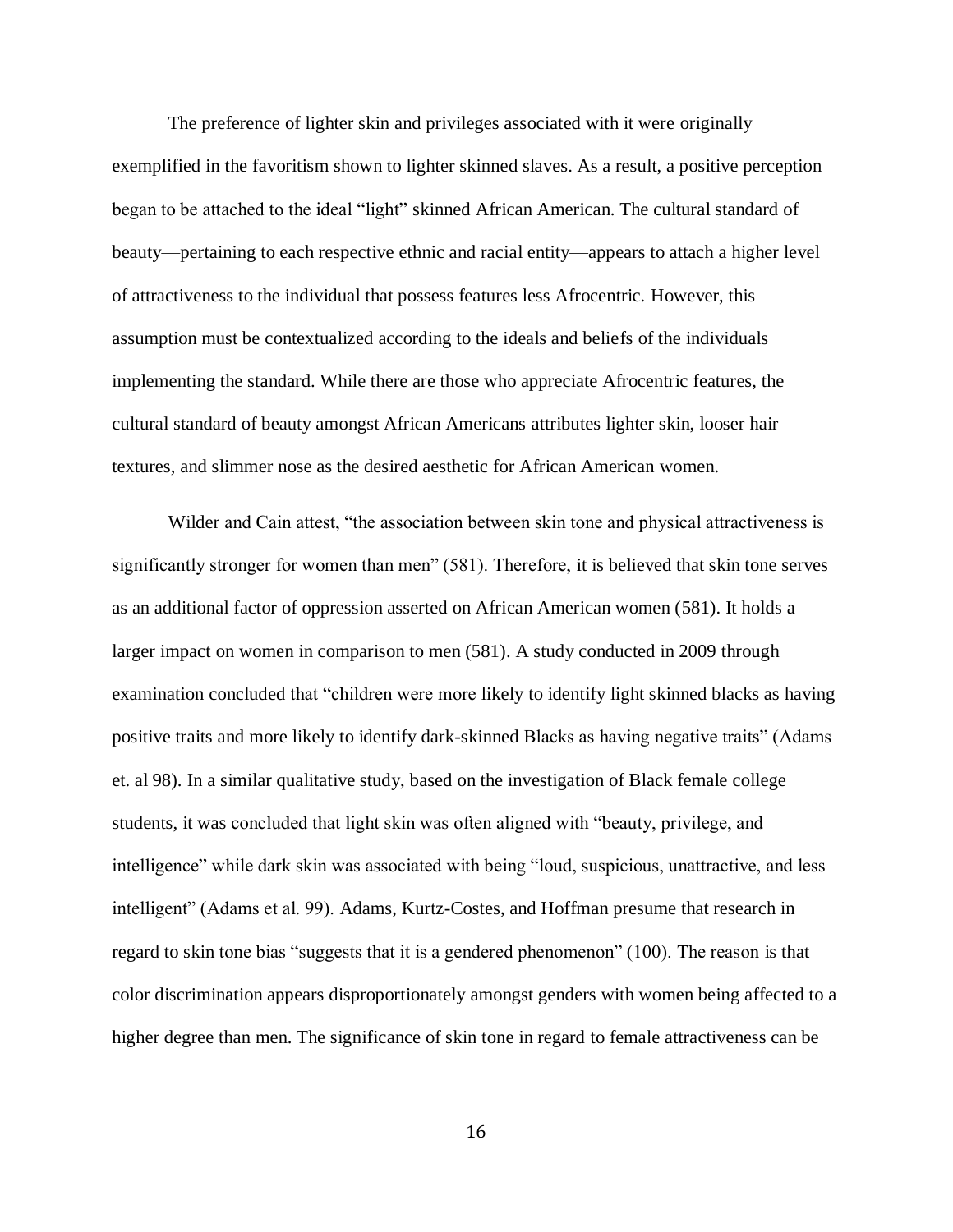considered "detrimental to their psychological well-being" seeing that women are more susceptible than men to "base their self-esteem "on the appraisal of others" (100).

The view of preferred lighter skin, once again, traces back to the caste system formalized during slavery (102). This system also referred to as colorism, divided the African American community based on skin tone, and furthermore influenced the cultural standard of beauty that demonstrates favoritism to lighter skinned African American women. After slavery, these lighter skinned African Americans were considered to be "Black elite" and attempted to gain higher social status by disassociating themselves from lower status African Americans who had darker skin tones" (102). This ideal discussed in literature pertaining to "skin tone preferences and stereotypes shows the pervasiveness of negative bias against dark skin tones" ( 99). Particularly in *Their Eyes Were Watching God* the desire to disassociating oneself from the darker skinned African American is manifested in the character Mrs. Turner. After Janie and Tea Cake leave Eatonville they encounter Mrs. Turner who is also mixed race. Unlike Janie however, Mrs. Turner garners a sense of internalized racism. It's apparent in the way she perceives her features as opposed to the "Negroes" in her community.

Mrs. Turner's shape and features were entirely approved by Mrs. Turner. Her nose was slightly pointed and she was proud. Her thin lips were ever a delight to her eyes, Even her buttocks in bas-relief were a source of pride. To her way of thinking this set her apart from the Negroes. That is why she sought out Janie to friend with. Janie's coffee-andcream complexion and her luxurious hair made Mrs. Turner forgive her for wearing overalls like the other women who worked in the fields. (163-164)

Hurston exposes an importance perception in regard to the racial phenotypiciality bias often presence within the African American community through her description of Mrs. Turner.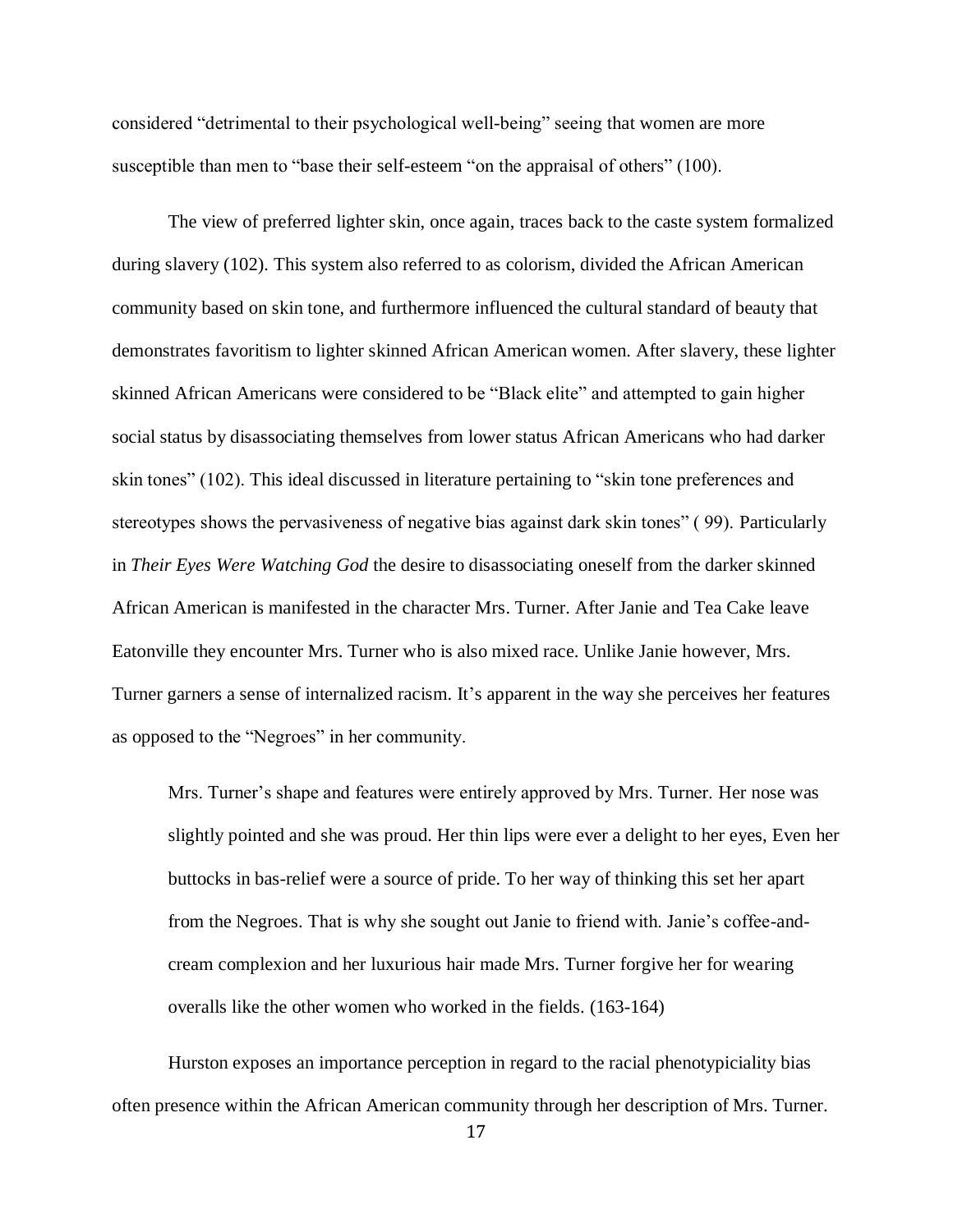The features most praised by Mrs. Turner are the features that she deems sets her approve the common black folks. It isn't only Mrs. Turner's approval of her Eurocentric features that constitutes to the negative perception of beauty pertaining to those who look more Afrocentric, because that in itself not necessarily negative. It is the superiority she asserts as a result of those features. Simply admiring one's feature does not necessarily perpetuate the negative perception associated with to African American beauty. However, appreciating it in such a way that shows bias, while simultaneously dismissing the features that are not considered Eurocentric as unattractive, does. Mrs. Turner's perception of African Americans stems from self-hatred and internalized racism that warrants a biased view pertaining to the standard of beauty. Her perception is equality applied across genders; exemplified in the way she refuses to forgive Janie for "marrying a man as dark as Tea Cake" (164). During her many discussions with Janie she is heard complaining about black folks, and how she isn't used to associating with them (Hurston 164). She further cements this idea in that statement made to Janie, "When somebody talked mah husband intuh comin' down heah tuh upoen up uh eatin' place Ah never dreamt so many different kins uh black folks could colleck in one place. Did Ah never woulda come" (164). This is attitude is reminiscent of establishment of Black Elites, compromised of lighter skinned former slaves—and descendants of former slaves—with the mentality established through superiority complexes. The normative standard implemented favors the feature that were similar to the ones they possessed as well as the opportunities that were privileged to them in comparison to darker skinned individuals aided in the continuation of this form of internalized color discrimination.

#### **Body**

As time progresses and preferences change so does the perspectives on the aspects that constitutes to one's beauty. Nevertheless, despite the changes in the standard of beauty within the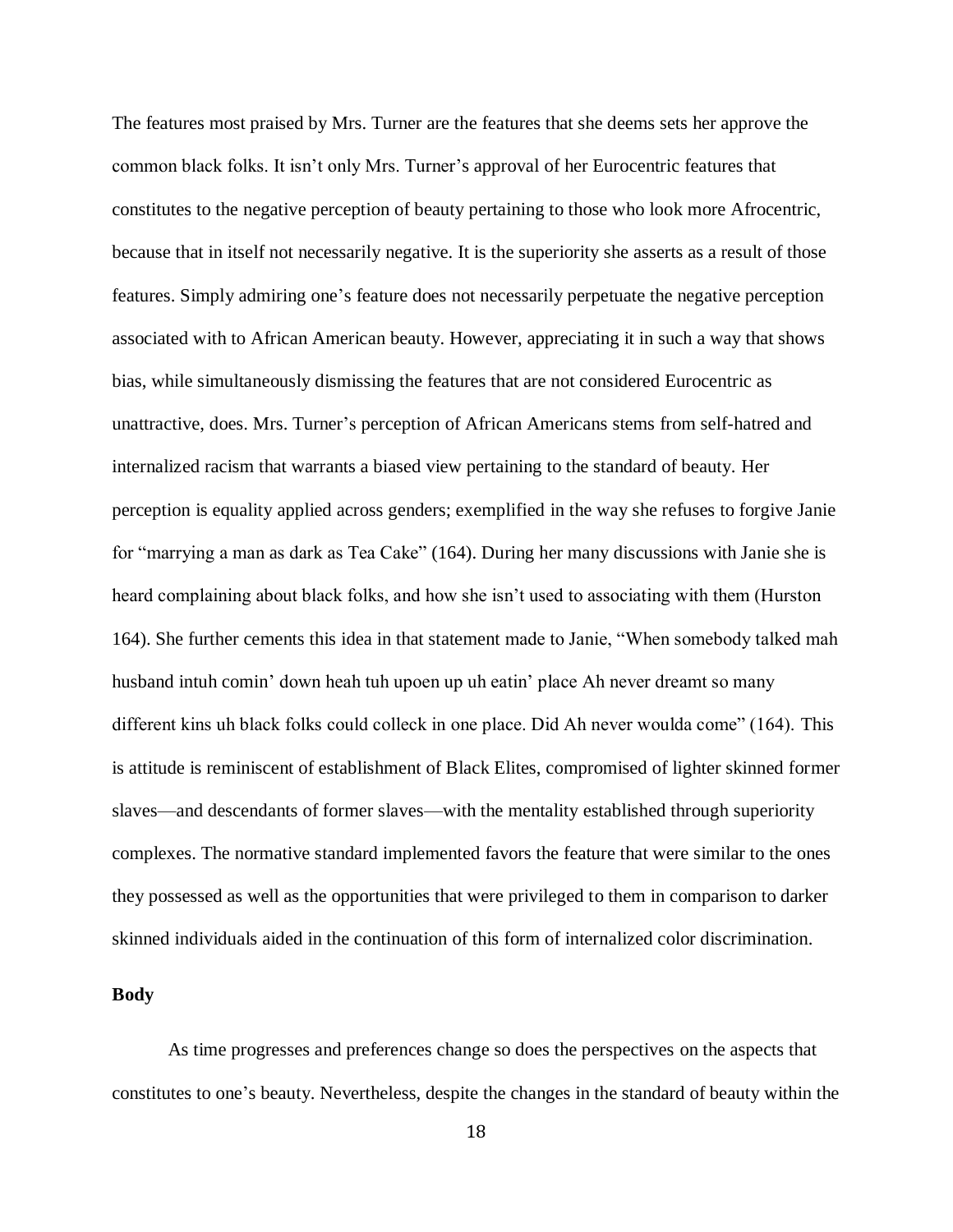United States, one thing has remained relatively the same. The majority's perspective of what determines one's level of attractiveness still remains a dominant factor for consideration in regard to the standard of beauty. This perspective then trickles down into other cultural entities existing in the United States. In the African American community, the cultural standard of beauty differs from the one established by the dominant race when it comes to body aesthetics. Though this cultural standard praises certain features natural to the African-American female, the normative standard of beauty still impacts how African American women view themselves and also how those outside of the community view them.

In her research, Matelski contemplates Maxine Craig's discoveries on the physique of the African American woman. In her article, she acknowledges Craig's argument that in addition to having "unequal access to education, housing, and job opportunities, [African American Women] also 'bore the shame of being women in unacceptable bodies" (Matelski). Although African American women come in different bodily proportions ranging from skinny to curvy, the average African American woman weighs more what is considered "slim" according to White beauty standards. While slenderness is envied by popular culture, the desire for extreme slenderness was not something often desired in the African American community (Matelski). Instead, African Americans encouraged larger body sizes as opposed to the normative standard. The act of embracing larger physiques within the African American community ostracized their beauty from popularized societal consent. In turn African Americans began to formulate their own standard of beauty. In the 40's and 50's instead of "yielding to narrow ideals of fashion, body, and cosmetic culture, African American women and men broadened the definition of female beauty, which included skin color, hair texture, fatness and athleticism" (Matelski). Black periodicals during this time period also "showed an open celebration of plus-size models,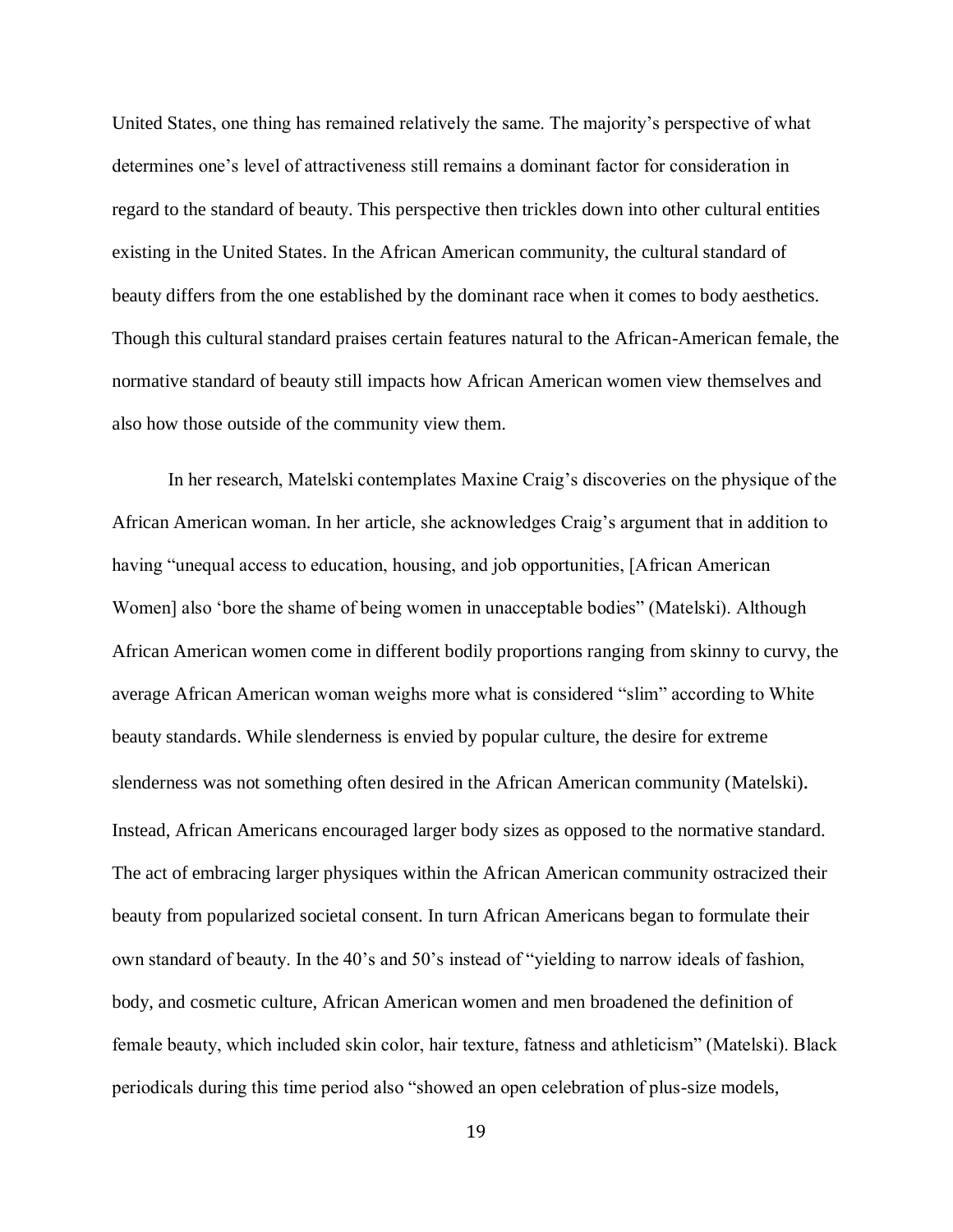celebrities, and female athletes who did not conform to or fit white ideals of acceptable femininity" (Matelski).

Despite this celebration of larger physiques within the African American community, these women are still susceptible to scrutiny at the hands of those within and outside of their culture. In fact when paired within dark skin and kinky-coily hair, the body type of the African American woman is met with a different attitude from other African Americans than those with lighter skin and looser curls. Various literary works—such as *God Help The Child* (Morrson 2015) or *The Blacker the Berry* (Thurman 1929)—have presented this dilemma through the illustration of characters subject to different attitudes based on whether they obtained light skin and loosely curled hair or darker skin and coily hair. The literary characters discussed in this thesis are subject to praise as well as abuse based on their physical features. Their body size in particular is perceived differently depending on the other aesthetic features associated with it. The perception of each character's body type must be analyzed based on the individuals from whom the perspective stems. While *Venus* exposes its readers to the Eurocentric perception of the African American woman's body, *Their Eyes Were Watching God* and *God Don't Like Ugly*  offer up the perspectives of African Americans' perception of the women within their community. This section seeks to analyze the aesthetics of the African American Woman's body with respect to perspectives from within and outside of the African American community provided within the three novels.

*Venus* expresses the negative perception towards the black woman's physique as a result of Eurocentric ideals. It is important to note that though African American women are black, not all black women are African American. In this case Saartjie is not African American, and although this thesis primarily focuses on African American women, her situation is relevant to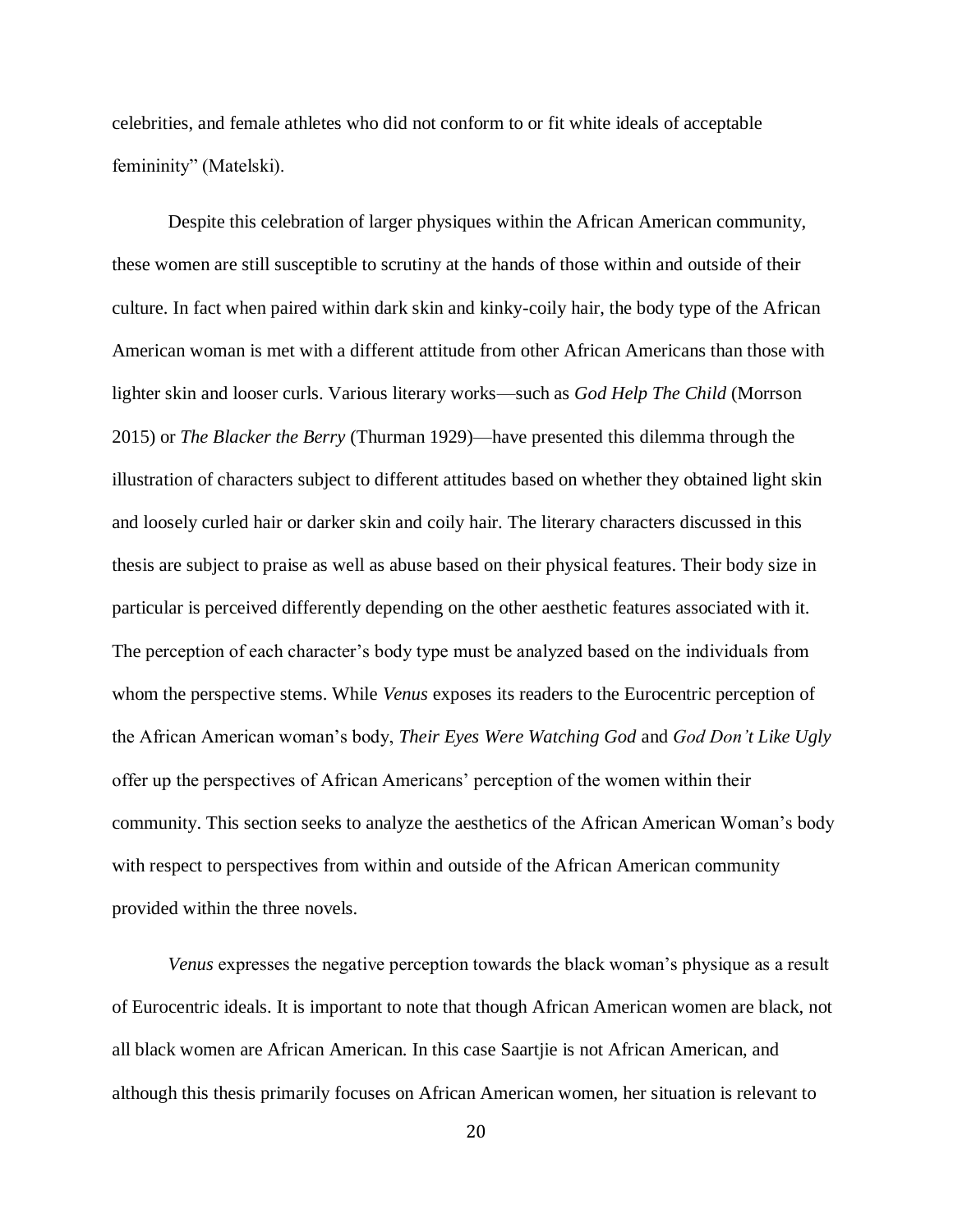the study of African American beauty. The abuse endured by Saartjie Baartman<sup>2</sup> exposes a familiar theme as it pertains to the perception of black women and their bodies. Saartjie's dehumanization at the hand of European forces can be applied to the similar over-sexed image distortion of African-American women.

At the age of sixteen Baartman was sold to Peter William Cezar—her slave master shortly after Dutch colonists took her fiancé's life. It was during this time that researchers allege Baartman, despite being illiterate, signed a contract with her master Cezar and his brother agreeing to travel from Eastern Cape<sup>3</sup> "to England and Ireland to work as a domestic servant and be exhibited for entertainment purposes" (South African History 2016). In 1814, after serving four years in London Cezar sold Baartman to an animal trainer named Reaux in Paris where she was showcased and studied as a "scientific specimen." According to Tillet, — a researcher and writer on the scholarship of black women's bodies and their treatment as a result of European colonialism—even when Baartman was no longer a carnival performer she was still "the subject of satirical cartoons" as well as "a scientific oddity for a panel of French scientists and zoologists" (944). Tillet theorizes that treatment of Baartman was considered acceptable by European colonist in order to provide substantial evidence in support of White supremacy. She argues, "by establishing Baartman as the primitive, bestial, and grotesque corporeal representative of the entire African continent for Napolean's colonial endeavors" the need for racial supremacy could be proven "while simultaneously justifying French colonization,

 $\overline{a}$ 

<sup>2</sup> Baartman's actual name is still unknown. "Saartjie" was given to her at the time she was sold into slavery. The name is Dutch for "Sara."

<sup>3</sup> Eastern Cape was formally known as Gamtoos River—where Baartman was born.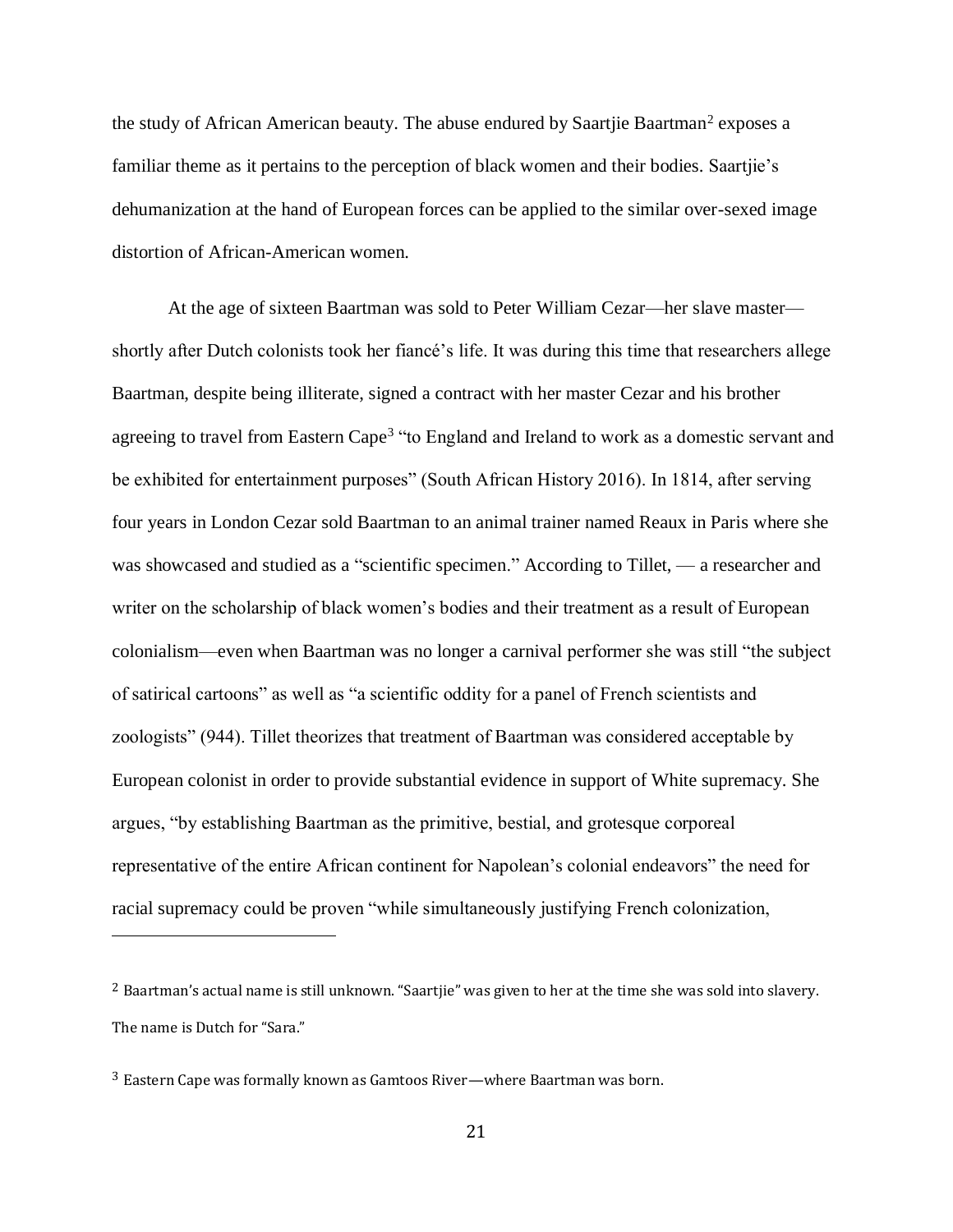enslavement, and disenfranchisement of blacks" (945). In order to rationalize the concept of racial supremacy and colonialism the idea that Africans were indeed inferior needed to be established. A level of inferiority for blacks was then fermented by the contortion of image and the marginalization of such cultural entities. In theory, this justification would enable the distortion of the black female image through the perpetuation of sexual exploitation and exoticism. Saartje Baartman symbolized such forms of oppression as wells as "the most popular and widely circulated stereotype of black female sexuality" (Tillet 944). She exposed the perception maintained of black women as sexually promiscuous Jezebels.

For some time, little was known about Saartjie or the abuse she endured as a human debacle. It was not until Saartje's remains were removed from Cabinet Number 33<sup>4</sup> and finally "laid to rest in Hankey, South Africa on National Women's Day, August 9, 2002 that her story gained international recognition (Henderson 946). Parks' rendition gives life to a phenomenon in the form of a peculiar play, which uses atypical characters. Metaphorically she was resurrected from the depth of the "historical obscurity by academic inquiry and a public swell to correct social and cultural injustice" (946). In the creative adaptation of Baartman's story she is portrayed as a debacle who falls short of being human. Diminished by public perceptions of her exposed body she is deemed a slut whose soul is "mounted on [Satan's] warm wall" (Parks). The extent to which Saartje Baartman, renamed as the Hottentot Venus by her captors, is belittled is emphasized in the repetitive lines "I regret to inform you that thuh hotenttot venus iz dead. There won't b inny show tuhnight" (Parks). Even after her death Saartje is depreciated to a mere source of entertainment. In this moment, the Hottentot Venus is merely a spectacle for the entertainment

 $\overline{\phantom{a}}$ 

<sup>4</sup> The section of the Museum in Europe that contained Baartman's bones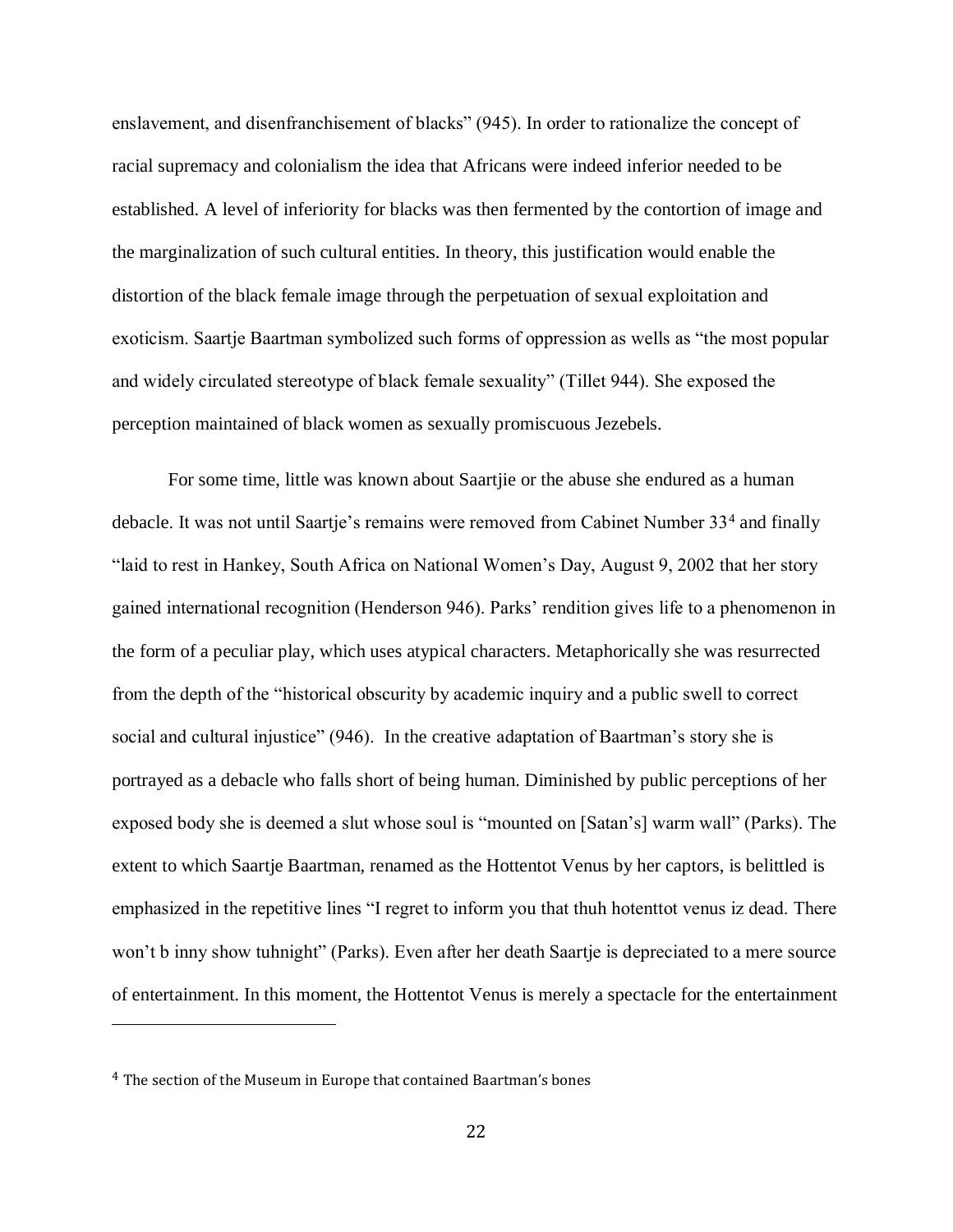of British carnival goers (Tillet 944). Dressed in "tightly-clad and flesh-colored body leotards, displaying her ostensibly unusual buttocks […] Baartman performed in a cage and was ordered by a 'keeper' to walk, sit, dance or stand" (Tillet 944). The bestial characteristics applied to Baartman in exchange for her humanity is reiterated in the little regard held for her death. Through addition of the phrase "there won't be inny show tuhnight" to the seemly disheartened revelation of her death, Parks exposes the blatant dismissal of Baartman's value. The announcer might as well have said "Yes the 'Hottentot Venus' is dead, but it's much more tragic that our show is cancelled tonight." In this line—repeated throughout the play—Baartman's physique is portrayed as an object to be exploited and her sexuality misconstrued.

Parks utilizes raw language to underscore the injustice Saartje endured due to her unfamiliar physique amongst Eurocentric culture. The nature of the viewers who take pleasure in seeing Saartje's naked body exposed behind the bars of a human sized cage is verbalized through one of chorus member in Parks' play.

They say that if I pay uh little more I'll get tuh look uh little longer and for uh little more on top uh that I'll get tuh stand stand off tuh thuh side in thuh special looking place

(And from there if I'm really quick I'll stick

23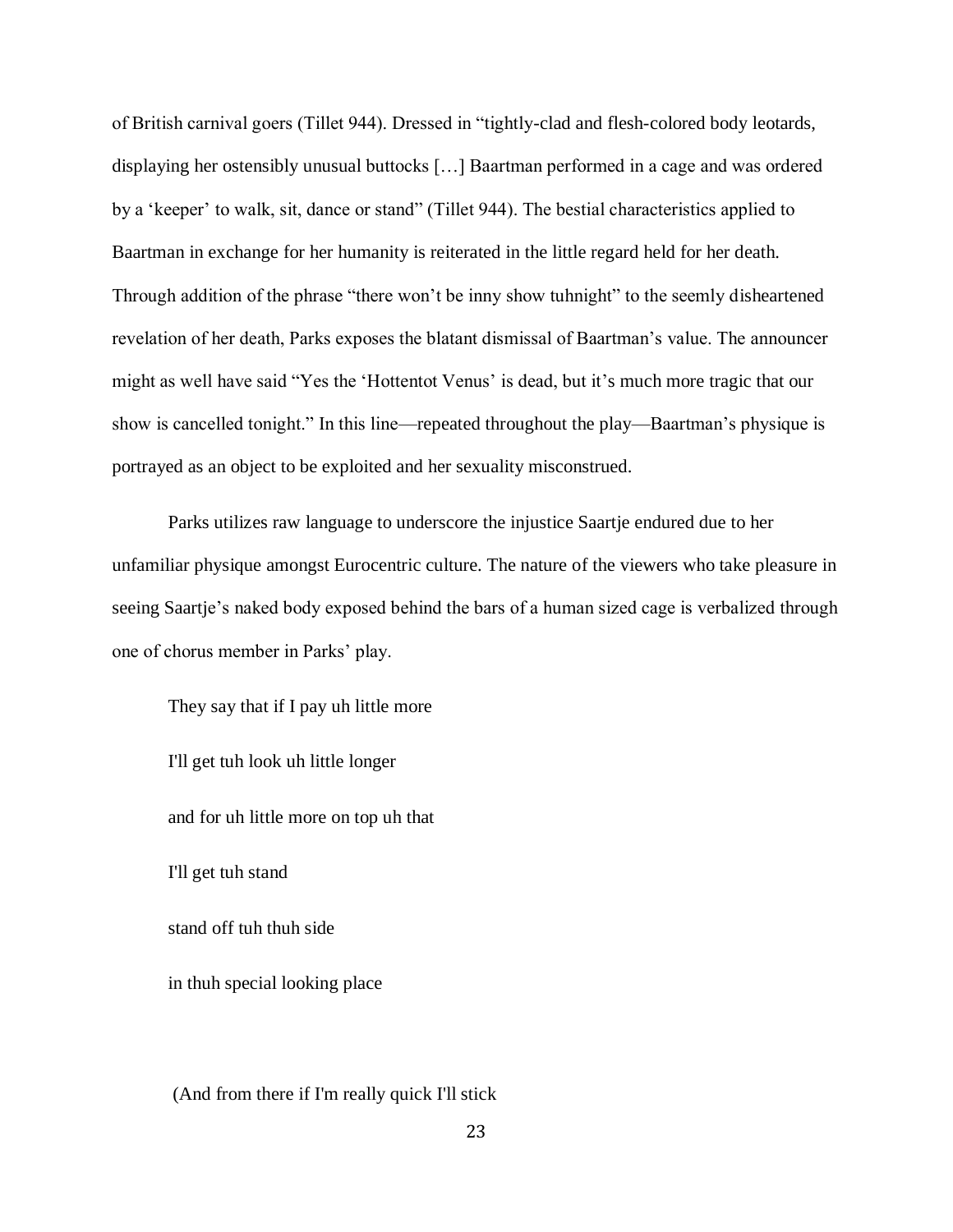my hand inside her

cage and have a feel

(if no ones looking)).

Here it is made clear that there are no boundaries to be respected when it comes to Saartje's body. Not only is she subject to the public viewing her naked body, she also risks the chance of unwanted physical harassment. Saartje's body fails meet the normative standard and therefore must be labeled a "Wild female Jungle Creature" who is "physiqued in such a backward rounded way that she out shapes all others" (Parks).

Parks provides a perspective of individuals outside the Black community who assess the bodily aesthetics of the African American—in Baartman's case, simply African—woman. In this particular situation, the perception of Baartman's body stems from outside the Black community, which uphold the normative standard of beauty that favors Eurocentric ideals. In this instance the skin complexion or hair texture is taken into account only for the purposes of categorizing her as Black. The perception of her body would have remained relatively the same seeing that she is a part of a race deemed inferior. In the same way, lighter-skinned African Americans were still viewed as slaves by Whites nonetheless (despite given better opportunities than darker skinned slaves), it is reasonable to assume that the attitudes portrayed from the White community would not have differed if she obtained lighter skin and a looser hair texture. The same, however, cannot be said for the perspectives that stem from within the African American community.

The authors of *God Don't Like Ugly* and *Their Eyes Were Watching God* explore the perceptions asserted in regard to the African American woman's body that stem from within the African American community. From both novels two perspectives arise. One perspective favors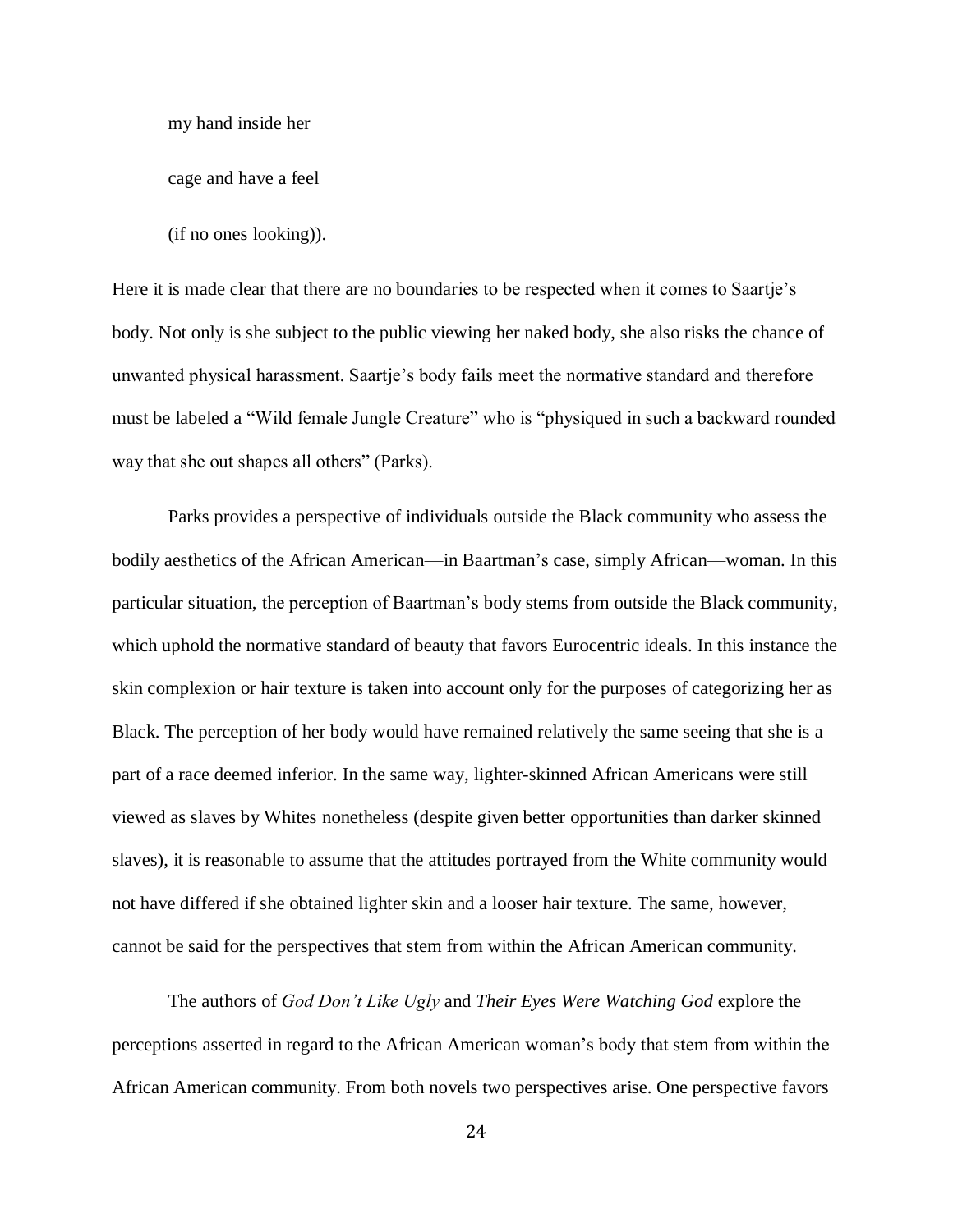the woman with a lighter skin and looser curls in addition to her curvy physique. The other, condemns the larger physique obtained by the main character in addition to her kinky hair and darker skin. The theory here is that the perception of the African American woman's body is subject to bias based on the supporting features the individual has. Discrimination against features such as darker skin and kinky-coily hair is prominent within the African American community. Granted Annette—from *God Don't Like Ugly—*has a larger overall body size in comparison to Janie; nevertheless her skin complexion and hair texture still play a major role in the perception of her body. All three features together are considered not only to assess the attractiveness of Janie and Annette's physique but also their overall physical aesthetic. While the skin color and hair texture did not matter to the perception of African American beauty stemming from outside the community, these features appear to hold significance amongst other African Americans. Both novels provide evidence in support of this theory.

The voluptuousness of Janie's body is epitomized in her respective novel. Hurston comments on how the men of Eatonville "noticed [Janie's] firm buttocks like she had grapefruits in her hip pockets; the great rope of black hair swinging to her waist and unraveling in the wind like a plume; then her pugnacious breasts trying to bore holes in her shirt" (2). The same admiration of such a curvy physique is not assigned to Saartje whose "bottoms like hot air balloons" caused her to be labeled a "priceless prize" and a "filthy slut" (Parks). Annette's physique, when juxtaposed against Janie's, is not something the characters in the novel readily romanticize.

In *God Don't Like Ugly* Anntette is described as a heavy set. In the introductory phase of the plot, she meets Mr. Boatwright—who would later sexually abuse her—and she informs the reader "I was probably the only first grader in Ohio who weighed almost as much as an adult"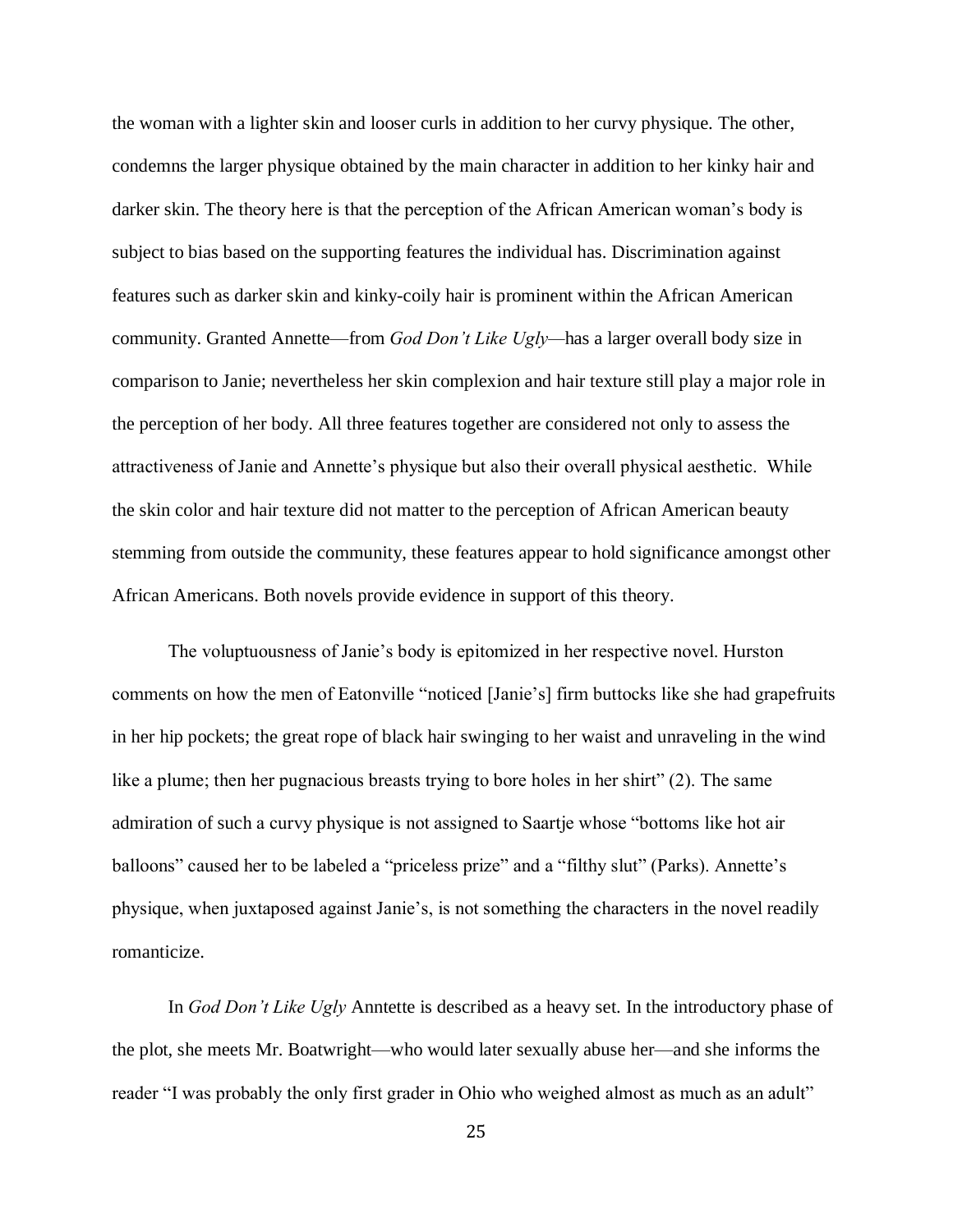(Monroe 9). Annette and her more bore a striking resemblance in regards to facial features. She informs:

> Mama and I looked a lot alike but she was called pretty. We had the same high cheekbones and heart-shape face with small nose, bow shaped lips, lashes so long and black they belonged on a doll, and a beauty mark on the right side, just above our lip. People called her beauty mark a mole. They called mine a wart. Not only was mama light skinned, she was slim. Just being light was enough by Black standards for her to be considered attractive. Being slim was icing on the cake. No matter how pretty I actually was, people made it clear I was too dark and too fat. My short kinky hair was a crown of thorns. Black people with dark skin were usually looked down upon by light skinned Black people. I was no exception. (Monroe 12-13)

Annette's body and skin complexion render her less attractive than her mother, despite sharing the same facial features. This revelation provides support to the theory that the attractiveness attributed to one's body size by other African American within the community is heavily determined by the features included—as Annette confirms to be complexion as well as hair texture. In comparison to Janie, Annette's beauty is overlooked due to her skin complexion and hair. Janie's beauty is praised because of her skin complexion and hair.

For the purposes of better understanding of the theory presupposed a further dissection of its meaning is essential. The theory claimed in this section is that within the African American community the perception of one's body is subject to differential treatment based on the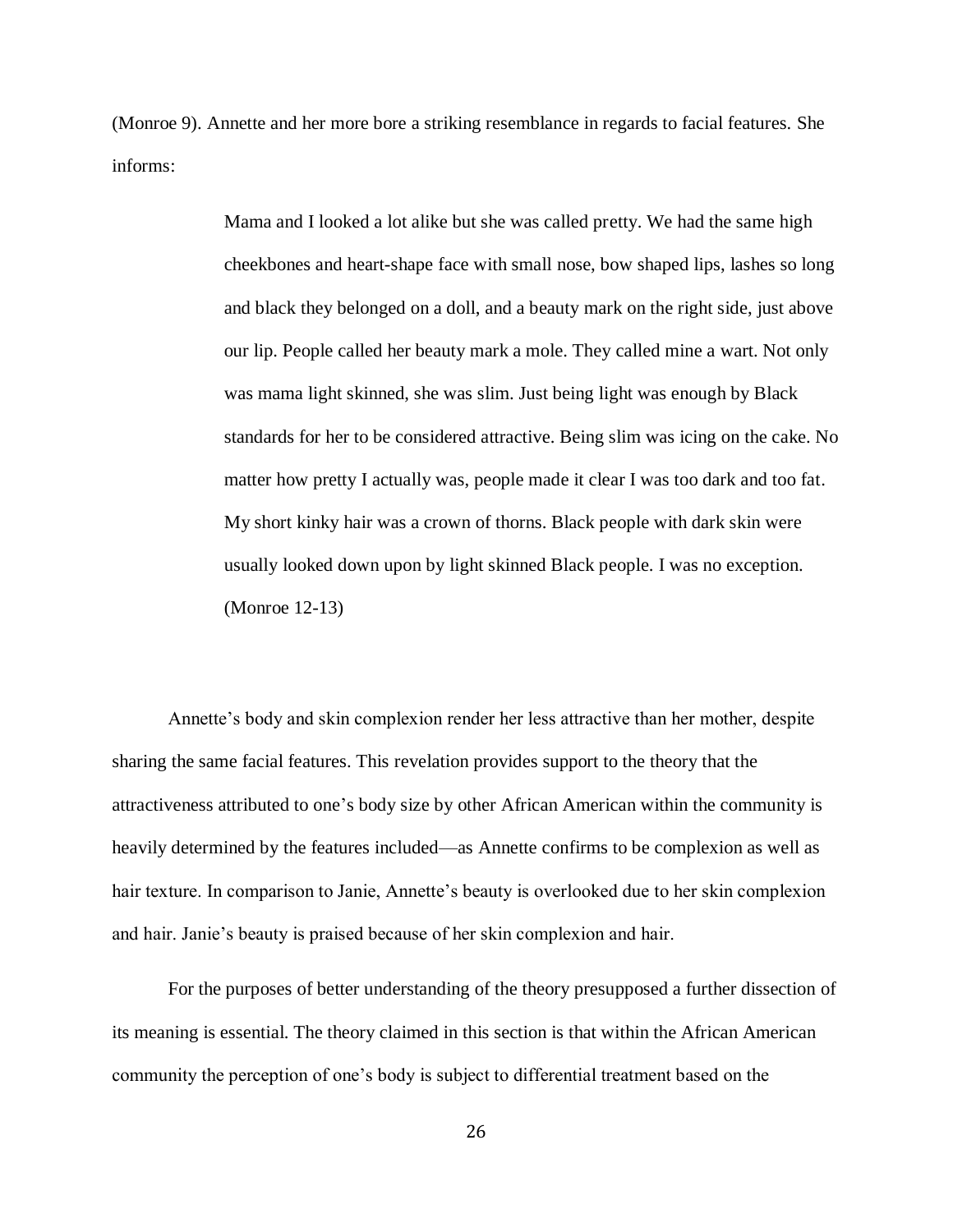additional features one possesses—in particular the complexion of one's skin and the texture of one's hair. As stated within the previous sections of this thesis, skin complexion and hair texture plays a major role in the level of attractiveness attributed to the African American woman from both the ruling class and those within the African American community. Since the hair texture of African American women can come in different patterns, a prejudice towards those textures deemed as more "manageable" within the African American community tend to be favored. This perception is established by the cultural standard of beauty that differs from the normative.

The normative standard, however, ultimately favors straight blonde hair and offers no favor towards kinky-curly versus kinky coily hair. According to the normative standard implemented by the ruling class those who fall short of the epitomized straight blonde hair lack essential aspects that would allow them to achieve the highest level of attractiveness. That being said both perspectives must be analyzed in the context of the standards it is influenced in addition to the individuals it stems from. The cultural standard within the African American community shows some appreciation to the features natural to the African American woman; it is nevertheless influenced by the Normative standard. Not that African American culture shows favoritism to straight blonde hair as opposed to black curly hair, but on the range from straight hair to kinky-coily hair—the tightest curly pattern acknowledged within the community—a looser curl pattern falls closer to straight hair than does a tighter curl pattern. The same applies to skin complexion. On the scale of white to ebony, lighter toned African American women tend to be deemed more attractive than their deeper shaded sisters—according to the cultural standard of beauty. That being said, biracial women tend to be deemed more attractive than the women with a darker ebony complexion. Both of these standards must be considered in situations where it is seen appropriate. The normative standard applies in all general contexts when it comes to the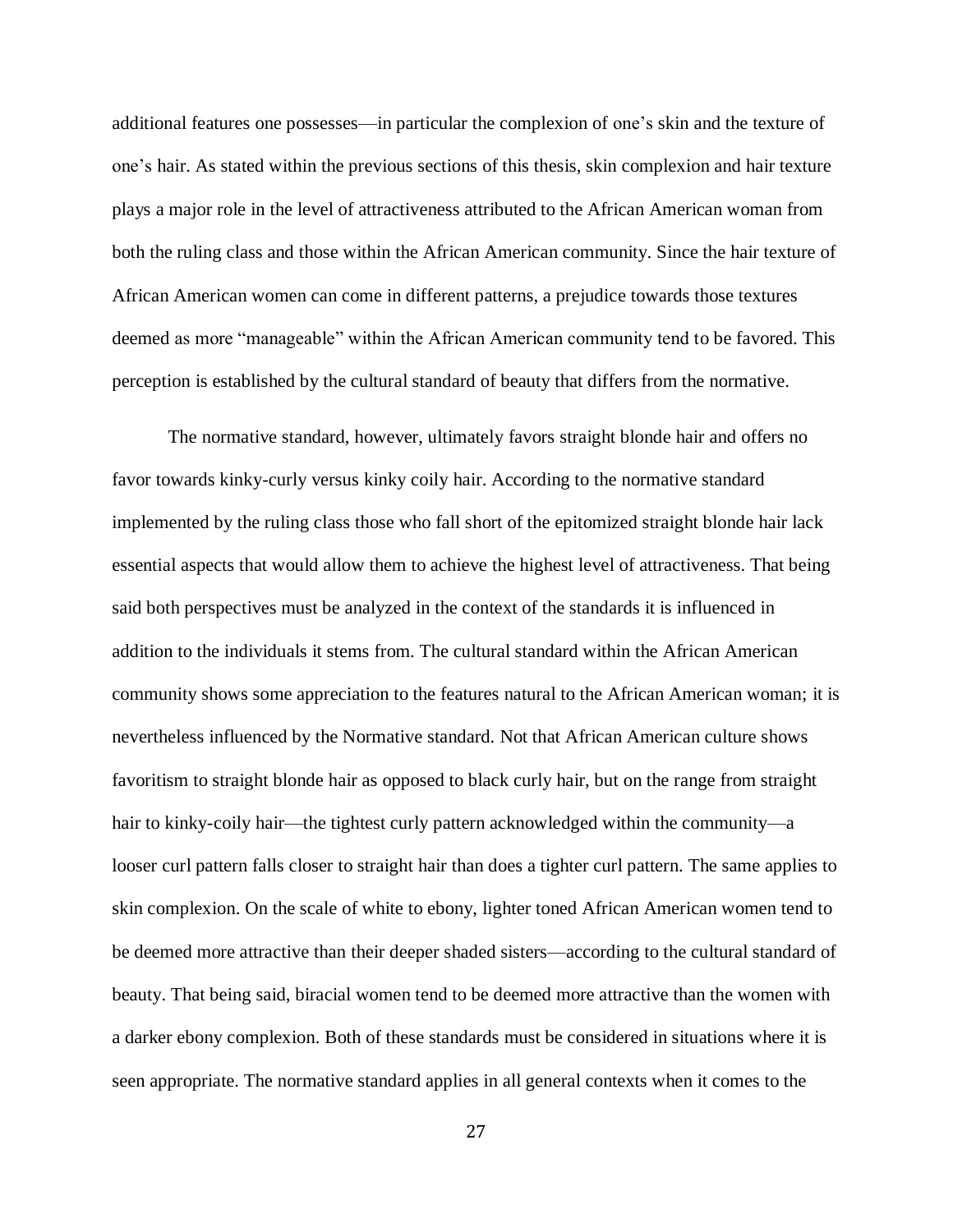perception of beauty within the United States since it is often asserted universally across all racial and ethnic borders. The African American cultural standard can only be considered in situations where other African Americans are conducting the assessment of African American beauty. When it comes to the perspective of the African American woman's body, both the normative and cultural standard should be applied according to the individual from which it stems.

Although it is hard to analyze both characters in the same light since each story takes place at different time periods and in differing communities, the concept of discrimination perpetuated through colorism and hair texture preferences is still eminent within both storylines. Both concepts are exemplified through the treatment of both characters' and therefore can be theorized in an alternative realm where if both were to exist, in the same time period, it can be assumed that each would be treated relatively the same. The assumption is also supported by the color and hair texture discrimination that still exists contemporarily within the African American Community. It must also be noted that the discrimination from the ruling class on both of the features—in addition to body size—is not equivalent to the prejudice perpetuation within the African American community. One is the original source of such perpetuations, while the other stems from said original source. Nevertheless, both play an important role in the perpetuation of negative perceptions towards the African American woman's aesthetic. Each perspective gives insight to why such perceptions still exist and are continuously sustained within the African American Community.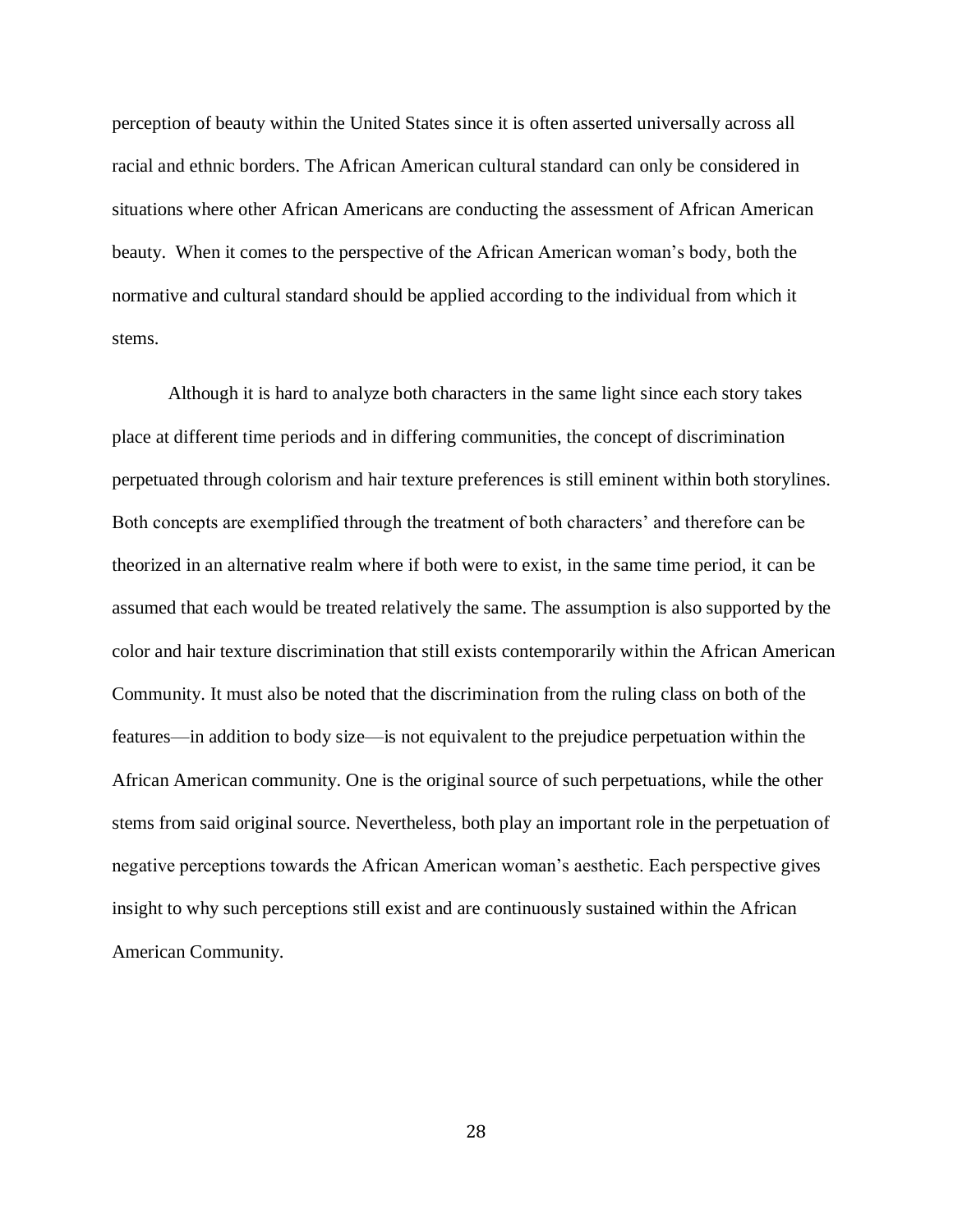# **Impact of Normative Standard**

The normative standard of beauty implemented across the differing ethnic and racial entities existential within the States leaves an effect on the perception of beauty amongst each respective group. Not only does it this standard affect each individual unable to meet the level of attractiveness set by this ideal, it also affects the standards of beauty created within each culture. Particularly within the African American community the application of this standard to the perception of beauty results in psychological and physiological effects amongst African American women struggling to be considered acceptably attractive. These changes exemplify the intricate dangers of such a standard being applied without regard for the differences amongst each racial and ethnic group. This section will delve into these two major effects that many African American women undergo the due to this standard. In the discourse of this topic, this section will primarily focus on the on the individuals who either strive or are forced to comply with the normative standard of beauty. Those who successfully rebel against the standard are still susceptible to indirect influence, but are not affected to the extent as those who conform.

#### **Psychological Impact**

Both psychological and physiological changes coincide in the sense that one must occur in order for the other to take place. In this case, psychological effects that result from the utilization of the normative standard of beauty when assessing the attractiveness of African American women, influence the physiological changes these women are willing to endure in order to be considered beautiful. This section will focus on two psychological concepts that lead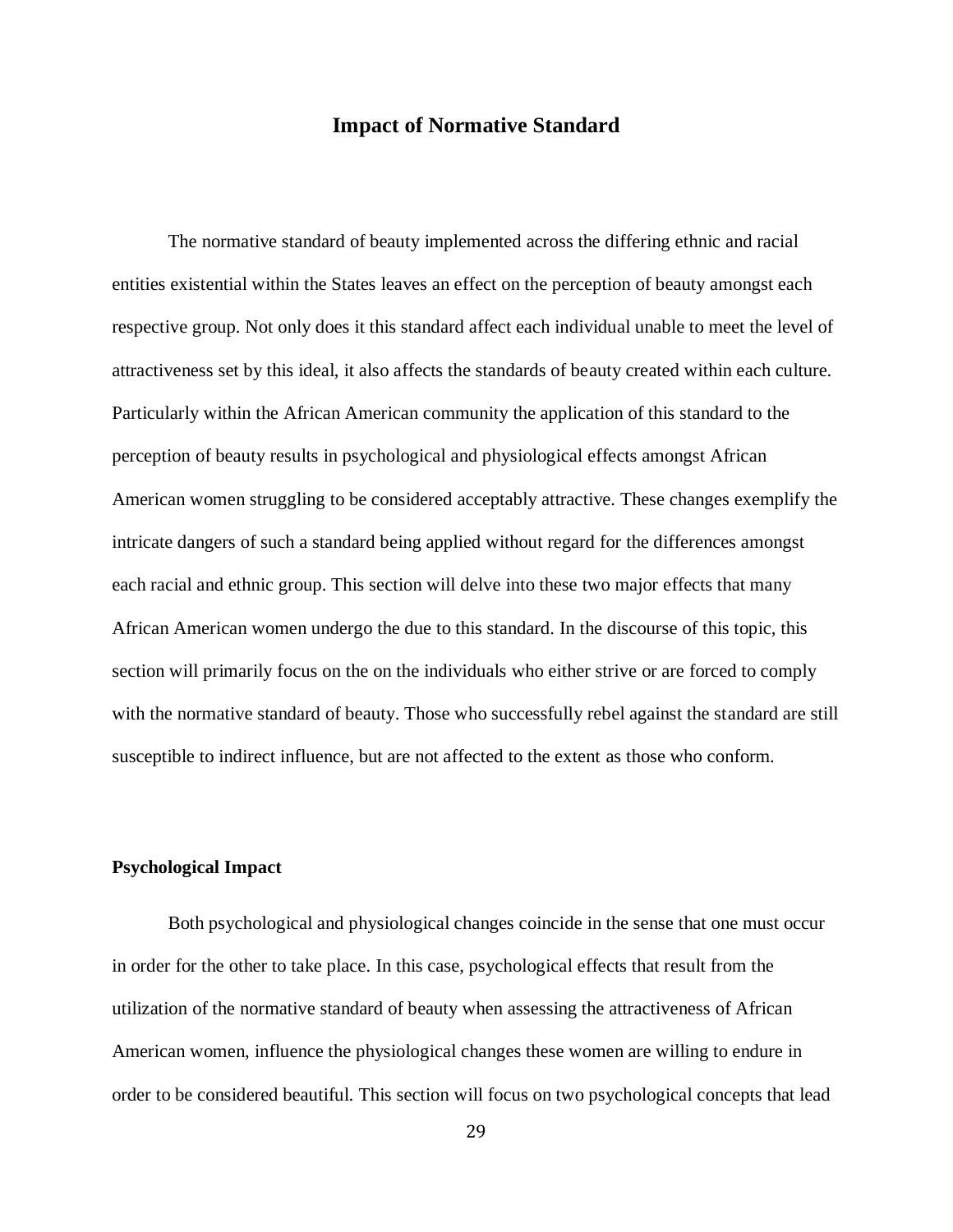to a particular psychological effect that in turn influence the changes these women undergo. These two psychological concepts are found within the works *Their Eyes Were Watching God*  and *God Don't Like Ugly*—used to exemplify the perception African American female beauty<sup>5</sup> . The concepts of Double Consciousness and the Lily Complex are produced as a result of colonialism. Each impact the African American community in similar ways, yet neither terms are interchangeable. The former refers to the feeling of divided identity partially due to the perceptions endowed by the ruling class while the latter refers to the attempt to resolve such a feeling through cultural assimilation.

Double-consciousness is "a concept in social philosophy referring, originally, to a source of inward 'twoness' putatively experienced by African Americans because of their racialized oppression and disvalutation in a white-dominated society" ("Double-consciousness"). The term was coined by William Edward Burghardt Du Bois and formally introduced in his work *The Souls of Black Folks* in 1903. According to this theory, African Americans are subject to a sense of homelessness when it comes to self-perception. African Americans are therefore subjected to measuring their value through the perception of a society dominated by White ideals. If applied to the realm of beauty standards, African American women are susceptible

 $\overline{a}$ 

<sup>5</sup> It is difficult to pinpoint these two concepts in *Venus* due to the structure of the play and the lack of dialogue from the "Hottentot Venus." Since the play primarily constitutes of supporting actors who comment on the main character, it is hard to find examples that Baartman actually underwent these any psychological effects stemming from these concepts. On some level, based on the information provided about Baartman herself and the story of her abuse, it could be assumed that she did suffer these effects. However that assumption is left up to the opinion of each individual and their interpretation of her character.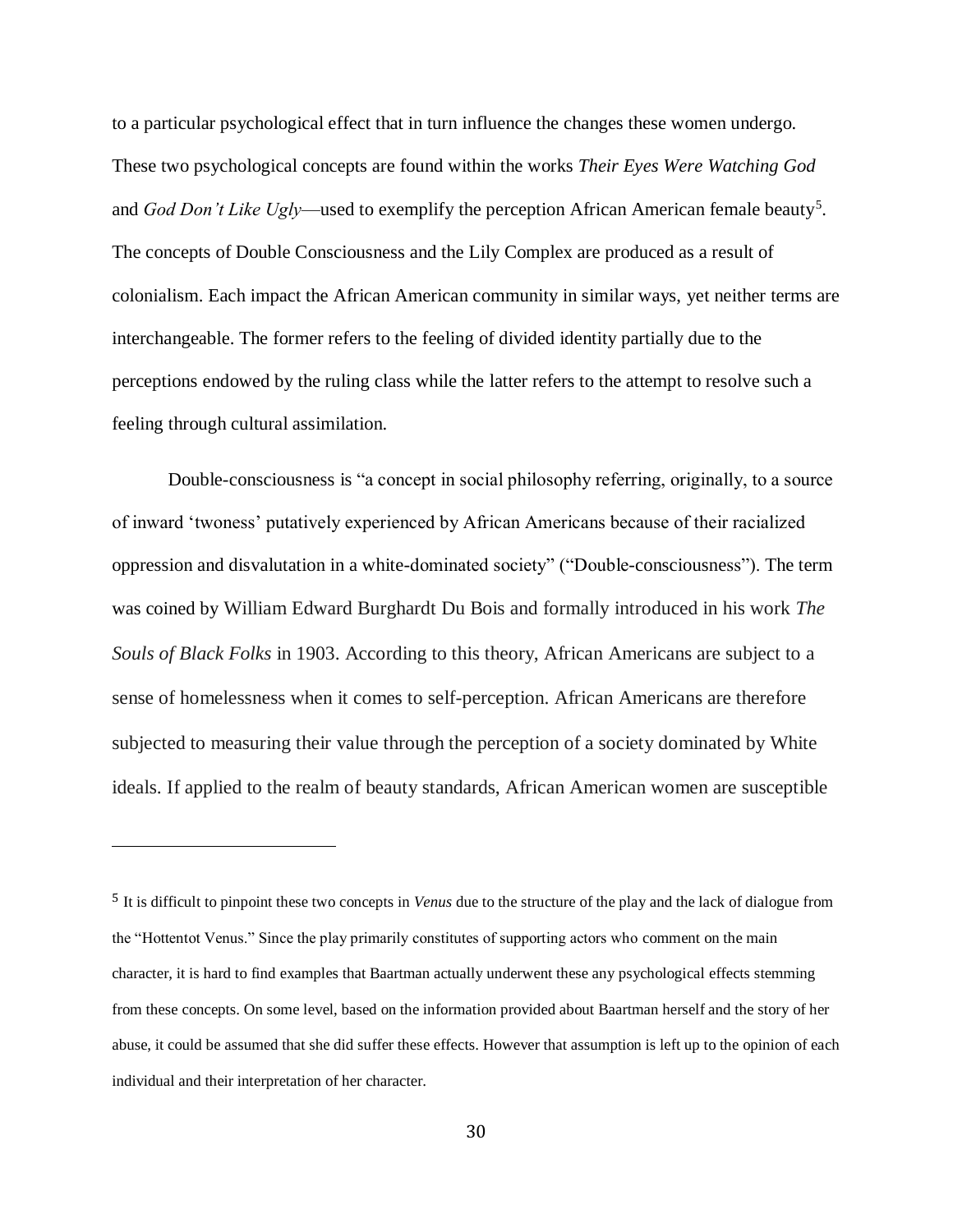to perceiving themselves through the eyes of a society biased towards the established normative standard. In this torn sense of consciousness these women struggle to formulate an understanding of self-perception seeing that both cultural and normative standards of beauty are influenced by Eurocentric Ideals. Ultimately these women are unable to either place themselves appropriately within their cultural entity or assess their beauty in a manner liberated from such ideals. This often leads to a lack of awareness of one's own beauty or even the desire to assimilate into the culture of the dominating race in order to appease normative standard. Janie serves as a prime example of this psychological concept. Janie, being a mixture of White American and African American, suffers from self-identity crisis<sup>6</sup>. However in her situation the majority of the pressure she endures to self-identify and assess her beauty within society stems from external sources—such as the people of Eatonville, her grandmother, Mrs. Turner and presumably every other person she comes into contact with throughout the story.

The characters within the story all try to confine Janie into a specific category so much so that her sense of self becomes obscured. Throughout the novel Janie struggles with her perception of self; it isn't until she returns to Eatonville after Tea Cake's death that she finally affirms her own identity. To a certain extent she manages to liberate herself from including the perceptions of others when evaluating her beauty. Nevertheless, prior to coming to embrace such liberation she falls susceptible to the idea of conformity. She

 $\overline{\phantom{a}}$ 

<sup>6</sup> For some time Janie was unaware that she was considered colored. She assumed herself to be white. (Hurston 11)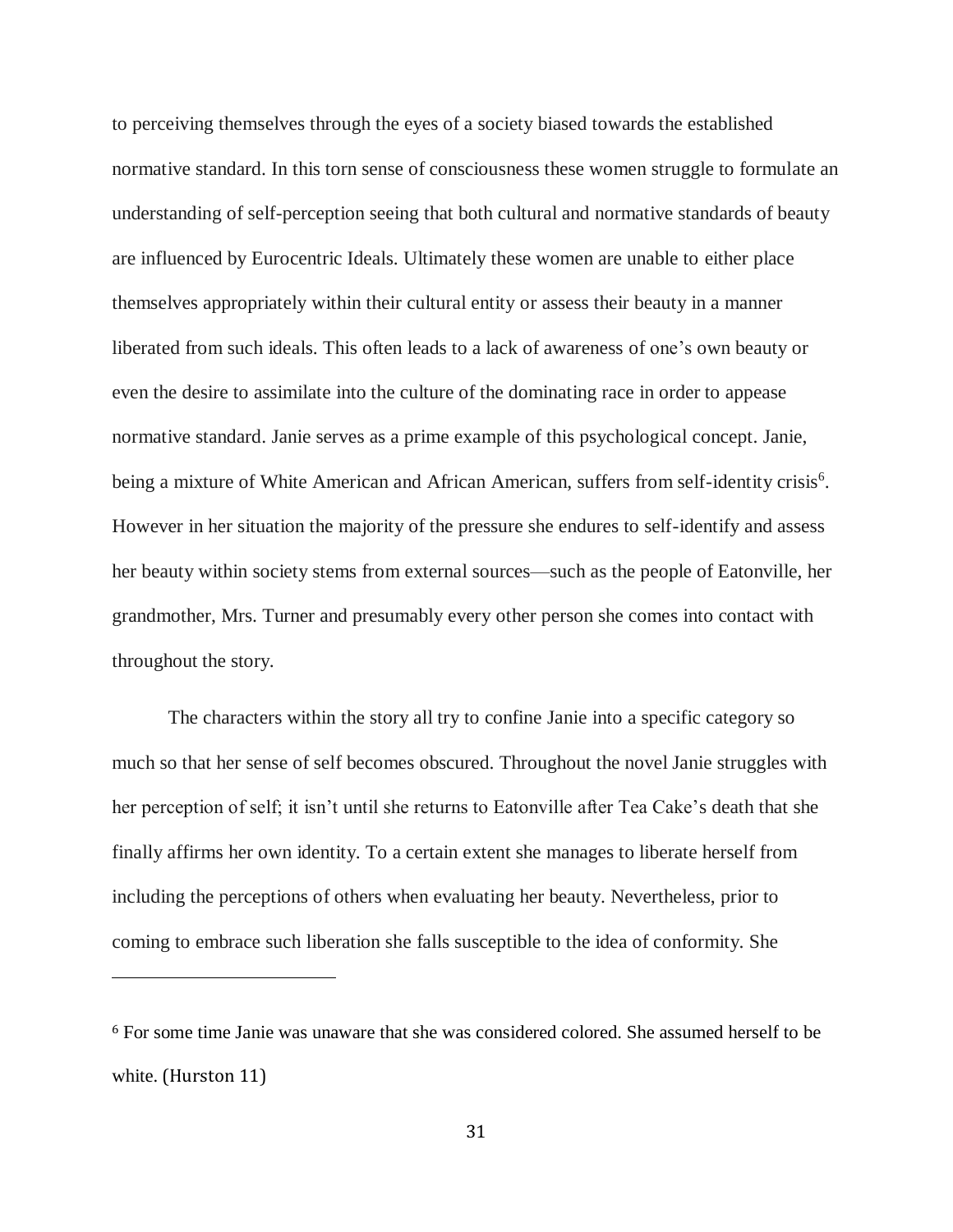renders control to her husband Joe Stark, who emotionally abuses her, just to comply with his perception of a beautiful woman and she confines her curls to a single braid in order to exude a look that is presentable.

At the beginning of the novel Janie is introduced as a free-spirited young woman returning back to Eatonville after the death of her husband Tea Cake. The description of her posture and confidence embodied as she walks through Eatonville despite the jealous looks received from the women and the sexualized ogling from the men exemplifies the return of Janie's old self prior to her experiences. Before being married to Logan, Janie spent the majority of her time fantasizing under a pear tree in her grandmother's yard. It's underneath this tree that Janie experiences her first taste of erotic fantasy; it's also in these moments that Janie is able to identify herself. She doesn't particularly place herself in a particular race, but rather does take comfort in the idea of individuality tainted with a hint of sensuality. It can be assumed on some level she is satisfied with the perception she obtains of herself in regard to beauty. When the perspectives of Nanny, Logan, Joe, Tea Cake, and the people of Eatonville are introduced Janie's self-perception becomes contorted. According to Janie's grandmother she is considered colored. Prior to Janie's marriage to Logan Killicks—her first husband her Nanny often states something that resonates with the idea of double-consciousness. She states, "You know honey, us colored folks are branches without roots" (Hurston 19). In the same way Janie's biracial identity complicated any attempts to relate directly to any of her racial roots. She gives into Nanny's adamant desire for her marry Logan; in the process she surprised parts of herself—such as her physical appearance and sexuality—that constituted to her self-perception. Janie's obedience to Nanny's desires marks the beginning the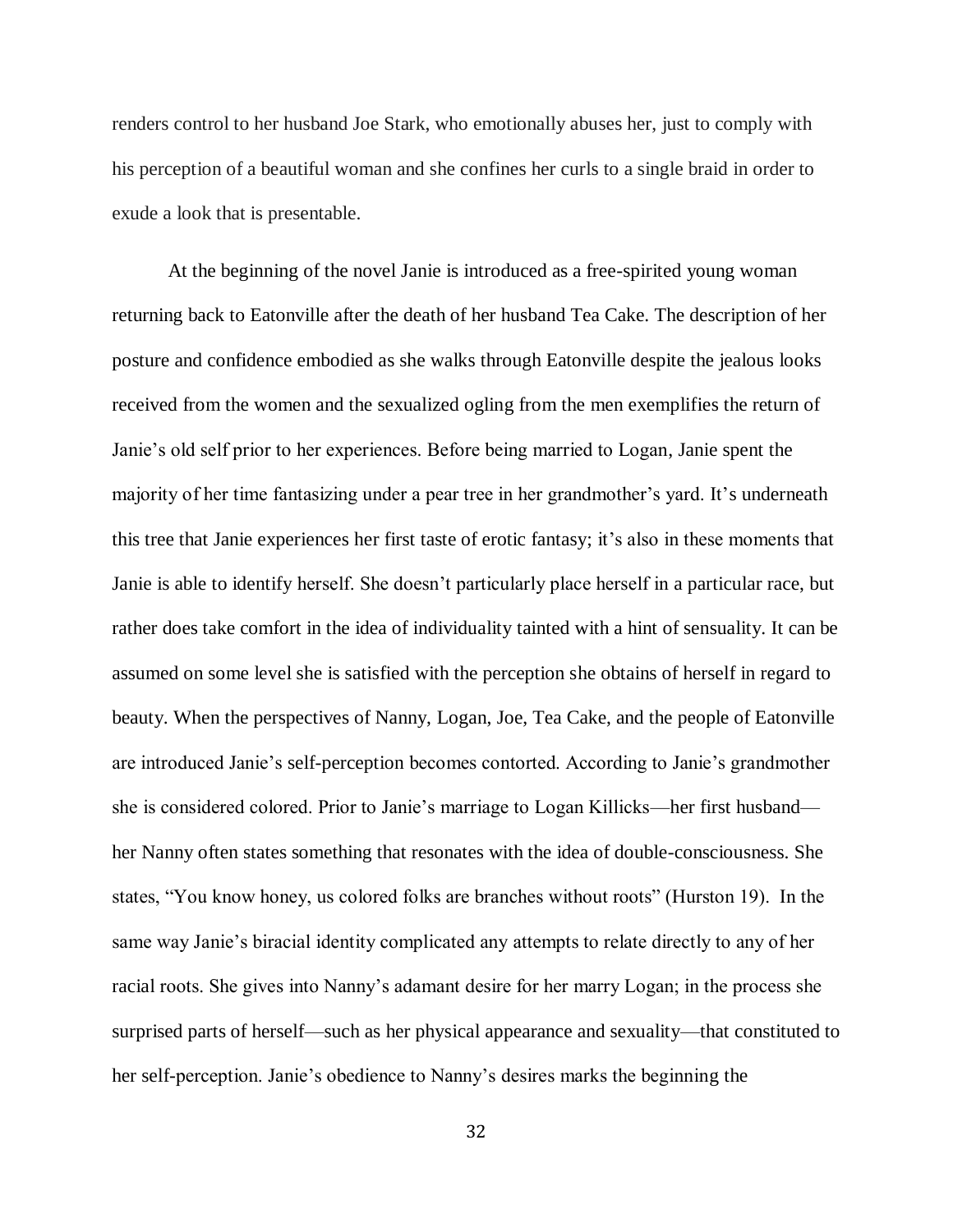disintegration of her self-perception. Nanny's desires, however, stem from the perspectives of those outside of the African American community, which portrayed African women as objects who needed to be tamed, and in turn influences Janie's actions. The same applies to Joe Stark whose need to set himself apart from the people of Eatonville stems from the ideologies that created a hierarchal system between African Americans and White Americans. In the process of Joe Starks' attempt to break such a system and achieve a higher societal status, he contorts Janie's perception of self. He manipulates Janie's beauty and obligates her to comply with his own understanding of being presentable. The same ideology is implemented by White Americans amongst African American women. When read from the perspective of double consciousness, Janie's experiences are influenced by forces within the African American community and indirectly from the Eurocentric ideologies—which enable the concept of double consciousness.

Arguably, this sense of double consciousness leads to the Lily Complex—which is the desire to assimilate into the culture asserted by the dominating race. Patton explicates the Lily Complex as "'altering, disguising, and covering up your physical self in order to assimilate to be accepted as attractive'" which may result in hatred towards one's only physical appearance (26). Both of these psychological effects can lead to self-esteem issues which turn result in the desire to make physiological changes to features natural to the African American Woman. Such changes tend to be expensive and often hazardous to one's health.

#### **Physiological Changes**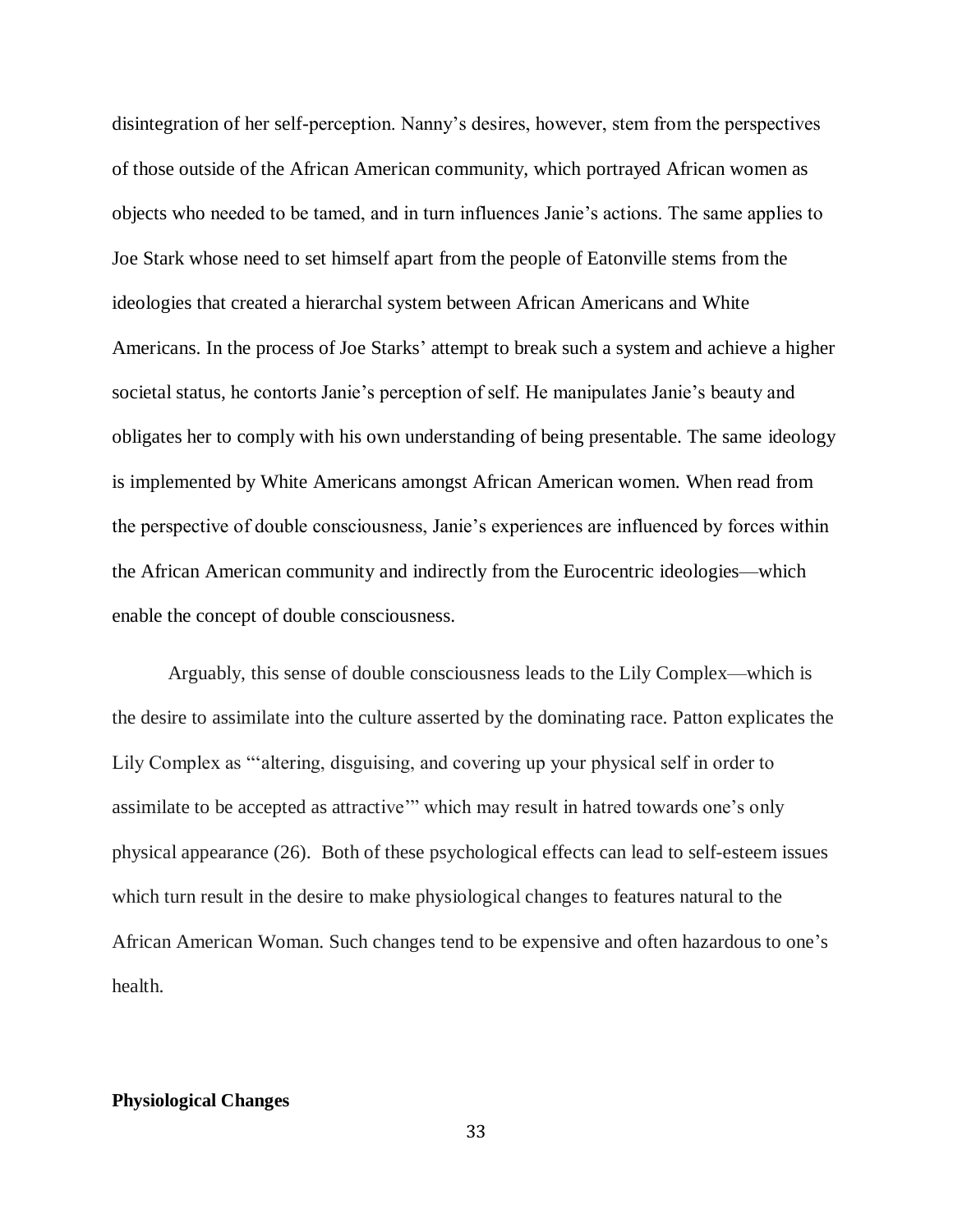Physiological changes pertain to the alterations African American women undergo in order to comply with the normative standard of beauty. It must be noted that in these circumstances some women are forced to comply while others chose willingly to comply. Nevertheless, both types of women exchange their natural features to achieve a higher-level perceived attractiveness. In turn they are subjected to health hazards and an extensive amount of expensive just to come close to the epitomized perception of beauty. Although there are a several changes that African American women make to their natural features, this section will limit the discussion to three alterations most common—skin bleaching, hair straightening, and eating disorders. These three physiological changes will be discussed with respect to the hair, skin, and body size of African American women.

In her assessment of African American Women's desire to straighten their hair Patton provides a plausible argument as to why these women chose to alter their hair texture. Imitating white hairstyles was "associated with free-person status" which "offered a certain amount of protection" (28). She further explains this theory by offering that light skinner slaves as an example. It is commonly acknowledged that light skinned slaves receive privileges that darker skinned ones did not. These include access to better "clothes, education, food as well as 'the promise of freedom upon the master's death (Patton 28). This explains why Mrs. Turner—from *Their Eyes Were Watching God—*was so adamant about Janie ascertaining a higher level of attractiveness to her hair and other features that stemmed from her Eurocentric evaluations of beauty*.* For Mrs. Turner, being as close to White as possible allowed her to set herself apart from the "common black folks" and gave her a sense of privilege already upheld by Whites. Obtaining a hair texture closer to that of Whites symbolized the promise of better opportunities. It also acquired a higher level of attractiveness amongst those within the African American community.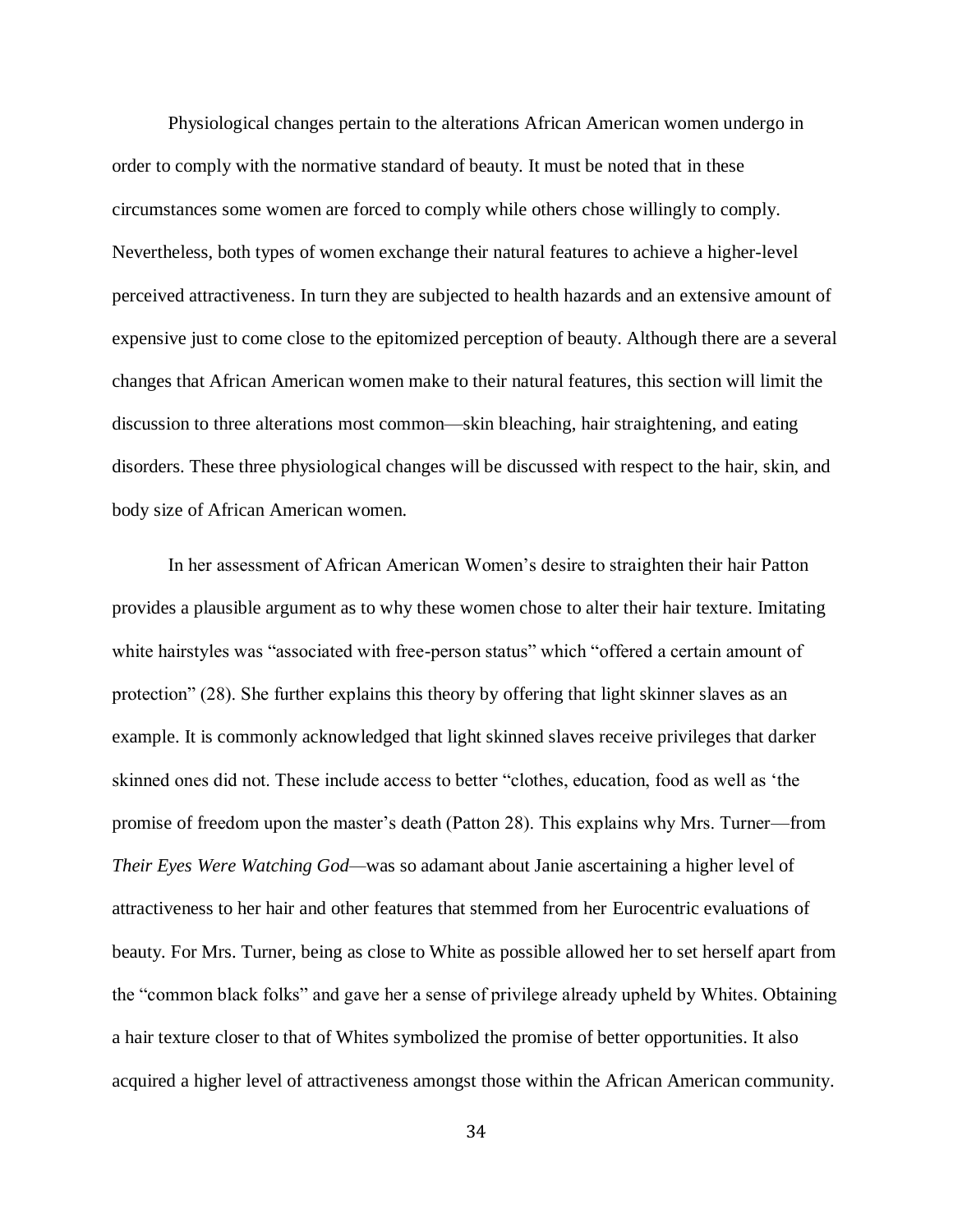For those who decide to conform it is often a decision to engage in organizational social mobility (Patton 27). In order to survive in a society already biased to certain aesthetic features it's no longer a question of *if* one should comply. For those trying to climb the social ladder to economic success sometimes complying is not a question but a requirement. As previously discussed in the section entitled "Hair," African American women are often required to alter their hair texture not only to be perceived as acceptably attractive but also presentable in the eyes of their employers. Nevertheless, the act of altering one's hair leaves for the possibility of health risks.

In 2013 a study was conducted by the Department of Dermatology at the AJ Institute of Medical Sciences that analyzed the effects of chemically relaxed hair—a form of hair straightening common within the African American community. The study discovered adverse effects including: hair loss, hair thinning, deep-seated staphylococcal infection, and even an increased risk of uterine leiomyomata (Shetty et al. 2013). Despite the risk of hair straightening, African American women often find themselves in a situation where maintaining their natural textures would cause them to be ostracized socially and economically. In turn they are forced to make a choice that should not be required of them to begin with.

The choice to whiten one's skin not only found within the African American community—it is quite popular amongst other minority groups such as Southeast Asians. Nevertheless, the desire to bleach one's skin is ultimately influenced by the standard of beauty implemented that epitomizes lighter skin. The stratification of skin complexion prominent within the African American community can result in the desire of women to acquire a lighter complexion. When taken in into consideration with of the Lily Complex, the desire to whiten one's skin to often results from an overall dissatisfaction with one's self. Researchers conclude

35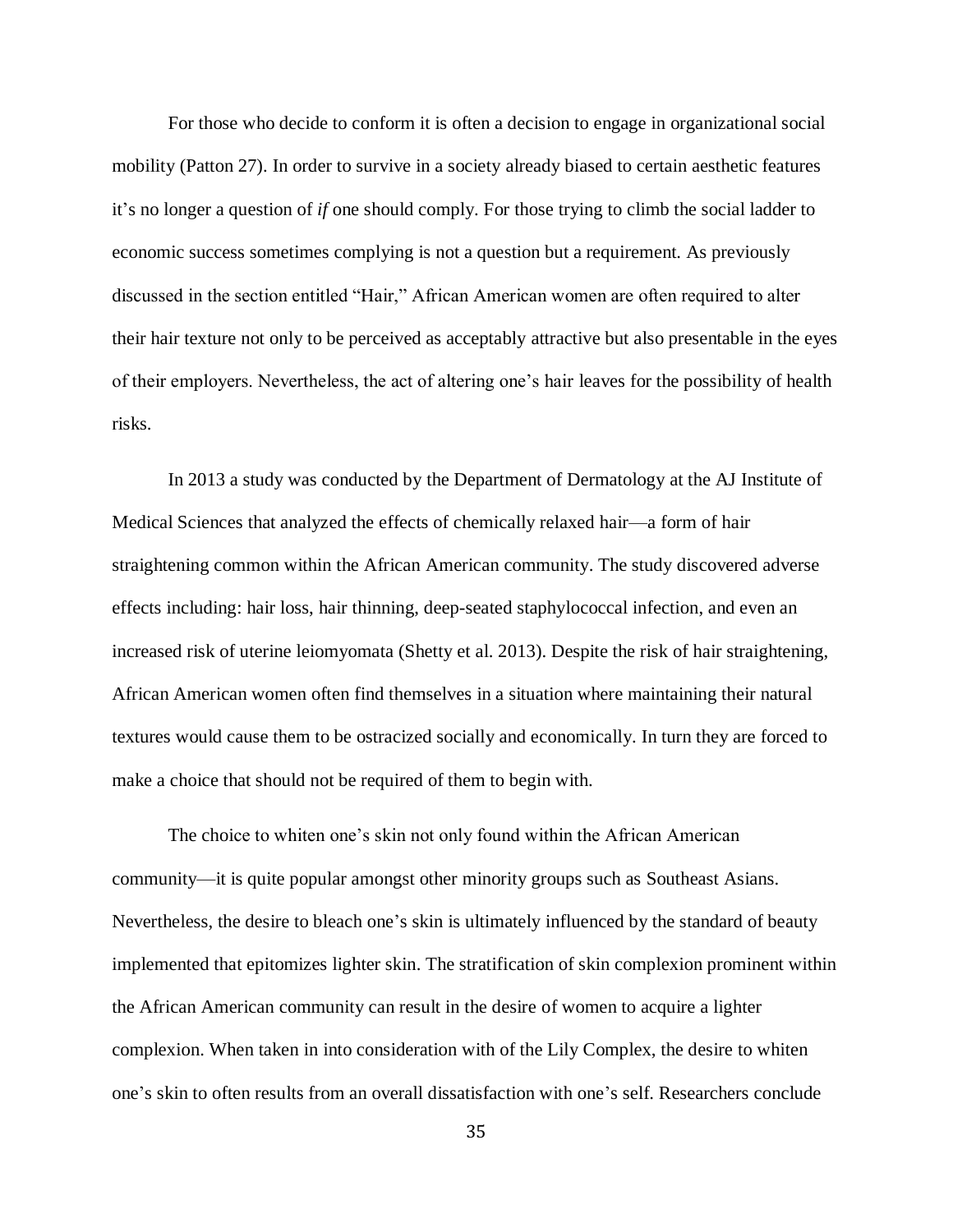based on studied conducted that the "psychological effects of skin tone bias is more amplified in the lives of African American women (Maxwell et. al. 441). It is also noted that the amplification of such effects manifests as a result of "incongruences between their psychological appearances and societal preferences" (Maxwell et, al 441). In particular, females endure a higher degree of psychological turmoil than men (Maxwell et al 441). The outcome of dissatisfaction with oneself leads to lower-self esteem since "self-esteem is a general evaluation of one's self worth" (Adams et al. 105). As a result, women are more inclined to succumb to the desire to change themselves according to societal preference. This can result in dangers to their physiological health. Nalini Ravichandran, in her article about skin whitening creams for *DailyMail*, informs that "Most creams sold in the market are dangerous" due to the fact that the a re likely to contain "steroids, hrdoquinone, and trentinoin; the long-term use which can lead to lethal health concerns like permanent pigmentation, skin cancer, liver damage, mercury poisoning, and others." Nevertheless, this practice is still quite common in the African American community—as well as in the Black community as a whole.

The third physiological change that African American Women often undergo in order to achieve the perceived level of attractiveness pertains to body size. Dissatisfaction with one's size is not something uncommon within the States. Women across all ethnic and racial groups experience forms of dissatisfaction with their size. The negative view placed upon body size surpassing the normative beauty standard's size recommendation often serves as a "central risk factor for clinical eating disorders" (Shannette 2). Little research exists about the prominence of eating disorders within the African American community. For some time, it was assumed that black women at large were not susceptible to such desires. The desire to change their physiological make up in order to fit the normative standard was presumed to mainly persist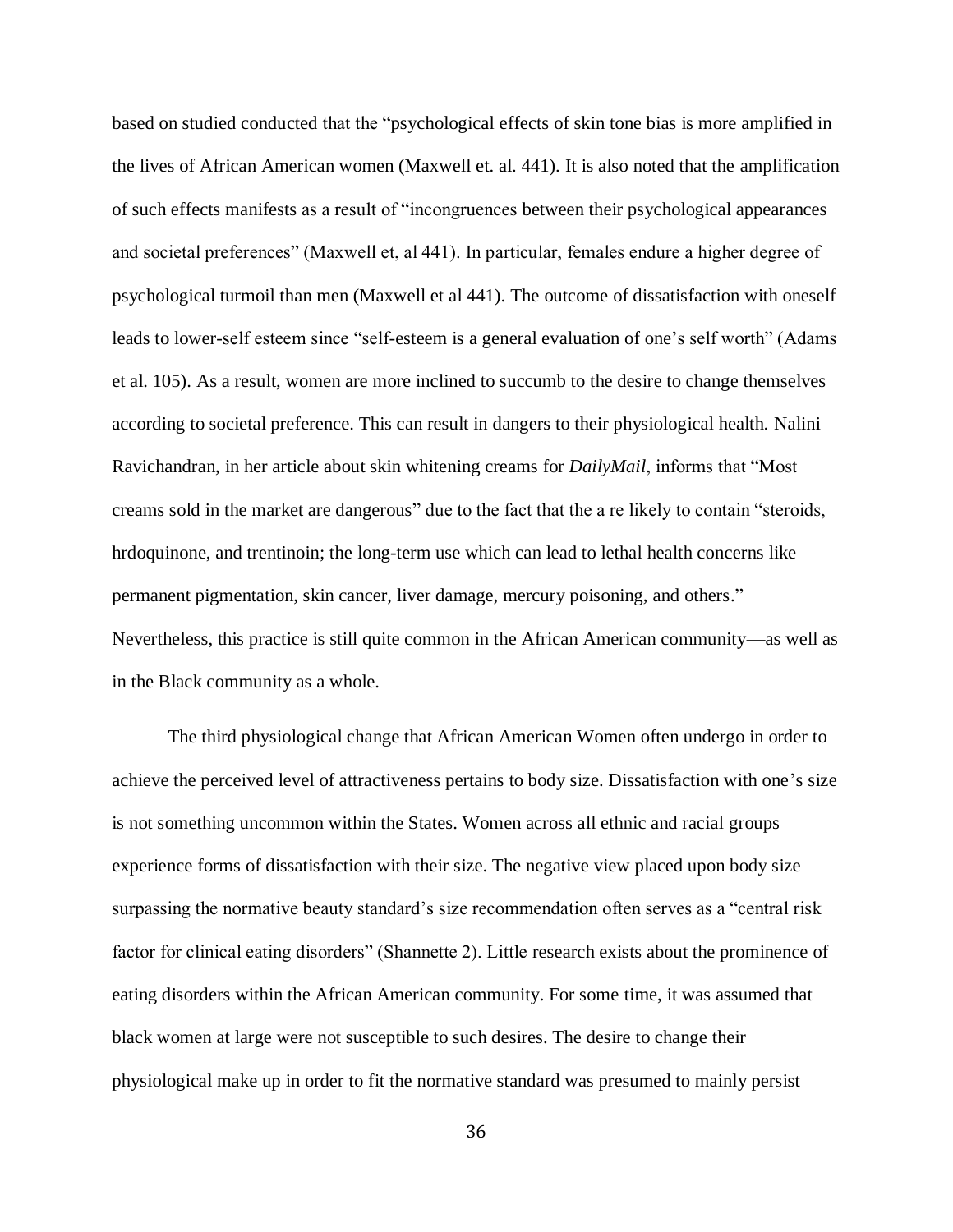amongst White females only. On the contrary, some research shows that "Black American females [do] indeed suffer from disturbed eating symptomatology," granted, to a lesser extent than white women (Shannette 5). One of the many eating disorder the can occur is binge eating. In *God Don't Like Ugly* Annette compensates for her low self-esteem by supplying herself with comfort food. In addition to this being a mechanism to cope with the sexual abuse she endures from Mr. Boatwright, food becomes a sense of security. She eats to resolve the feelings of insecurity present pertain to her physical appearance, yet simultaneously feels ashamed for doing so—and is verbally shamed by those around her also.

The negative perpetuation of the African American woman's bodily aesthetic is subject to the preferences established by external forces. In the same way Annette formulated a sense of insecurity, and Janie struggled with self-identification, African American women are subject to such perceptions by individuals present with their lives—as well as societal views to a larger extent.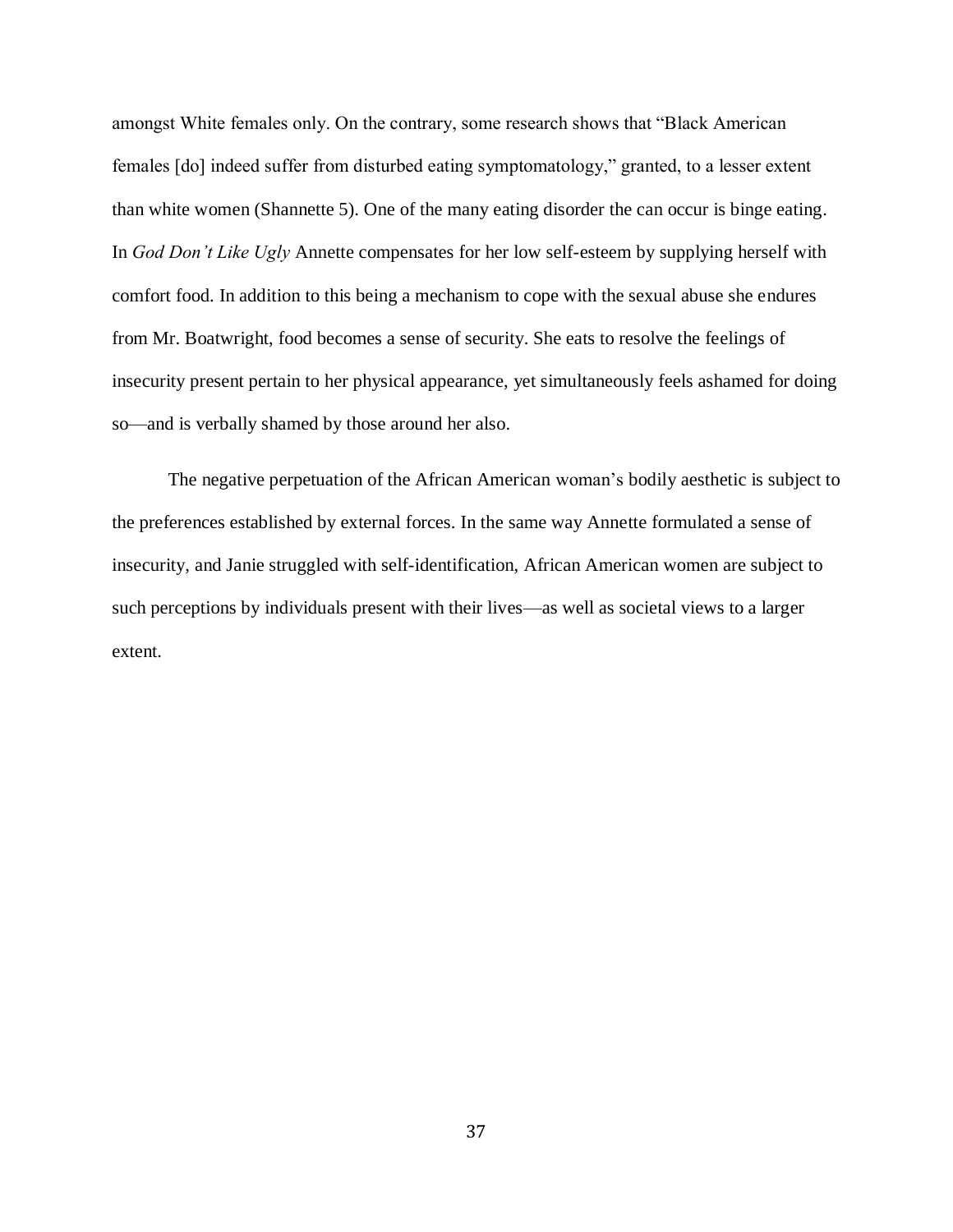## **Environmental Factors**

The environmental factors that constitute to the standard of beauty implemented within the States is theorized as the cause of such negative views perpetuated in regard to the beauty of African American Women. The aesthetic features constituting to one's level of attractiveness, as discussed in the previous sections of this thesis, are each influenced by the normative standard. In addition to this normative standard, the cultural standard is also contextualized with relation to the issues arising from the perception of African American females. Plausible explanations are theorized and further analyzed with respect to each literary work as well as the investigations made by scholars pertaining to the topic of beauty. Within the realm of beauty, as aforementioned, the normative standard takes precedent in the decision to attribute a certain amount of attractiveness to one's physical appearance.

Such standard, that favors Eurocentric ideologies, then influences the cultural standard and perception of beauty amongst differing ethnic entities. Nevertheless, the question of why such negative views are persistently ascertained to African American women remains the main focus of the discourse with regard to the perception of their bodily aesthetics. In order to assess why such views are being perpetuated, an investigation of the sources of these views must take place. The sources of such views have been determined to stem from within and outside of the African American community and therefore will be discussed separately.

In addition to slavery and the implementation of Eurocentric standards, the perpetuation of stereotypes that surround African American women's bodily aesthetics are strongly influenced by the men in their lives. As previously mentioned, the men in the novels *God Don't Like Ugly*  and *Their Eyes Were Watching God* play heavily impact the way the women view themselves.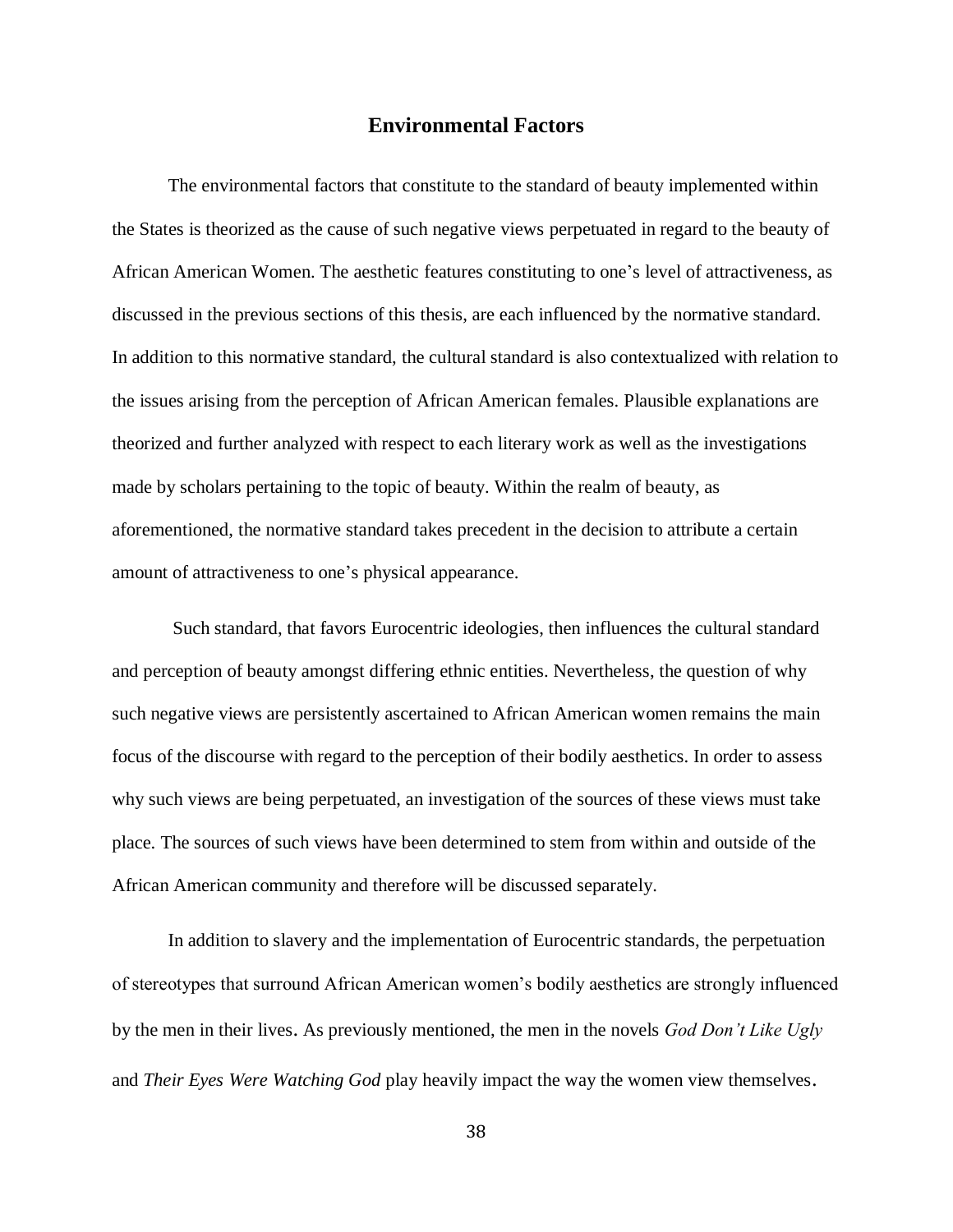Although Janie's character is much more confident than Annette, she too falls susceptible to a distorting of self at the hands of the patriarchy. The influence of male preference is one hypothesized explanations about the continued perpetuation of such negative and confined views of African-American bodily aesthetics. This in no way assumes that all men are to blame for the continued perpetuations. While Janie obeys her abusive husband, she eventually finds one who appreciates her Afrocentric features. Annette manages to liberate herself from Mr. Boatwright the man who uses her distorted image of self as a way for her to submit to his sexual abuse. Both women, though influenced by forces within the African American community, rebel to a certain extent, when they dismiss the perspectives of others in regard to their perception of beauty and acquire their own perception of beauty.

#### **External**

The external sources are acknowledged as the Eurocentric ideologies that are maintained by the ruling class. The ruling class sets the normative standard universally therefore influencing the perpetuation of individuals both within and outside of that class. When this hegemonic standard is held in high regard, those who fall short of such standards risk being considered not only less attractive, but least attractive in comparison to others. This existential influence of Eurocentric ideals is represented in the treatment of Saartjie Baartman. The perception of her body is sexualized and dismissed as bizarre. Her captors as well as the viewers deem her to be a "spectacle a debacle a priceless prize, thuh filthy slut" (Parks). It is in the presence of such views that Baartman is stripped of her aesthetic appeal for the pure purposes of entertainment. This act is mentioned to illustrate the influence asserted by Eurocentric ideologies in regards to the perception of self and others perception of an individual's beauty.

39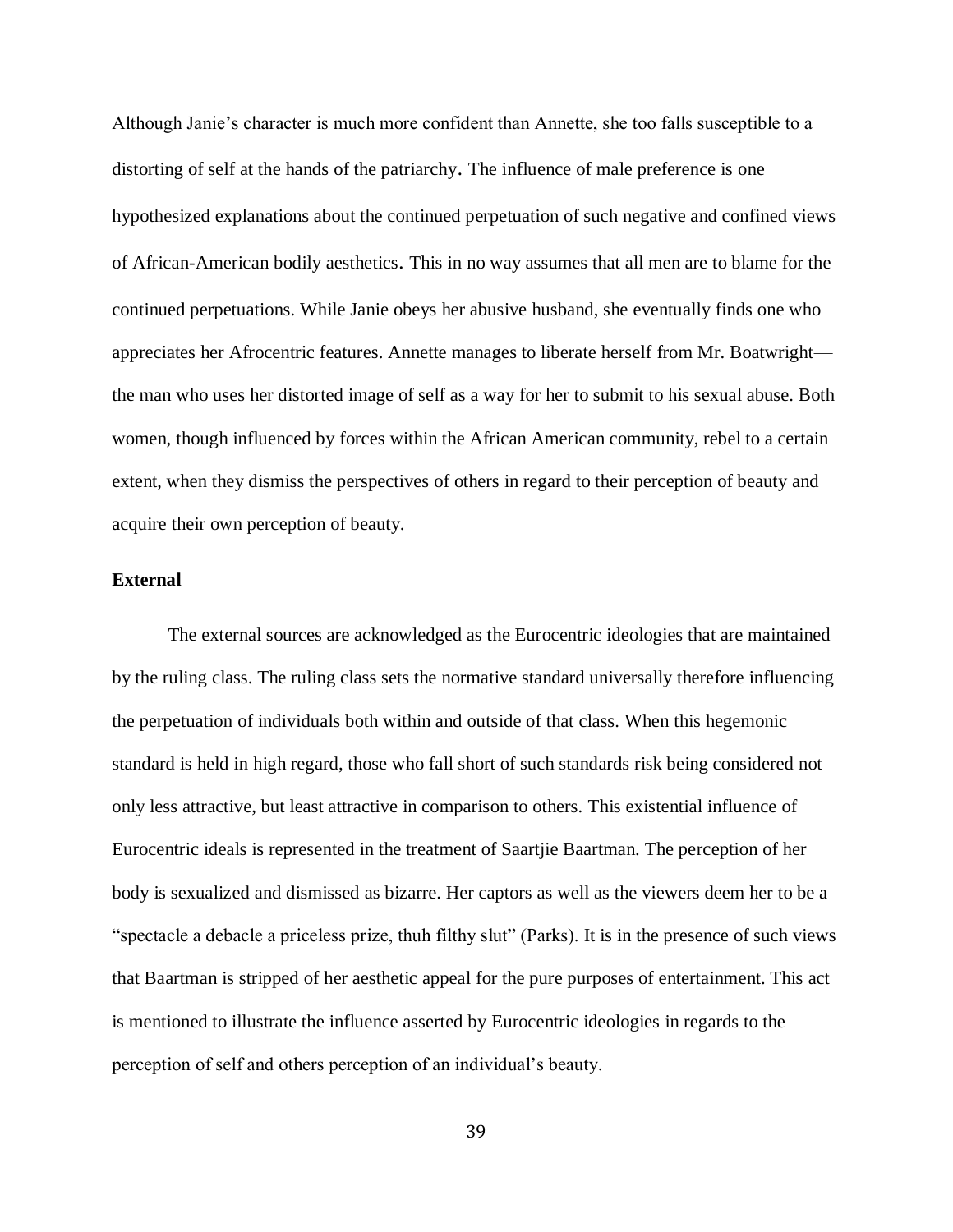Dominant ideologies also hold significant influence over those who constitute to the internal source of such negative perpetuations. Joe Stark's desire to gain societal status in Eatonville causes him to confine Janie's beauty. It is plausible to assume that the pressure placed on him as an African American male in post-slavery America influences his perception of her. The same applies to *God Don't Like Ugly in which* Annette's father abandons her mother for white women in hopes of acquiring a better economic status. His decision to leave Annette and her mother, despite his relentless fight for racial equality, indicates the moment at which the pressure he endured as an African American man became unbearable. In order to relinquish himself of such pressures he chose to eradicate all ties to the movement for racial equality and leave his family for a white woman. Whether he found the women he left with to be beautiful is not clear, but when taken at face value his act of leaving his African American wife provides support that could be interpreted as a preference stemming from the normative standard.

## **Internal**

Two specific internal sources within the African American community serve as an explanation for the perpetuation of such perceptions regarding African American beauty. The perception that stems from women themselves and the perception that stems from men heavily aid in the perpetuation of such ideals. As exemplified in Janie's situation, the men in her life play a significant role in her access to black beauty liberation as well as her definition of self-worth. Janie's loosely curled hair and curvy physique render her a level of attractiveness that surpasses that given to the women in Eatonville. As a result, her perceived beauty by Joe Stark does not go unpunished. She endures abuse at the hands of all of the men in her life—including Tea Cake who resorts to abusing Janie in order to impress Mrs. Turner. In turn, the aspects that make her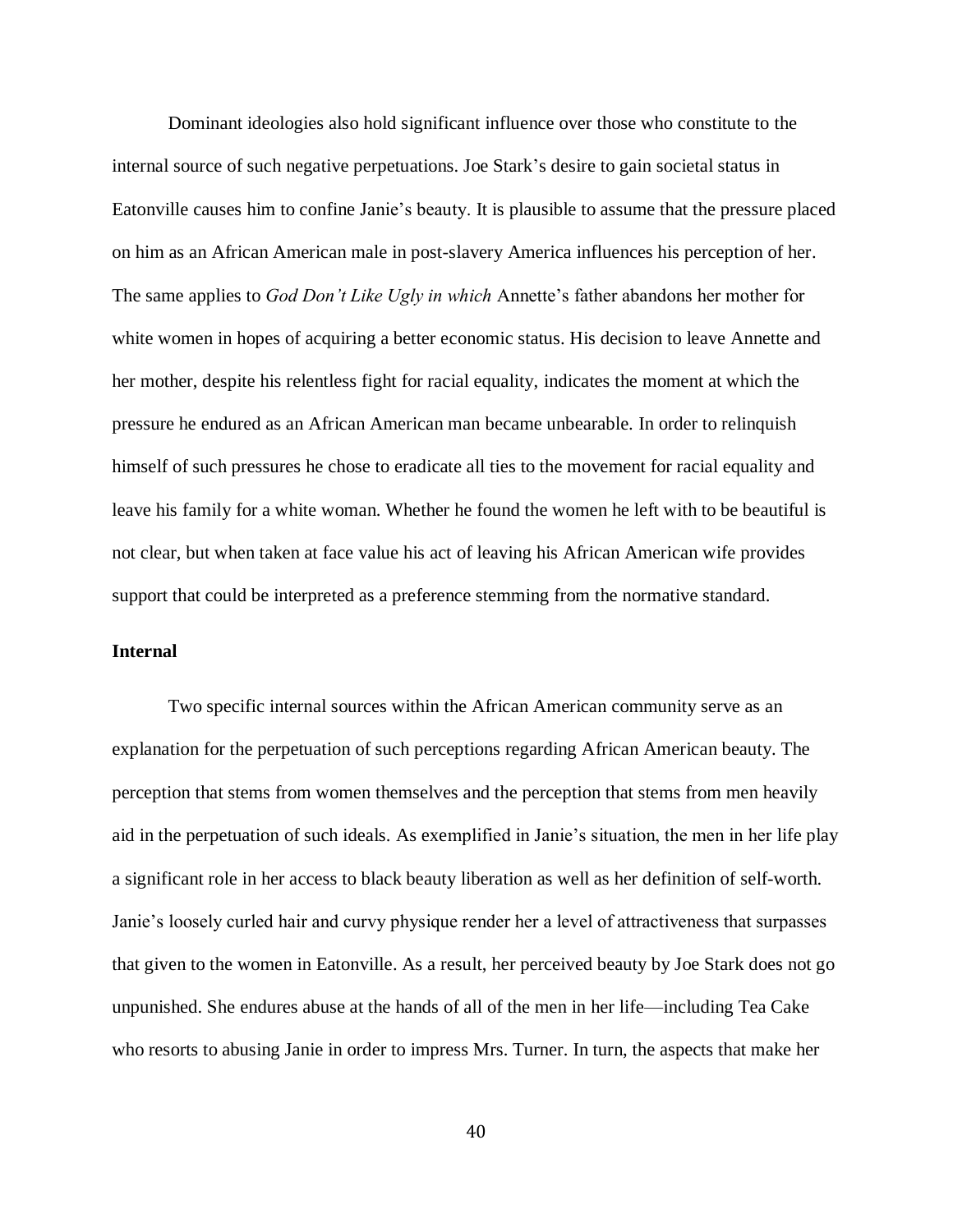most beautiful become the reason for the abuse Stark, Tea Cake, and Killicks inflict on her. Janie submits herself to these men, allowing them to define herself worth and beauty.

In addition to the influences of men within the African American community, selfperception plays a role in the definition of beauty for African American women. Annette's perception of self is composed of a series of comparison she makes between her lighter skinned friend Rhoda as well as her mother—who is perceived as beautiful. According to the cultural standard of beauty represented within the novel, Rhoda's wavy hair and fair skin allow her to acquire a higher level of attractiveness than the darker skinned, kinky headed, curvy Annette. It is Annette's internalized perception deeming herself to be lesser attractive than lighter skin friend that keep the concept of colorism alive within the community. Like her, African American women fall susceptible to such acts, and blatant encouragement of interracial biases. In conjunction with the preference attributed by men, the internalized form of self-depreciation constitutes to the negative view asserted to the bodily Aesthetics of African American women that is perpetuated within the community.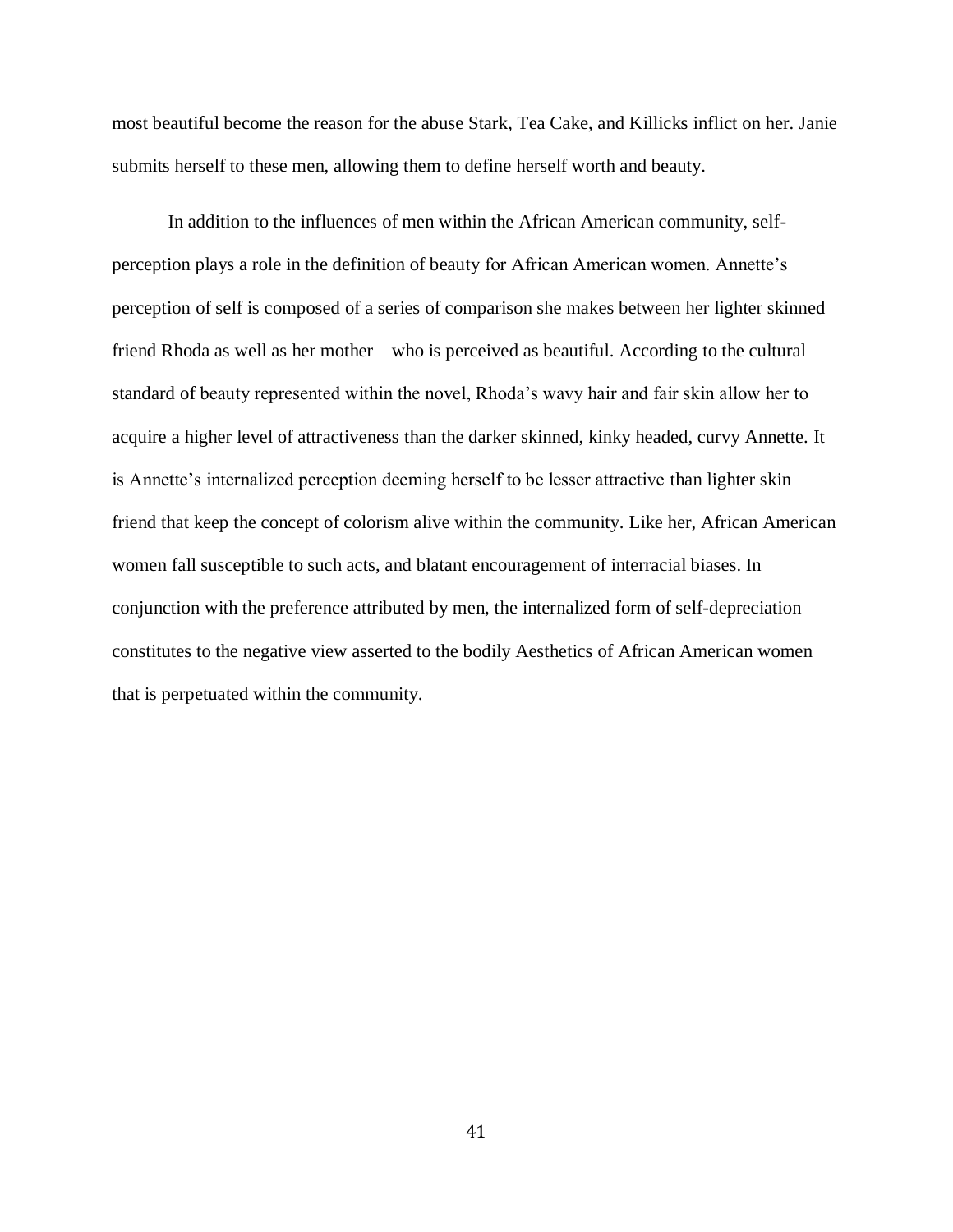# **Conclusion**

It is apparent that the scholarship pertaining to the perception of African American female beauty deserves further investigation and acknowledgement of in literary and educational platforms. Nevertheless, some conclusions have been made in regard to the logical reasoning behind the perception of between. The first is that the normative standard implemented by the ruling class is detrimental to the interpretation of beauty itself. Such implementation of one standard universally without regard for differing ethnicities within the United States can lead to psychological and physiological effects. Such effects stem from sources, both internal and external to the African American community, which aid in the perpetuation of such views. African American men impact the level of attractiveness attributed to African American women in their treatment of such women and their vocalized preferences with respect to their aesthetic. These men hold the ability to perpetuate the concept of racial phenotypiciality bias, within the community. African American women also impact the perpetuation of negative stereotypes through the internalization of self-hatred and self-depreciation. Perhaps if the sources of such perpetuations were to change their perception of African American women, then the negative connotations that exist in regard to their beauty would dissolve. While the diversity within the United States progresses and the perception of beauty continues to change there is no concrete evidence that such negative perceptions will be completely eradicated. The need for further representation of African American women within literary settings is essential to the perceived perception of their beauty. Perhaps this will help to diminish the negative stereotypes that deprecate the beauty of these women—but there is no guarantee.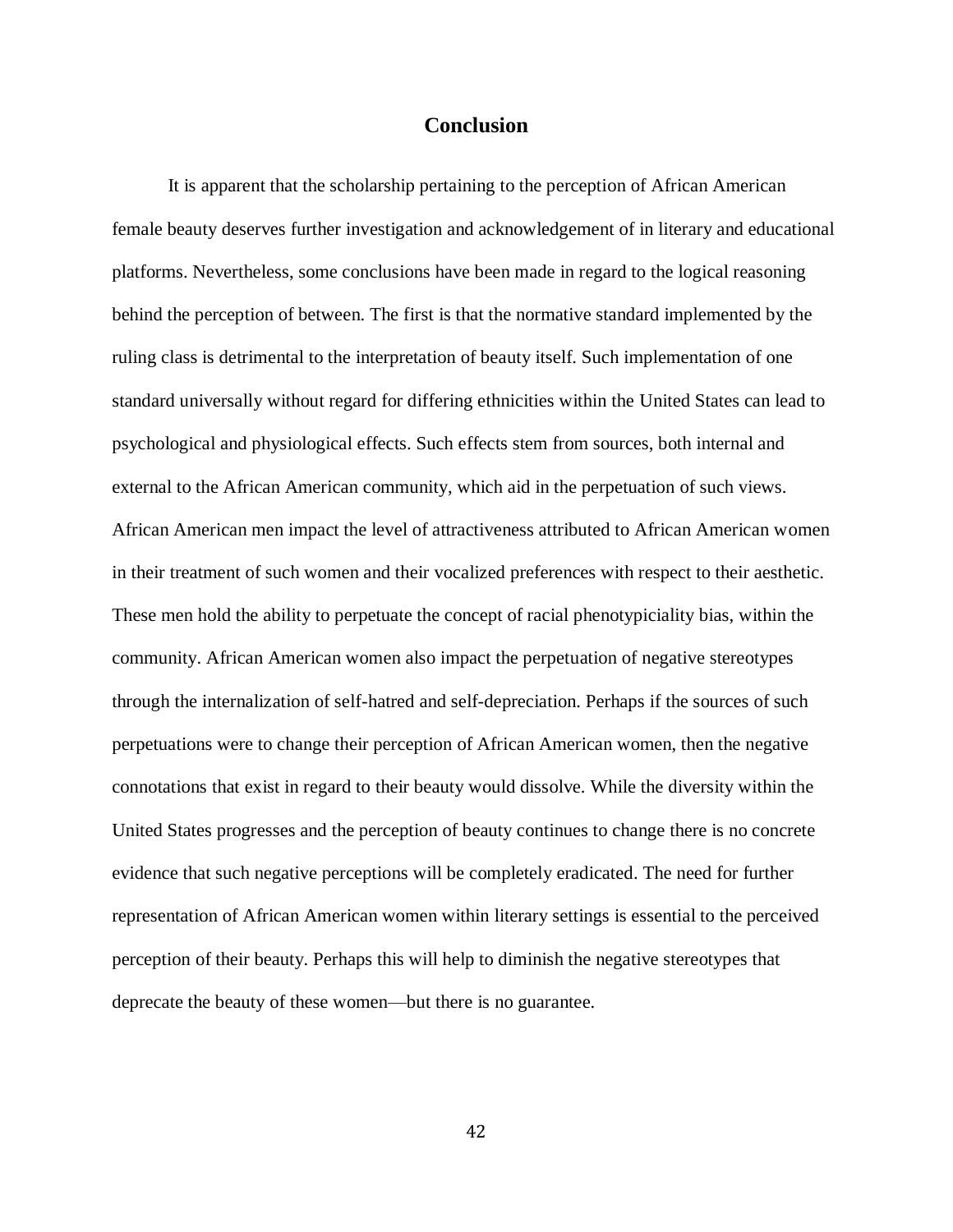# **Bibliography**

- Adams, Elizabeth A., Beth E. Kurtz-Costes, Adam J. Hoffman. "Skin Tone Bias African Americans: Antecedents and Consequences across the Life Span." *Developmental Review,* Volume 40, 2016.
- Araiza, Perla, Dashae Davis, et al. "African American Personal Presentation: Psychology of Hair and Self-perception." *Journal of Black Studies,* Volume 47, Issue 8, 2016.
- Ashe, B.D. "Why Don't He Like My Hair: Constructing African-American Standards of Beauty in Morrison, Toni *Songs of Solomon* and Hurston, Zora, Neale *Their Eyes Were Watching God." Pursuit*: *The Journal of Undergraduate Research at the University of Tennessee,* Volume 6, Issue 1, 2015.
- Dey, Cody J. James Dale, Kaspar Delhey, et al. "The Effects of Life History and Sexual Selection on Male and Female Plumage Colouration." *Nature Publishing Group Language: English,* Volume 527, Number 7578, 2015.

"Double Consciousness." *Stanford Encyclopedia of Psychology*. *The Metaphysics Research Lab,* 2016.

- Elis-Hervey et. al. "African American Personal Presentation: Psychology of Hair and Self-Perception." *Journal of Black Studies.* Volume 47, Issue 8, 2016.
- Flávia Santos de Araújo. "Beyond the Flesh: Contemporary Representations of the Black Female Body in Afro-Brazilian Literature." *Indian University Press Language: English.* Volume 14, Number 1, 2016.
- Flowers, Claudia, Michael Garrett, et al. ["Ebony](http://eds.a.ebscohost.com.ezproxy.net.ucf.edu/eds/viewarticle/render?data=dGJyMPPp44rp2%2fdV0%2bnjisfk5Ie42fOK8NvsjKzj34HspON88bavSa2ntkewpq9Onq64S7ews0iet8s%2b8ujfhvHX4Yzn5eyB4rOvULGnt0u2q7ZOpOLfhuWz44ak2uBV49rxf%2bPXpIzf3btZzJzfhrvb4ovl2epGr6qzTbCsrki1nOSH8OPfjLvc84Tq6uOQ8gAA&vid=63&sid=31c4cf1c-f4f9-41cb-9e47-19cc45a2ba5d@sessionmgr103&hid=4102) and ivory: [relationship](http://eds.a.ebscohost.com.ezproxy.net.ucf.edu/eds/viewarticle/render?data=dGJyMPPp44rp2%2fdV0%2bnjisfk5Ie42fOK8NvsjKzj34HspON88bavSa2ntkewpq9Onq64S7ews0iet8s%2b8ujfhvHX4Yzn5eyB4rOvULGnt0u2q7ZOpOLfhuWz44ak2uBV49rxf%2bPXpIzf3btZzJzfhrvb4ovl2epGr6qzTbCsrki1nOSH8OPfjLvc84Tq6uOQ8gAA&vid=63&sid=31c4cf1c-f4f9-41cb-9e47-19cc45a2ba5d@sessionmgr103&hid=4102) between African American young women's skin color and ratings of self and peers." *Journal of Humanistic Counseling, Education and Development*. Volume 45, Number 1. 2006.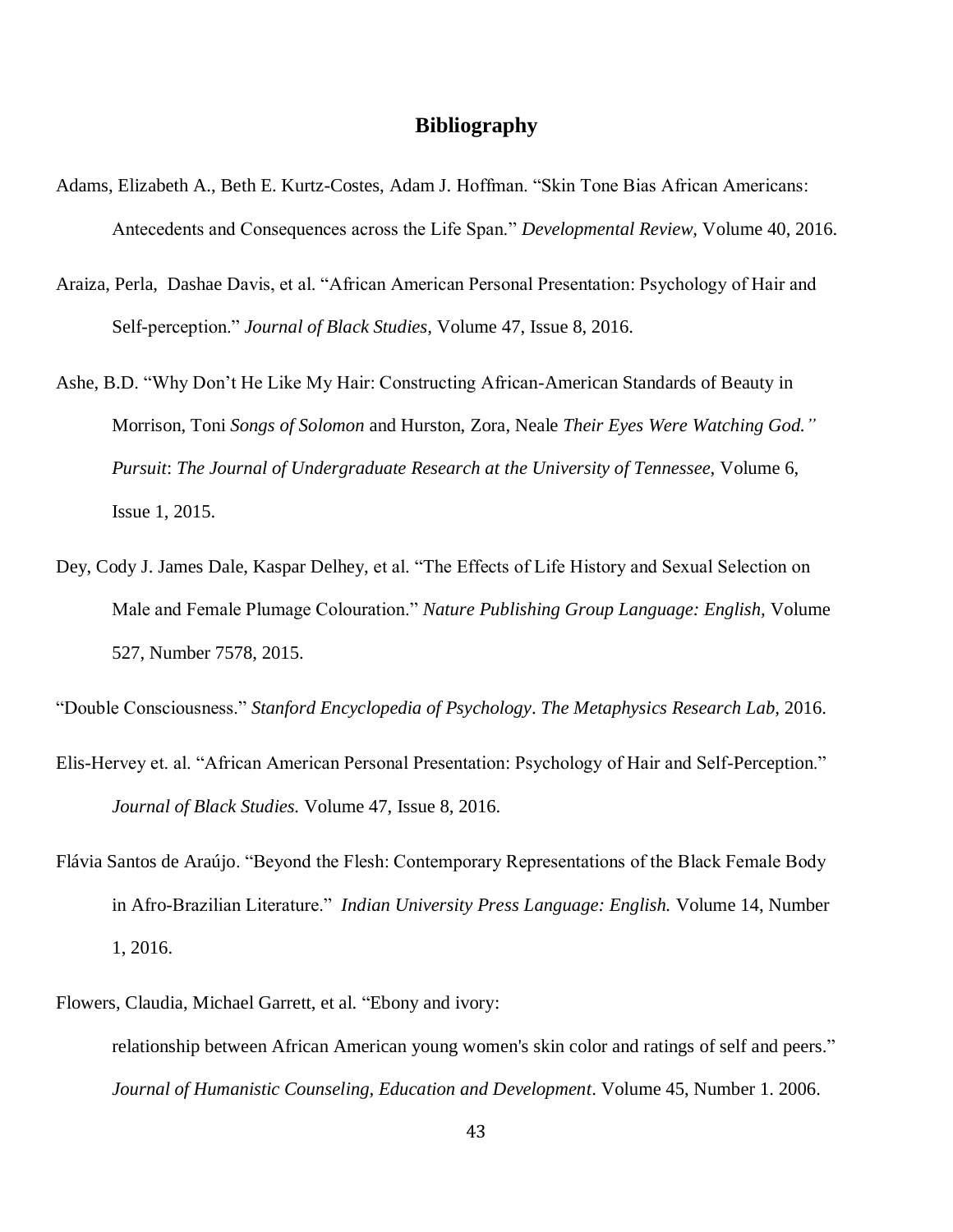- Henderson, Carol E. "AKA: Sarah Baartman the Hottentot Venus and Black Women's Identity." *Women's Studies*. Volume 43, Number 7, 2014.
- Hersch, Joni. "Skin-Tone Effects Amongst African Americans: Perceptions and Reality." *American Economic Review,* Volume 96, Number 2, 2006.

Hurston, Zora N. *Their Eyes Were Watching God.* J.P Lippincott & Co,1937.

- Jefferies, Devair & Jefferies, Rhonda. "Cultural Signification Through Reader's Theatre: An Analysis of African American Girls and Their Hair." *Measurement Science Review,* Volume 13, Number 3, 2013.
- Johnson, Glenn S., Tayer J. Matthews, et al. "Skin Complexion in the Twenty-First Century: The Impact of Colorism of African American Women." *Race, Gender & Class*. Volume 22 Number 1/2. 2015.
- Kanazawa, Satoshi. "Why Are Black Women Less Attractive than Other Women?" *The Scientific Fundamentalist*, 2011.
- Lee, Loren. "The African-American Female Body as Spectacle in Hurston's *Their Eyes Were Watching God." Pursuit*: *The Journal of Undergraduate Research at the University of Tennessee* Volume 6 Number 1, 2015.
- Lupinski, Kirsten, Peggy Moch, Sonya Sanderson. "Is Big Really Beautiful? Understanding Body Image Perceptions of African American Females" *Journal of Black Studies.* Volume 44, Number 5 2013
- Matelski, Elizabeth. "Big and Black is Beautiful: Body Image and Expanded Ideals in the African American Community." *Loyola University Chicago.* 2012.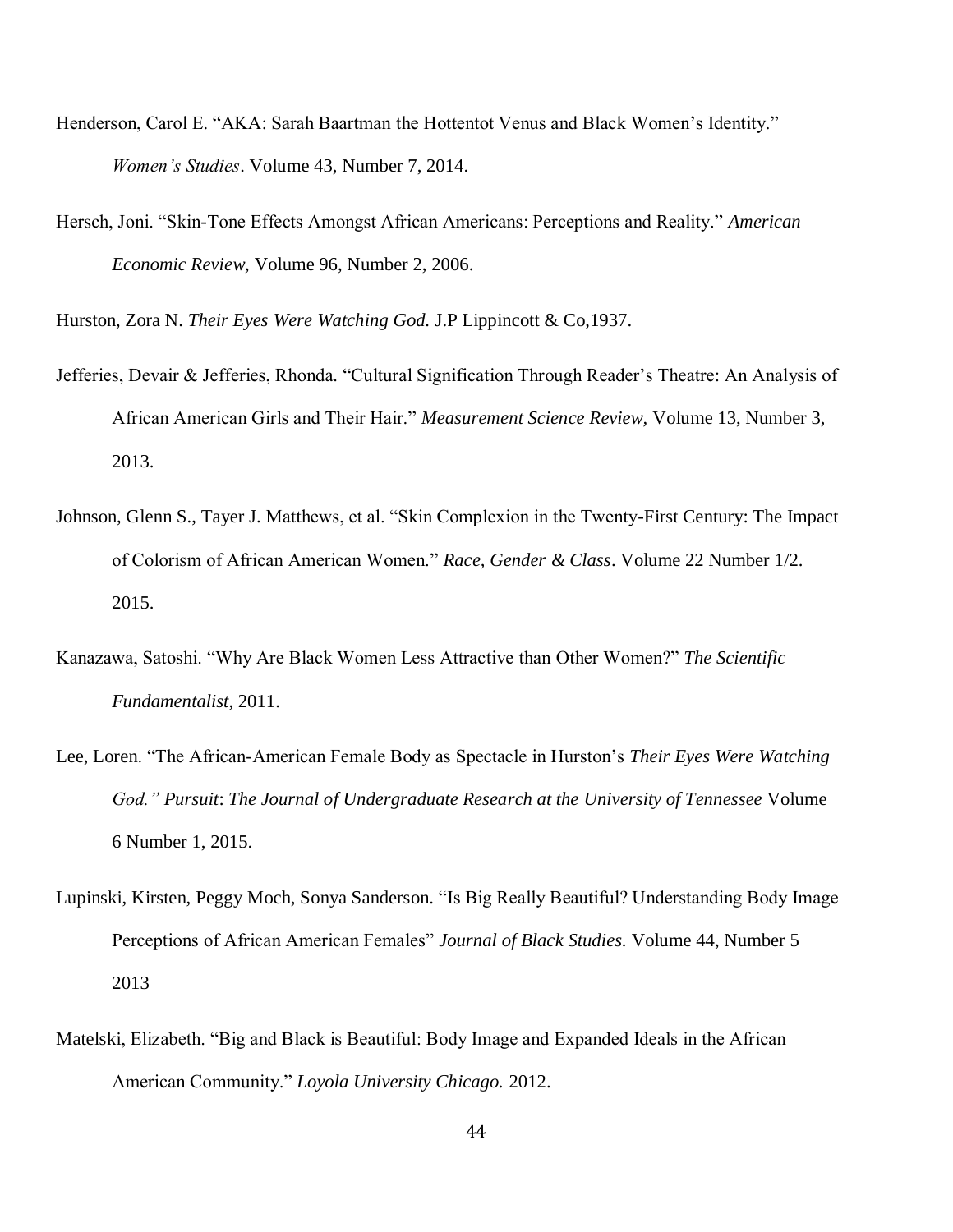- Maxwell, Morgan, Joshua Brevard, Jasmine Abrams, Faye Belgrave. "What's Color Got To Do With It? Skin Color, Skin Color Satisfaction, Racial Identity, and Internalized Racism Among African American College Students." *Journal of Black Psychology,* Volume 41, Number 5, 2015.
- Meshreki, Lotus M., Catherine E. Hansen. "African American Men's Female Body Size Preferences Based on Racial Identity and Environment." *Journal of Black Psychology,* Volume 30, Number 4, 2004.

Monroe, Mary. *Go Don't Like Ugly*. Kensington Publishing Corp, 2000.

- Patton, Tracy O. "Hey Girl, Am I More Than My Hair?: African American Women and Their Struggles with Beauty, Body Image, and Hair" *The Indiana University Press.* Volume 18, Number 2, 2006.
- Parks, Suzan L. *Venus*. New York Theatre Communication Group, 2012. Ebook Library. Web. 10 Apr. 2017.
- Ravichandran, Nalini. "Skin Whitening Creams can Cause Long Term Damage Doctors Warn." *DailyMail,* 2013.

Rogers V. American Airlines. United States District Court, S.D. New York. 1 Dec. 1981.

- Serico, Chris. "What Does Your Hair Say About You? The Message Your Style if Sending" *Today,*  2015.
- Shetty, Vinma H., Shetty, Narendra J., Nair, Dhanya G. "Chemical Relaxers Have Adverse Effects a Myth or Reality." *International Journal of Trichology,* Volume 5, Number 1, 2013.
- "Saartjie Baartman." *South African History Online,* 2013. http://www.sahistory.org.za/people/sarasaartjie-baartman